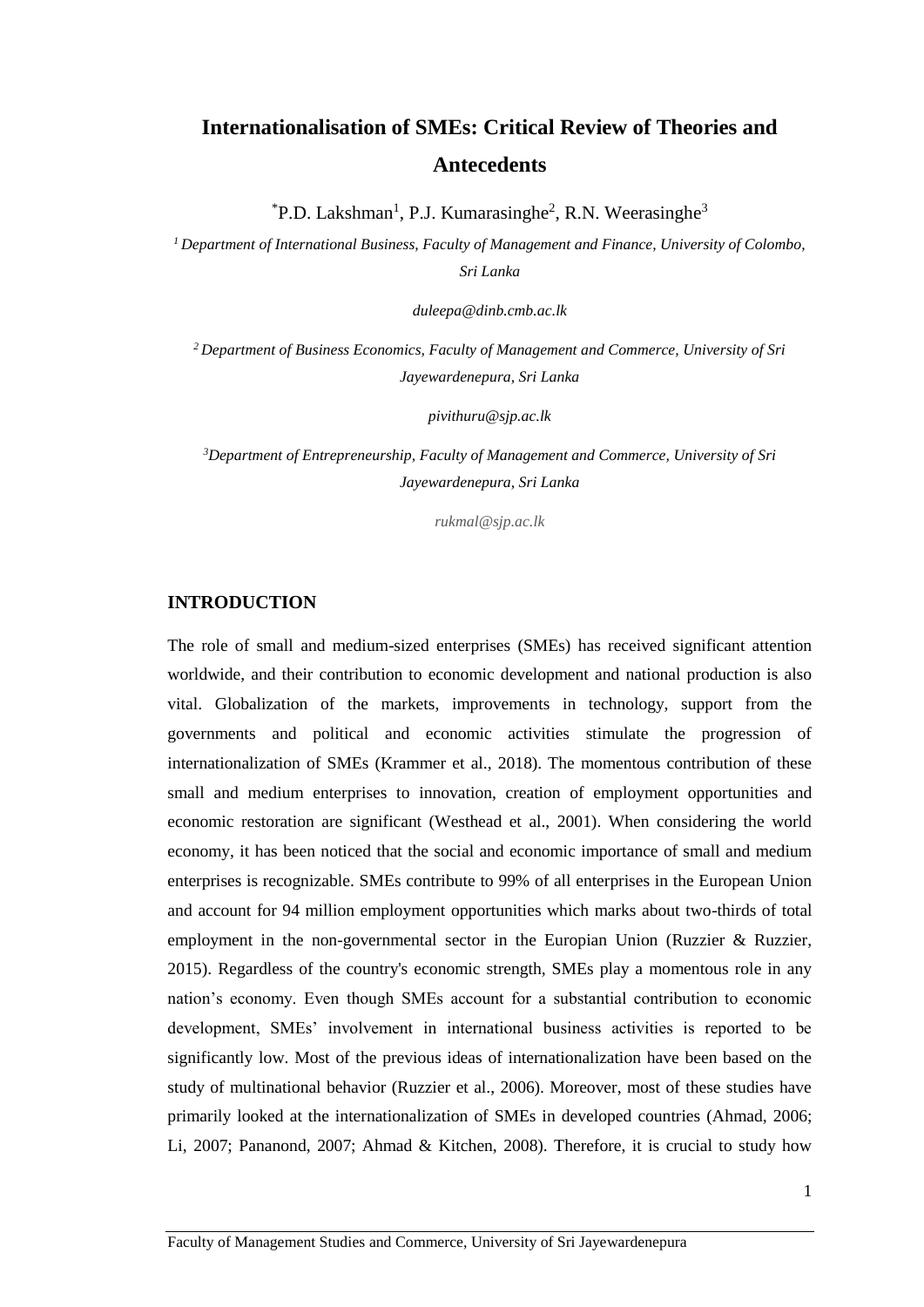small and medium businesses in developing countries gradually expand their presence in global markets and what are the theories and models developed to explain their behavior in internationalization. The purpose of this study is to examine the underlying theories and models of SME internationalization, antecedents of SME internationalization and how different researchers have tested these models and antecedents in their studies from time to time. Under this study, the author is attempting to conduct a theoretical review of the wide array of literature published in various sources relating to the internationalization of small and medium organizations. The present research enlarges the body of knowledge by synthesizing and organizing previous researches into a central integrative framework that gives a comprehensive understanding of SME internationalization in developing countries.

#### **THEORETICAL OVERVIEW**

#### **Small and Medium Enterprises**

Small and medium businesses have been highlighted as a key strategic sector for boosting economic and social development. SMEs have received widespread recognition as a major source of employment, revenue, poverty reduction and regional development over the years (Vijayakumar, 2013). SMEs are involved in a wide range of economic activities including agriculture, manufacturing, mining, construction and the service sector. In today's competitive and demanding global conditions, the active SME sector is critical for emerging countries' economic success. There is no commonly agreed definition for a small or mediumsized business. SMEs can be defined using multiple factors such as number of employement, the amount of capital spent, the amount of revenue generated or a combination of the several factors. The Table 01 demonstrates the various definitions available for SMEs in the global context as well as in the local context.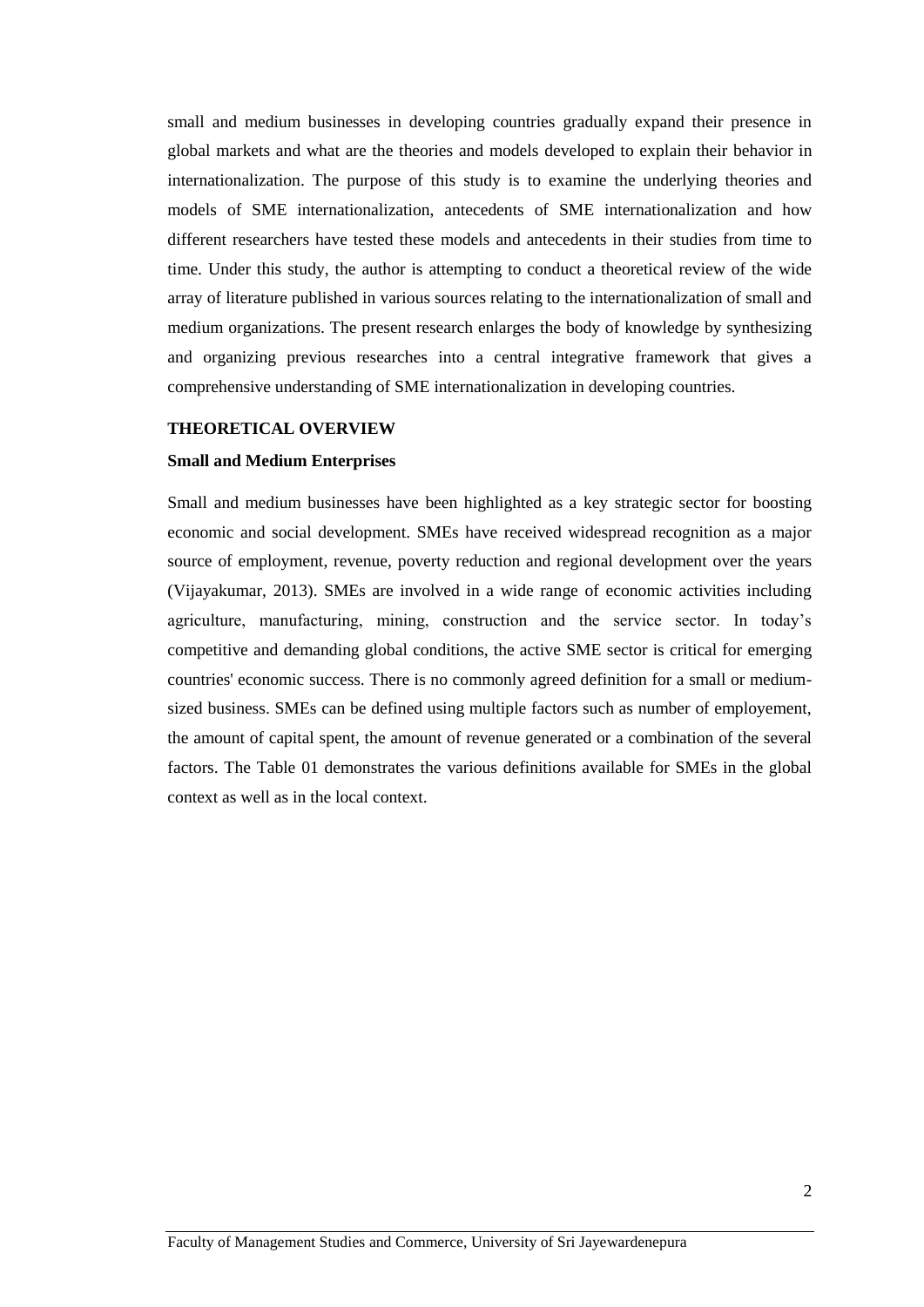| Institution                       | Definition                                       |
|-----------------------------------|--------------------------------------------------|
| Global context                    |                                                  |
| European Union                    | Small firms employ fewer than 50 people and      |
|                                   | have annual sales of less than EUR 10 million    |
|                                   | or a balance sheet total of less than EUR 10     |
|                                   | million. Medium-sized firms employ 50 - 250      |
|                                   | people and have annual sales of less than EUR    |
|                                   | 50 million or a balance sheet total of less than |
|                                   | EUR 43 million.                                  |
| World Bank                        | Enterprises with up to 300 employees and total   |
|                                   | annual sales of up to US\$15 million.            |
| International Monitory Fund (IMF) | An enterprise with fewer than 50 people and      |
|                                   | capital investment less than 5 million.          |
| World Trade Organization          | Firms employing between 10 and 250 people.       |
|                                   | Firms with up to 10 employees are usually        |
|                                   | referred to as micro firms.                      |

*Table 1: Definitions of Small and Medium Enterprises*

| Local context                      |                                              |  |
|------------------------------------|----------------------------------------------|--|
| Central Bank Sri Lanka             | Enterprises with an annual turnover not      |  |
|                                    | exceeding Rs. 750 Million.                   |  |
| Industrial Development Board (IDB) | Organization with a capital investment in    |  |
|                                    | equipment and machinery of less than Rs.4    |  |
|                                    | million (US\$ 42,000) and a total number of  |  |
|                                    | regular employees of less than 50.           |  |
| Export Development Board Sri Lanka | Number of employees does not exceed 300      |  |
|                                    | employees and if its revenue does not exceed |  |
|                                    | 750 million LKR.                             |  |
| Ministry of Industry and Commerce  | Annual turnover between 16 Million to 200    |  |
|                                    | Million and employees between 11-200.        |  |

# **Source: Global and Local institutes**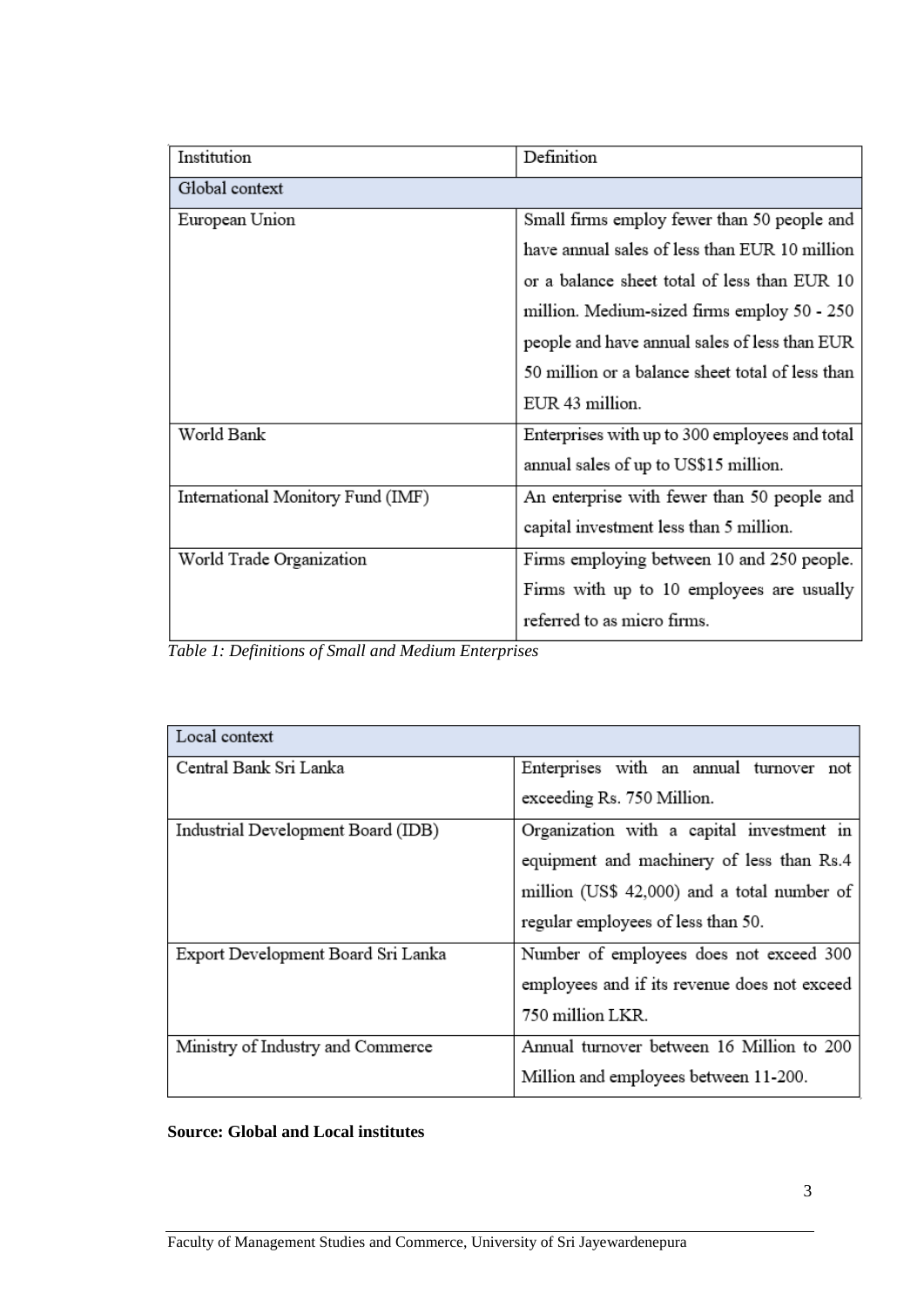SMEs contribute more to the economy in terms of job creation and poverty reduction from a social development standpoint (Subhan et al., 2013). The figure 1 shows the SME contribution to the global economy in terms of the economic and employment aspects.

|                             | Number of enterprises | <b>Total employment</b> | Value added |
|-----------------------------|-----------------------|-------------------------|-------------|
| France                      | 99.8                  | 60.5                    | 56.0        |
| Germanya                    | 99.5                  | 60.4                    | 53.6        |
| Japanb                      | 99.7                  | 69.0                    | 53.0C       |
| South Korea <sup>b, c</sup> | 98.9                  | 71.0                    | 45.5        |
| UKa                         | 99.6                  | 54.1                    | 51.0        |
| USd                         | 98.9                  | 57.9                    | na          |

*Figure 1: Contribution of SMEs to the global economy*

# **Source: OECD, structural and demographic business statistics**

In Sri Lanka, SMEs account for over 90% of all enterprises, provide 45 percent of all jobs and contribute significantly to the country's GDP (Ministry of Industry and Commerce, 2016).

| <b>Scale of the Est.</b> | <b>Total No Est.</b> |      | <b>Industry %</b> | Trade % | Service % |
|--------------------------|----------------------|------|-------------------|---------|-----------|
| <b>Total</b>             | 1,019,681            | 100% | 25.6              | 41.0    | 33.4      |
| Micro                    | 935,736              | 91.8 | 25.3              | 42      | 32.7      |
| Small                    | 71,126               | 7.0  | 28.8              | 31.3    | 39.9      |
| Medium                   | 10,405               | 1.0  | 32.0              | 19.6    | 48.4      |
| Large                    | 2,414                | 0.2  | 31.6              | 36.9    | 31.5      |

*Figure 2: SME contribution to the Sri Lankan economy*

# **Source: Department of Census and Statistic (2016)**

Figure 2 reveals that trade is the most prevalent sector in Sri Lanka accounting for roughly 41% of all establishments with service accounting for 33% and industrial accounting for only 26%. Microbusinesses account for 935,736 (91.8%) of all businesses while micro, small and medium businesses collectively account for 99.8%, and the large sector accounts for only 0.2 percent.

# **Internationalization of SMEs**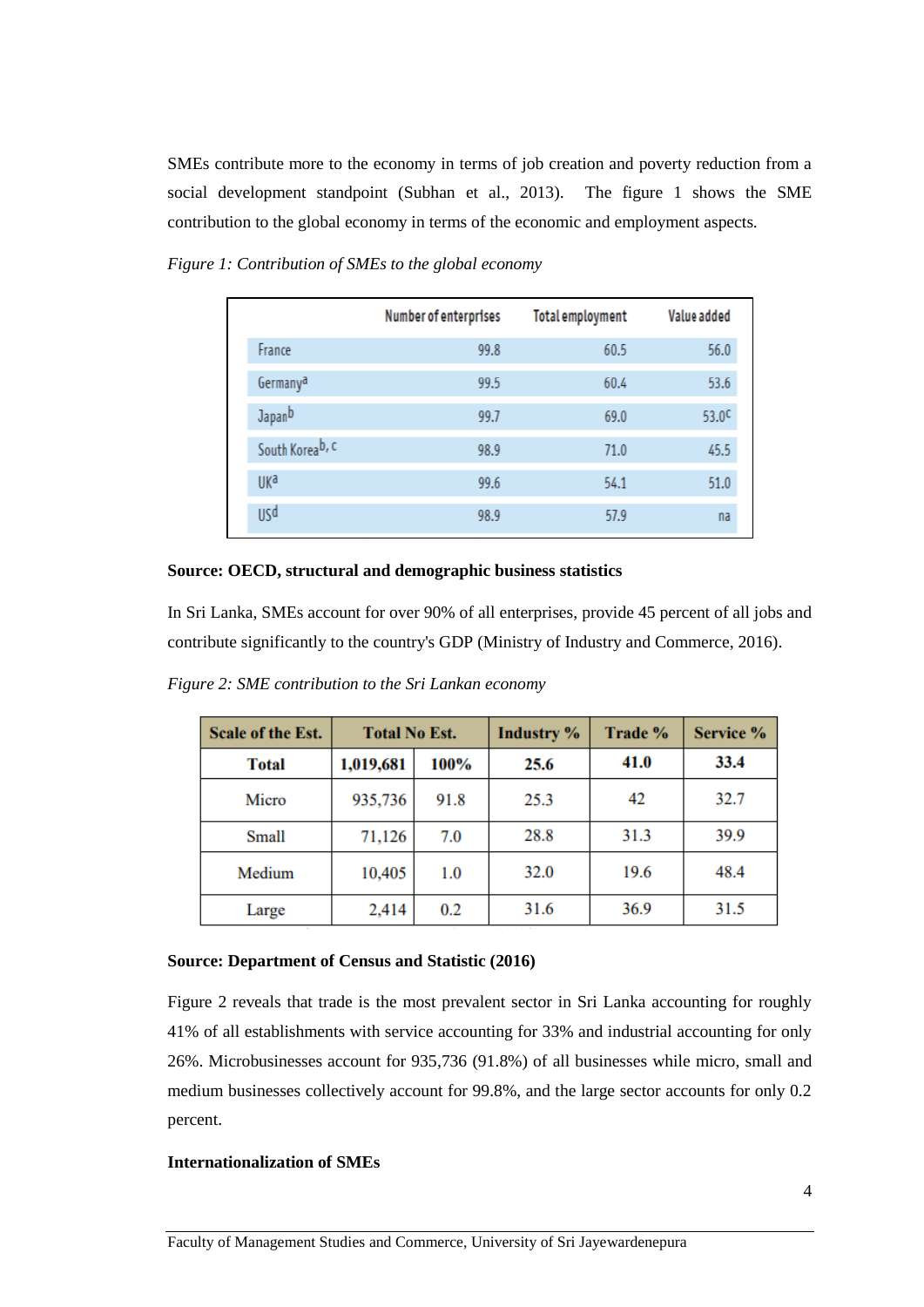Over the last few decades, research on the theories and the key determinants of SMEs' internationalization has sparked a surge of interest in the literature. This is due to the importance of small and medium-sized businesses in terms of exports and job creation (Dhanaraj & Beamish, 2003; Sousa et al., 2008; Anil & Shoham, 2017; Krammer et al., 2018; Rua et al., 2018). The authors went on to propose a variety of definitions for internationalization from the past (see table 2).

| Table 2: Definitions of internationalization |  |
|----------------------------------------------|--|
|----------------------------------------------|--|

| <b>Author</b>                 | <b>Definition</b>                                                                            |
|-------------------------------|----------------------------------------------------------------------------------------------|
| Johanson and Vahlne (1977)    | Systematic and methodical process of greater<br>international participation and accompanying |
|                               | organizational changes.                                                                      |
| Turnbull (1987)               | Firm's outward expansion in worldwide<br>activities.                                         |
| Johanson and Mattsson (1993)  | Collective process in which relationships are                                                |
|                               | continuously formed, maintained, developed,                                                  |
|                               | broken, and dissolved to meet the firm's                                                     |
|                               | objectives.                                                                                  |
| Fernandez and Neito (2005)    | Internationalization is a complex strategy that                                              |
|                               | any company may pursue and opportunities of                                                  |
|                               | exploiting abroad the competitive advantages                                                 |
|                               | firms have in domestic markets.                                                              |
| Ruzzier et al. (2006)         | The geographical spread of economic activity                                                 |
|                               | outside national borders.                                                                    |
| Singh (2010)                  | Partnership, branches, joint ventures, and                                                   |
|                               | subsidiaries that operate beyond national                                                    |
|                               | borders.                                                                                     |
| Onkelinx et al. (2015)        | Internationalization as the 'process of                                                      |
|                               | mobilizing, accumulating and developing                                                      |
|                               | resource stocks for international activities'                                                |
| Ngoma et al. (2017)           | SMEs serve their domestic markets (pre-                                                      |
|                               | export) and move through various processes                                                   |
|                               | until they are committed to serving                                                          |
|                               | geographically dispersed markets beyond the                                                  |
|                               | boundaries of their countries of origin.                                                     |
| Eduardsen and Marinova (2020) | Provides firms with an opportunity to grow, it                                               |
|                               | also exposes firms to heightened risks, which                                                |
|                               | may negatively influence their performance.                                                  |

# **Source: Authors**

Small and medium-sized businesses face several roadblocks when attempting to enter foreign markets which makes small-business internationalization distinct from and more difficult than large-business internationalization (Rutashobya & Jaensson, 2004; Leonidou, 2004; Tesfom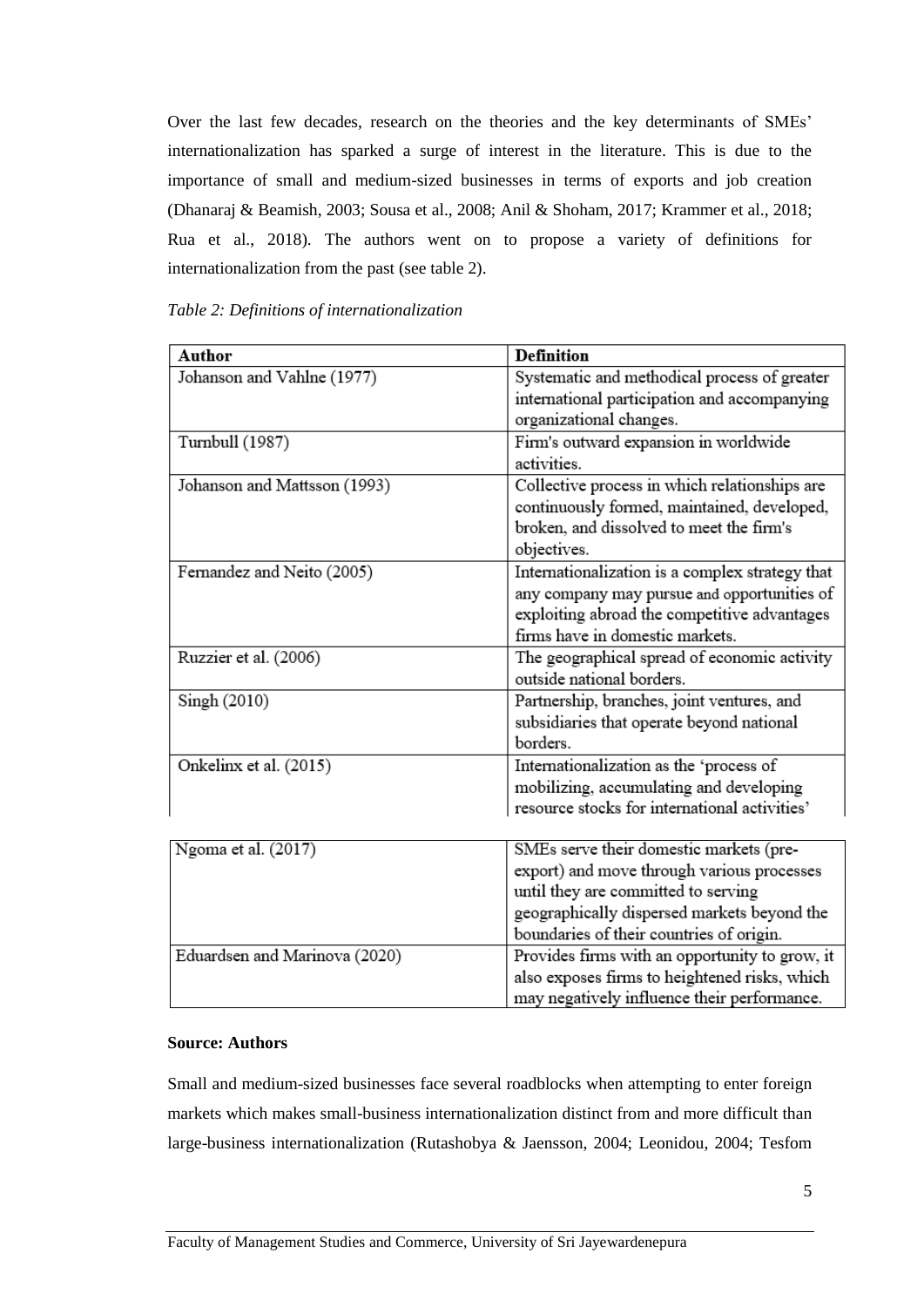& Lutz, 2006). Haddad et al. (2019) identified export marketing capabilities, export-oriented managerial resources, relational resources, innovative capabilities, export finance, management capabilities, country-specific advantages and government policies as some of the factors affecting small and medium enterprise internationalization. It has been suggested that a company's better resource endowments enable it to overcome market flaws and capitalize on location-specific market opportunities during internationalization (Dunning, 1988).

#### **Theories of Internationalization**

#### **Classical Trade Theories**

Classical trade theories postulate that country's international trade is heavily based on its trading patterns with the rest of the world. Absolute Advantage Theory was introduced by Adams Smith (1776) in his book called "An Inquiry into the Nature and Causes of the Wealth of Nations." Absolute advantage theory emphasizes that a country's ability to produce the same product at a lower cost than its competitor uses the same amount of resources (Rundassa et al., 2019). Each country should specialize in the goods that possess the absolute advantage for them, simply the products they can produce at a low cost and high efficiency (Smith, 1776). Based on this theory, market expansion over boundaries can permit greater specialization and improved output, leading to a greater wealth creation. However, researchers argued that Smith's theory does not provide sufficient reasons for specialization as some nations still produce goods with their interests that do not have the absolute advantage (Lepori, 2021).

David Ricardo (1817), another economist during the nineteenth century, expanded Adams Smith's view and introduced a theory called Comparative Advantage Theory. A nation having an absolute advantage in all products should specialize and import the product with the smallest absolute advantage while exporting the product with the highest absolute advantage (Krugman & Obstfield, 2003). This theory differs from Smith's absolute advantage as Ricardo's theory is wholly based on the concept of opportunity cost. Classical trade theories effectively describe trade between two nations where countries produce goods and services in which they have an economic advantage, consume their products and export the surplus while importing goods and services that have economic disadvantages. These classical theories postulate that the basis for trade between nations is a determinant of difference in resource availability and production characteristics. However, classical trade theories have failed to provide any explanation for the causes of differences in relative advantages (Morgan & Katsikeas, 1997).

#### **The Heckscher-Ohlin Theory**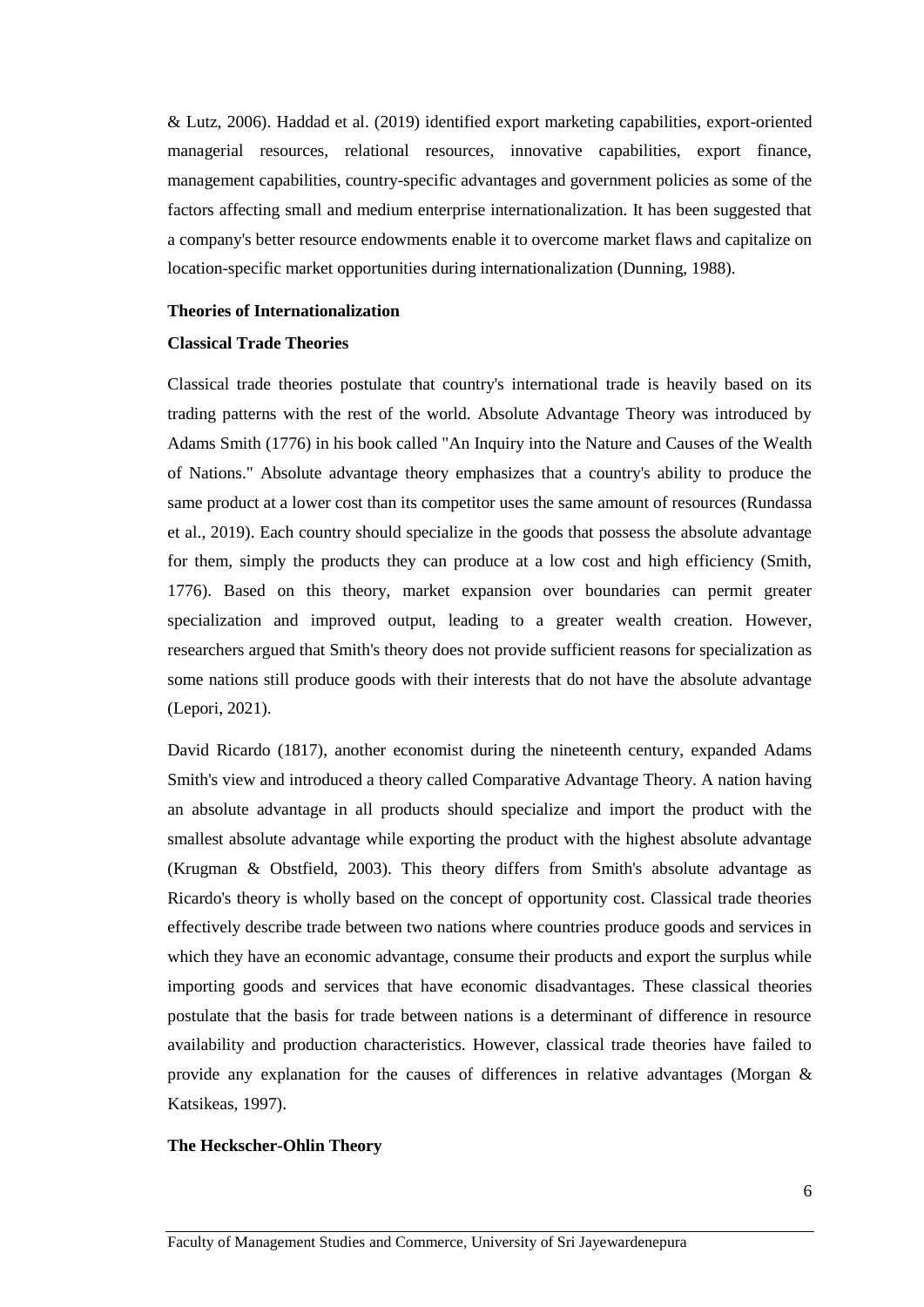Heckscher-Ohlin (H-O) theory provides a better explanation compared to classical theories for differences in economic advantage between trading nations. According to H-O theory, countries produce and export goods and services that can be produced by an abundant factor of them (ex. capital or labor) while importing the goods and services that require relatively scarce resources of that nation (Hecksher & Ohlin, 1933). Negative results have been proved during the early fifties of the last century (Leontief, 1953), and it was reconfirmed by several studies carried out by Maskus (1985), Bowen et al. (1987) and Trefler (1995). The first attempt of Leontief (1953) empirically tested the Heckscher-Ohlin theory using data obtained in the United States in 1953. Based on his study, he revealed that even though the United States was a more capital-intensive country, they exported more labor-intensive products and imported capital-intensive products from other nations. It is considered that the fundamental assumptions of H-O theory are altogether inappropriate or too strict in explaining the trade behaviors (Baskaran et al., 2011).

# **Product Life Cycle Theory**

Vernon's Product Life Cycle Theory was considered as a useful model which explains trade between nations and how it has gradually expanded from the inventing country to the imitating country. This model articulates that production of a good starts in the developed countries and gradually moves to the imitating country (developing countries) where it has a lower cost than in the inventing country (Vernon, 1966). Moreover, it explains how a product is finally imported by the originated nation that initiates exporting it. Under this theory, a new product passes through few stages of a cycle from innovation to standardization (Gao & Tisdell, 2005).





**Source: Vernon, 1974**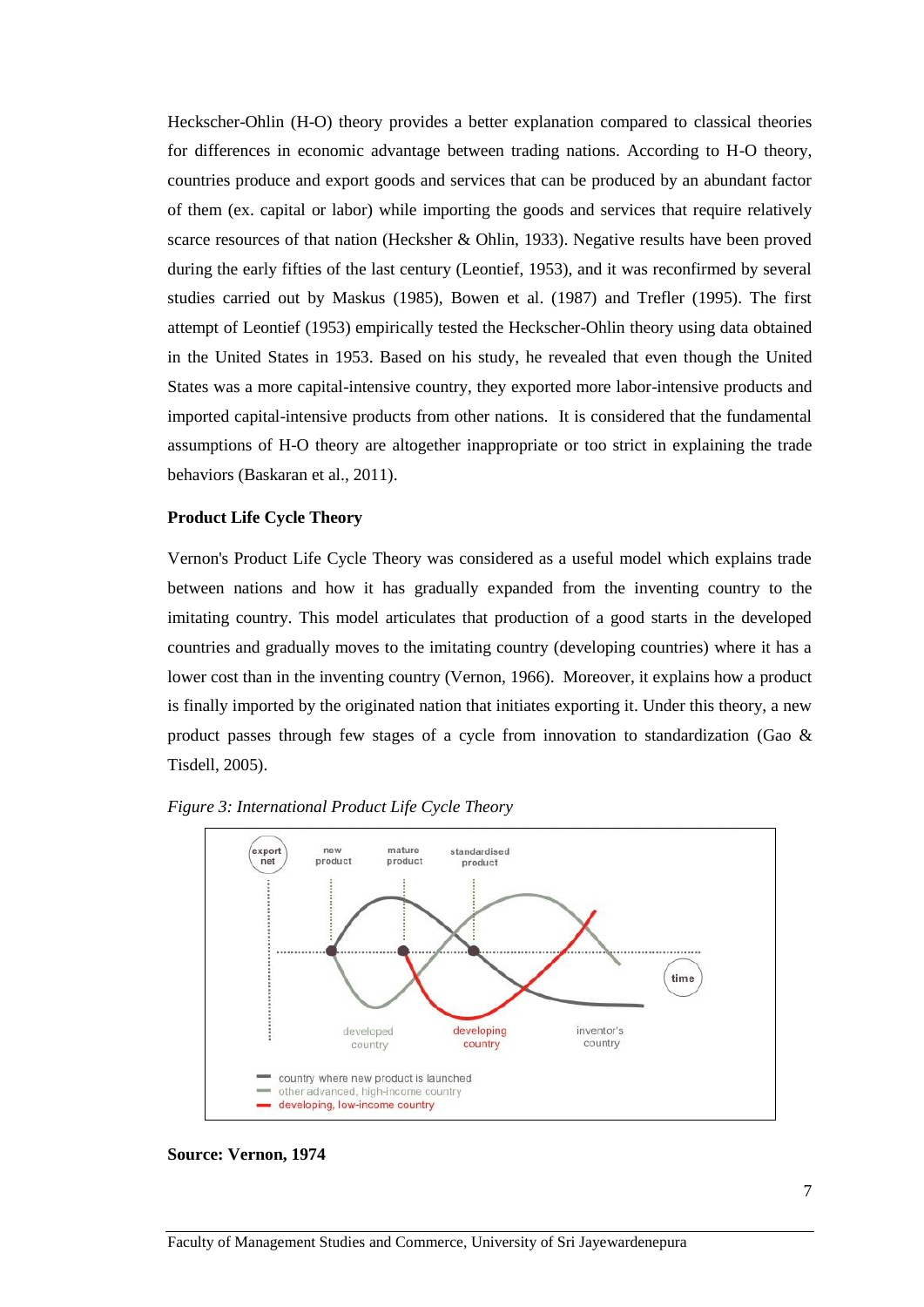Figure 3 shows how a product transfers from innovated country to imitating country passing different stages. Mardanov (2003) argued that the applicability of product life cycle theory is higher for manufacturing firms than service firms. Further, he argued that the IPLC model does not explain the behavior of short life cycled products and products of the companies with previous experience in foreign markets. According to Kotler et al. (2004) and Rutashobya and Jaensson (2004), product life cycle theory is not applicable for some products which are introduced and died quickly. Some stay at the mature stage for a long time while some start with declining stage and with a strong promotion and repositioning cycle, they get back to the growth stage. Vernon's product life cycle theory and his arguments mainly focus on the developed and innovating country and a less attention has been given to technology transfer and development in developing countries (imitating country) (Gao & Tisdell, 2005).

# **Uppsala Internationalization Model**

In 1975, a study done by Johanson and Wiedersheim-Paul focusing on four large Swedish multinationals revealed that their establishment and gradual growth is based on several stages. Under this observation, they identified four stages in the process; 1. No regular exports, 2. Exporting via agents, 3. Establishment of the subsidiary, 4. Overseas manufacturing units and production. By expanding this incremental process, Johanson and Vahlne (1977) framed a dynamic model of the internationalization process called the "Uppsala model." Based on this model, firms use a gradual step-wise process to proceed with international markets starting with no foreign activities to a greater level of commitment in overseas destinations. Johanson and Vahlne (2009) emphasized that business networks are a critical factor in the modern age of internationalization.

Uppsala model was criticized due to several reasons. Cumberland (2006) argued that the experimental survey method which was used in the Uppsala model was not explained well. Hence, the logical relationship between the empirical study and the proposed theory is questionable. According to Andersen et al. (2014), the Uppsala model emphasizes that experiential knowledge is an outcome of the learning process, and also it is believed that firms generally avoid risk. Further, they argued that the above assumptions are questionable and Johanson and Vahlne provide no proper explanations for those assumptions. However, it can be concluded that the Uppsala model is providing a proper understanding of internationalization process of traditional firms.

# **Internationalization Theory**

The Internationalization model by Johanson and Wiedersheim-Paul (1975) emphasizes that internationalization involves four incremental processes. Each incremental process involves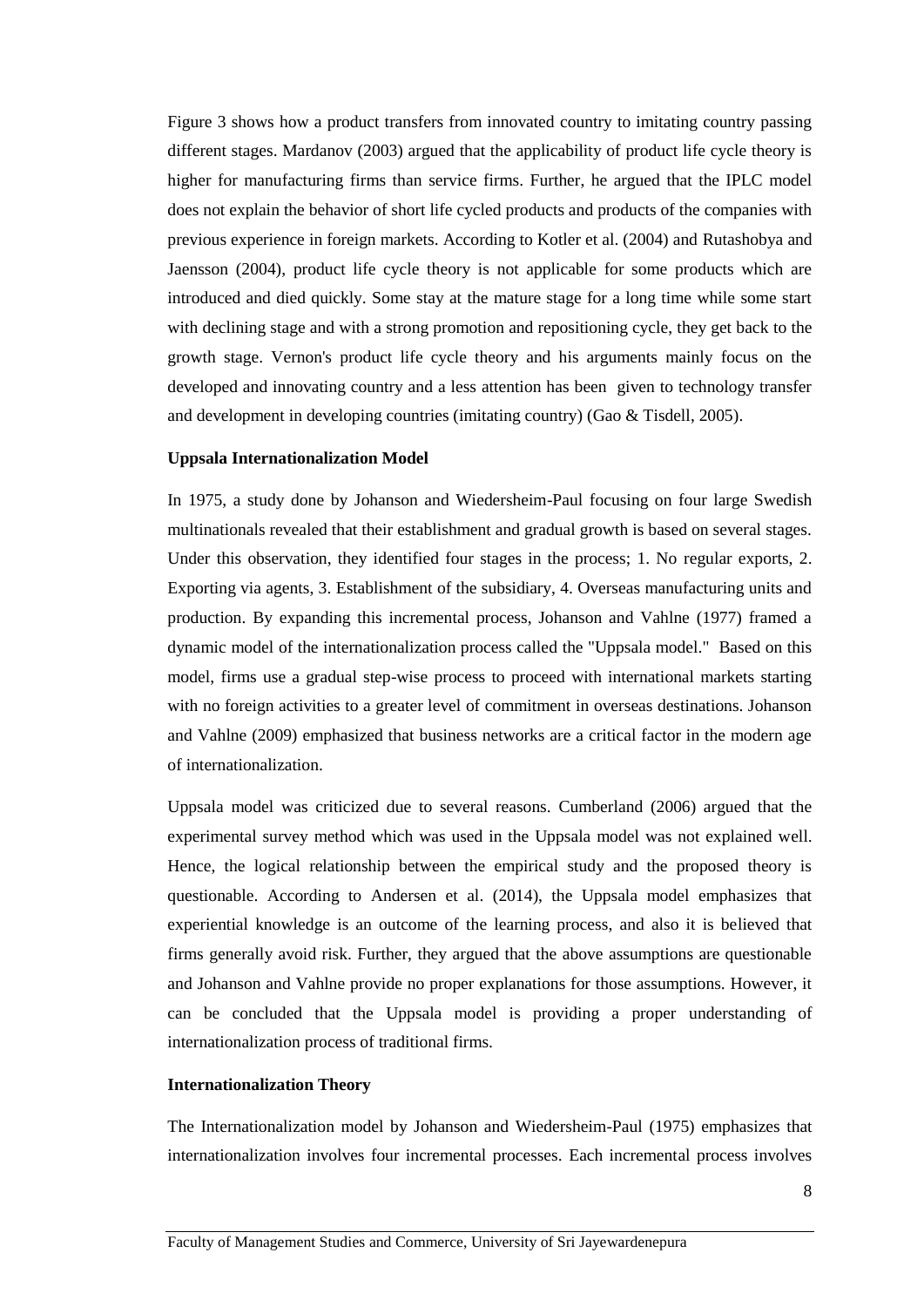increasing the degree of international involvement, commitment and acquiring more knowledge and experience. International knowledge is derived from experience gained by engaging in international operations (Ahmad, 2014). According to the initial phase of the model, firms are occasionally involved in international market activities followed by entering an agreement with agents to engage in export-related activities. Gradually, firms establish international branches and finally, firms establish their local manufacturing plants in international markets. Experience obtained in their domestic market is a crucial factor for firms in internationalizing. To avoid any risk when investing, firms first operate in familiar markets with less psychic distance (Andersen et al., 2014). Although the innovation-related internationalization theory explains how new firms engage in the process of internationalization, the theory does not focus on how born global firms do so (Ahmad, 2014). Another major weakness of this theory is that it has ignored the contractual entry modes and joint venture model which are not falling under these stages (Sharma & Erramilli, 2004).

#### **Network Approaches to Internationalization**

According to the network approach, firms were considered actors in building business networks as a starting point of the internationalization process (Johanson & Mattsson, 1993; McAuley, 1999). Motivated by the Uppsala model, Johanson and Mattsson (1988) examined the internationalization process focusing on the network perspective. They considered business networks as a set of interconnections a firm maintains with its customers, competitors, governments, distributors, and suppliers. Johanson and Mattsson (1988) argued that as firms internationalize, the strength of the relationships within the network also increases. Networks reduce entry and expansion boundaries and provide a borderless opportunity for firms to expand (Johanson & Vahlne, 2009). Networks are an outcome of interconnected relationships between firms resulting from mutual knowledge and an increase in trust. Thus, this results in greater relationships with foreign partners in other markets (Johanson & Mattsson, 1988). By studying the network model, it can be seen that networks are a set of three components namely actors, activities and resources (Andersen et al., 2014). Even though the network theory provides greater insights, it has been criticized by several researchers (Malhotra et al., 2003; Salmi, 2000; Andersen et al., 2014). In their argument on network theory, Malhotra et al. (2003) stressed that the network theory does not offer a clear overview of networks' formation. According to Malhotra et al. (2003), network relations have resulted from ad hoc and unplanned situations. Also, they argued that the research approach used in the network theory study is not appropriate as it is a qualitative study. As said by Salmi (2000), business relationships are not always stable as they face a lot of uncertainties and changes. Therefore, the reliability of information available in business networks is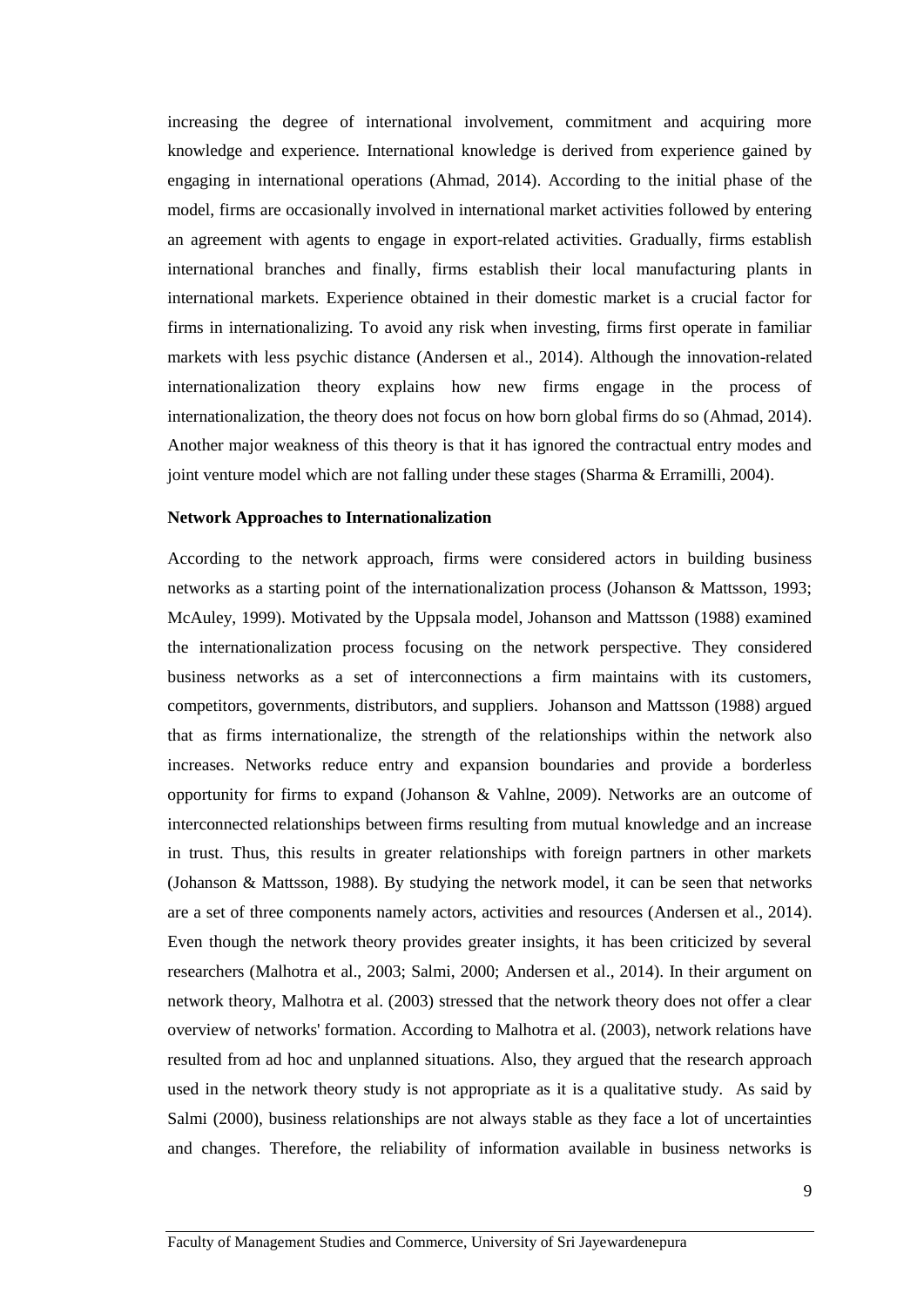questionable. However, the argument placed by Hadley and Wilson (2003) in their study of the network model of internationalization and experiential knowledge has gained significant attention. According to them, sometimes firms tend to imitate or follow the internationalization strategies utilized by successful players in the market without having any direct communication with them.

# **Eclectic Paradigm Theory**

Following the consideration of the industrial organization theory, location theory and transaction cost theory, Dunning (1976) established an integrated framework called Dunnings Eclectic paradigm. Dunnings' primary consideration was to explain firms' internationalization using three conditions; 1. Possession of ownership advantages (O), 2. Location advantages (L), 3. Internalization advantages (I). The eclectic paradigm is also known as the OLI paradigm based on these three considerations. However, Guisinger (2001) proposed to change the third component (I) by replacing with 'M' which denotes the selection of entry modes of global markets. Ownership advantages are unique advantages that a company has in terms of intangible assets, technological capacity or innovations (Ahmed et al., 2006). Internalization advantages refer to firms' ability to coordinate and manage value-added chain activities like integrating transactions through foreign direct investments. Location advantages are focused on resource availability, cost of reaching resources and the risk associated with the foreign market. When the selected market has less risk and high potential, the ability to have a profitable business is high (Andersen et al., 2014).

|                      |            | <b>Type of advantage</b> |                 |          |
|----------------------|------------|--------------------------|-----------------|----------|
|                      |            | Ownership                | Internalization | Location |
|                      | Licensing  |                          |                 |          |
| <b>Mode of entry</b> | Export     |                          |                 |          |
|                      | <b>FDI</b> |                          |                 |          |

*Table 3: Dunnings OLI theory and entry modes*

#### **Source: Dunning, J. (1981)**

Dunning's work is highly focused on firm-specific competitive advantage as an integral part of the existence of Multi National Companies (MNCs). Eclectic paradigm was developed after studying the behavior of MNCs in the United States and other developed countries. It is argued that the applicability of this theory for developing countries is less (Cuervo-Cazurra, 2007). Pinho (2007) added a new variable to the eclectic paradigm which is called managerial-specific characteristics. However, his study also neglects the transportation cost, exchange rates, choice of entry modes, nature of products and home country factors (Ekeledo

10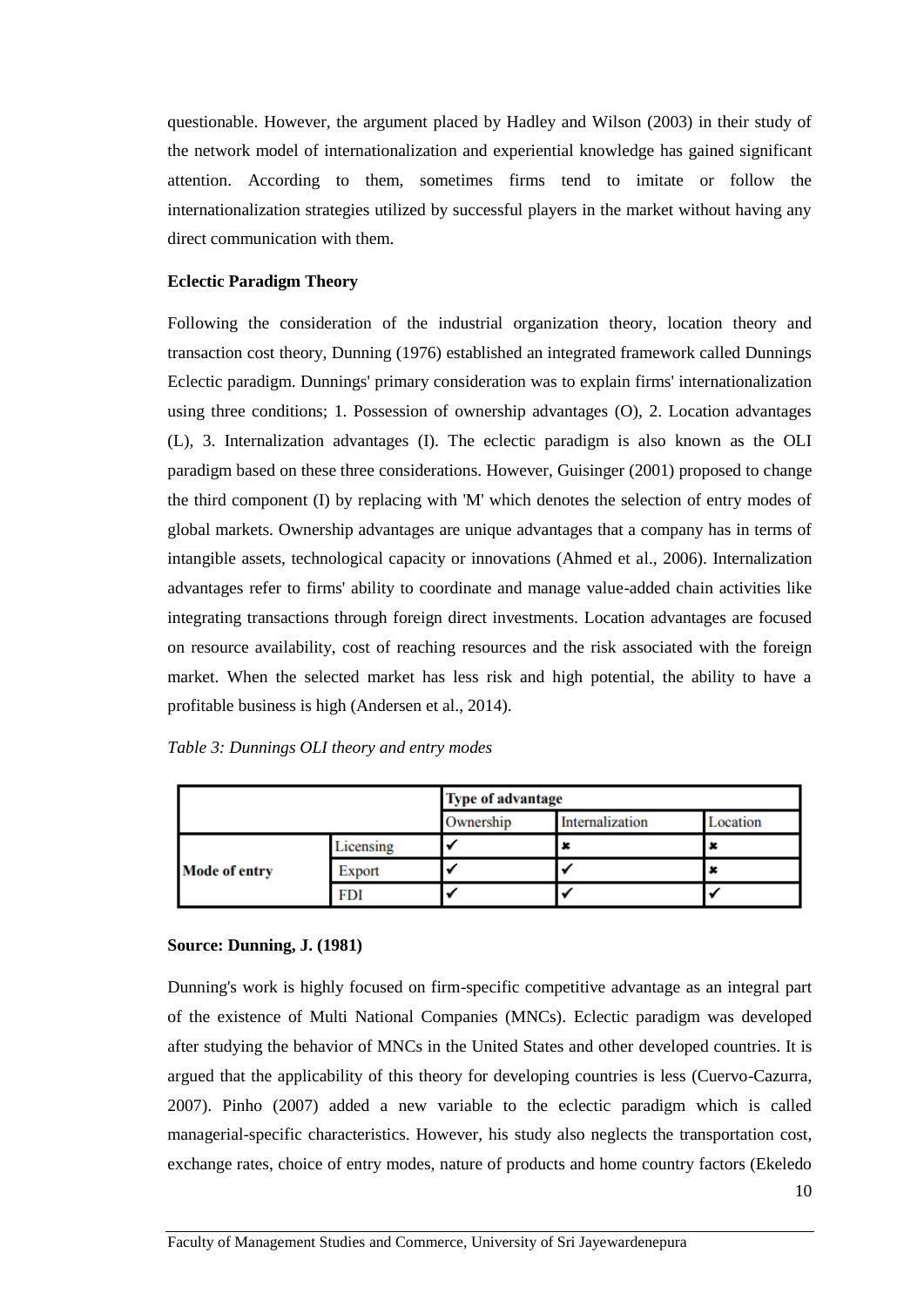& Sivakumar, 2004). After Dunnings' eclectic paradigm, many researchers focused on identifying those strategic resources providing a competitive advantage (Portugal Ferreira et al., 2011).

### **Resource-based View - Theory of Internationalization**

The resource-based view focuses on resources and capabilities which help SMEs to internationalize faster (Oviatt & McDougall, 1994). Under Resource-based View Theory (RBV), firms' unique resources are considered vital for determining the competitive advantage (Andersen, 2011). To provide a competitive advantage, resources must be valuable, rare, non-substitutable and difficult to imitate (Barney et al., 2001). According to literature, resources and capabilities such as experience and management capability, human capital, marketing capabilities, technological capabilities, networking capabilities, innovation capabilities and financial capabilities leverage the sustainable competitive advantage of SMEs in their process of internationalization (Javalgi and Todd, 2011; Yamakawa et al., 2013; Brambilla et al., 2012; Alon et al., 2013; Love & Roper, 2015; Salisu & Baker, 2019; safari & saleh, 2020; Silva et al., 2017; Ngoma et al., 2017; Gupta & Chauhan, 2020).

Since the development of RBV theory, criticisms for RBV have also emerged extensively. The RBV shows that firm-specific resources drive firm performance, whereas studies discovered that industry characteristics have a stronger impact on(Galbreath & Galvin, 2008). The resource based view should take into account the impact of strategic factors on entry mode selection (Ekeledo & Sivakumar, 2004; Pehrsson, 2008). According to the literature, other critiques such as theory has no managerial implications, the applicability of this theory is too limited, the definition of a resource is not practical, etc., have since emerged (Kraaijenbrink et al., 2010). The resource-based approach, according to Carpano et al. (2003), focuses on the differences of a firm's resources within an industry while ignoring the significance of the institutional framework in which a firm does business. The national institutional context influences the rivalry between enterprises from various home nations in a target market. Organizations from the same location may experience similar characteristics and resource benefits within an industry which can be viewed as group-specific company resources. These companies may seek to use resource mobility barriers to safeguard their shared resources and competencies from local competitors in a target market (Andersen et al., 2014).

# **Dynamic Capability Approach**

Dynamic capabilities, according to Teece et al. (1997), are a company's ability to integrate, grow and reconfigure internal and external skills to meet dynamic business demands.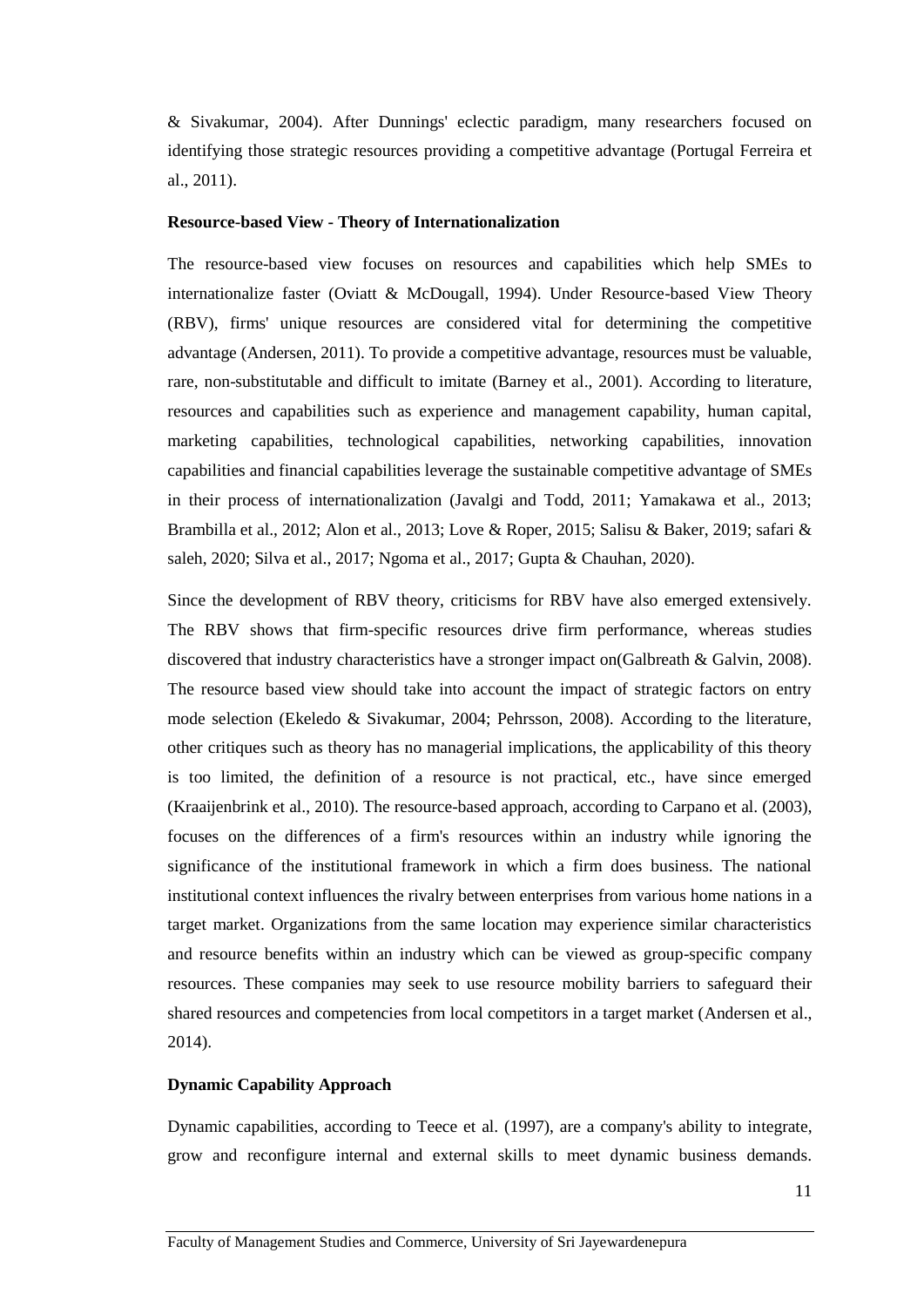According to this theory, Dynamic capabilities are highly critical to a firm's market position and expansion (Hung et al., 2010). Dynamic capabilities differ from other resources as dynamic capabilities include organizations' routines and processes (Teece et al., 1997). However, some scholars criticized the dynamic capability theory due to several reasons (Zollo & Winter, 2002; Wang & Ahmed, 2007; Ambrosini & Bowman, 2009; Easterby-Smith et al., 2009). Most of the previous literature has highlighted two issues in dynamic capability theory; special attention given to the definition of the term dynamic capability and its nature followed by their effects and consequences (Easterby-Smith et al., 2009). These two criticism are interconnected and fundamental to develop, test and apply dynamic capability theory effectively. According to Wang & Ahmed (2007), further efforts need to be taken to link dynamic theory to empirical practices. According to Easterby-Smith et al. (2009), there are many opportunities to refine and develop the dynamic capability approach.

#### **Transaction Cost Theory**

Anderson and Gatignon (1986) introduced the Transaction Cost (TC) Theory or Transaction Cost Analysis (TCA) model. They sought to explain why a corporation would prefer to set up a manufacturing line or a service system in a foreign destination rather than licensing its technology or signing contracts with domestic firms (Ekeledo & Sivakumar, 2004). They used Coase's (1937) theory of a firm's nature and Williamson's (1975) theory of markets and hierarchies to examine how US firms chose their entrance mode (Sharma & Erramilli, 2004). Because of their similar assumptions about the significance of transaction costs in the internalization of company activities, the TC model and the internalization theory are frequently regarded as one theory (Cumberland, 2006; Slangen & Hennart, 2007). Furthermore, some scholars consider Williamson (1975, 1985) as the inventor of transaction cost theory, owing to his contributions to the transaction cost economics (TCE) approach and vertical company integration (Rutashobya & Jaensson, 2004; Slangen & Hennart, 2007; Shrader, 2001). Organizations compare transaction costs to the costs of incorporating activities within the organization resulting in overseas operations being internalized. They can choose a suitable governance system based on this comparison (Malhotra et al., 2003). Contractual risk increases when there is high agency conflicts and transaction costs in a target market, and high control modalities are favored for investment (Baek, 2003; Ekeledo & Sivakumar, 2004; Brouthers, 2002). The transaction cost hypothesis assumes perfect market competition, firm harmony and resource transferability among businesses particularly if the information is fully transportable between the home company and its foreign subsidiaries (Ekeledo & Sivakumar, 2004). The TC theory assumes that the sole goal of entry mode is to maximize profits while ignoring other goals (Zhao & Decker, 2004). Organizations must also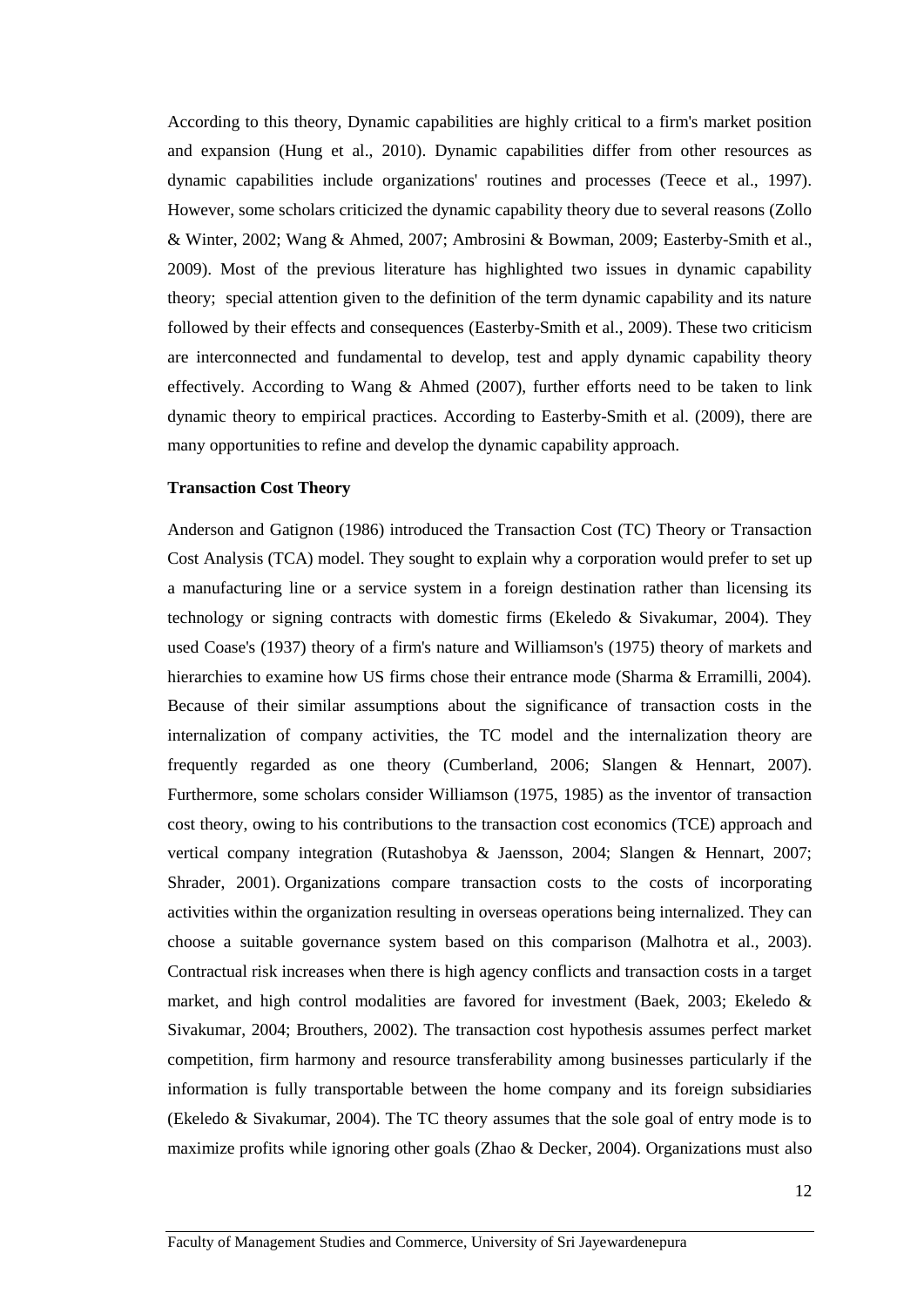evaluate risks, rewards and collaboration with business partners in varied institutional and cultural environmentssince focusing just on transaction costs is insufficient to explain an effective entry mode option (Chen & Mujtaba, 2007). The transaction cost theory is concerned with manufacturing enterprises' worldwide strategies (Morschett, 2006). On the other hand, manufacturing and service organizations react differently to the factors that create transaction costs (Brouthers & Brouthers, 2003). Further, the TC hypothesis has been questioned by Rutashobya and Jaensson (2004), because it disregards the function of networks among firms in the international expansion of enterprises, particularly SMEs. According to Zhao and Decker (2004), the involvement of decision-makers in the internationalization process is not reflected in this approach. The TC theory ignores the importance of geographical advantages and costs associated with market potential and risk of the investment (Ekeledo & Sivakumar, 2004).

#### **International New Venture Model**

Businesses that aspire to gain a significant competitive advantage through the usage of resources and the selling of outputs in various countries are classified as International New Ventures (INVs) (Oviatt & McDougall, 1994). Rather than taking a step-by-step strategy to internationalization, such businesses make use of foreign direct investments and hybrid entrymode structures right away (Oviatt & McDougall, 1994; Knight & Cavusgil, 1996). INVs are the product of a startup creating valuable, high-quality offerings that address the current and future needs of international markets (O'Cass & Ngo, 2011). As a result, academics have stressed the importance of innovation intensity as a fundamental driver of INV performance (Kim et al., 2011; Knight & Cavusgil, 2004; Weerawardena et al., 2015). However, bringing new inventions to market regularly requires a lot of resources (both financial and time) which is an issue for global startups that cannot afford to lose out on opportunities (Ries, 2011). According to Hennart (2014), the primary distinction between international new ventures and other businesses is their business model. International new ventures, low-cost information and delivery technologies are used to sell specialty items and services to the globally dispersed clientele. International opportunity identification, institutional bridging and a capacity and propensity for cross-cultural collaboration are three entrepreneurial characteristics that are particularly critical for successful INV creation (Liliya, 2012). New enterprises frequently specialize in and work with existing MNEs to expand internationally through a company's upstream supply chain which bypasses these constraints (Acs & Terjesen, 2013). Strategic alliances, generally defined, have become a much more valuable lens for research and practice in this domain as the globe has shifted away from hierarchical business organizations. This new enterprise contributes to global innovation (upstream activities) while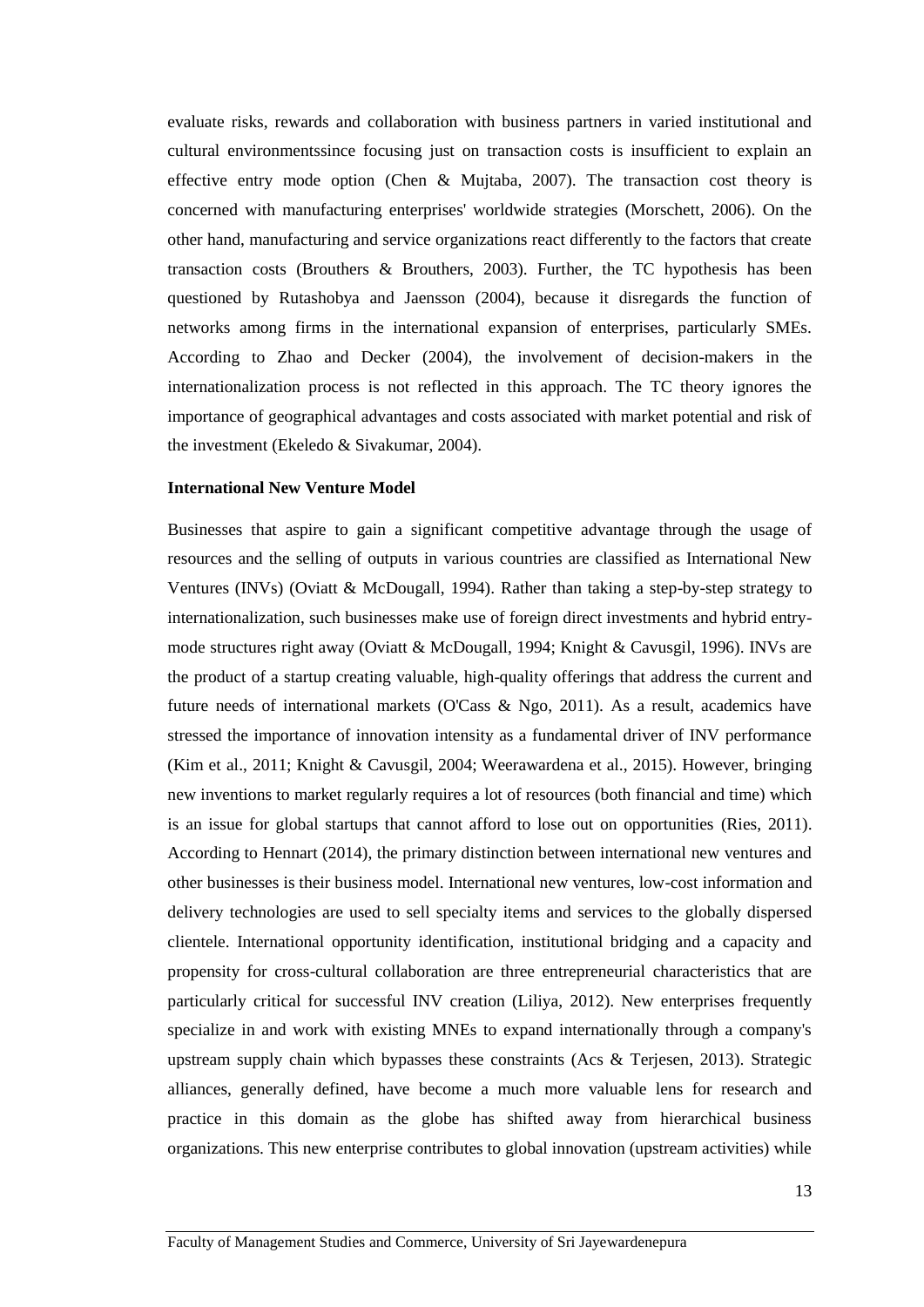large corporations improve their efficiency by manufacturing and marketing these items around the world (downstream activities) (Acs & Terjesen, 2013). Surprisingly, some businesses do not follow the reported pattern of technological involvement. These businesses lack a distinct technological advantage. The size of their native market (Elango, 1998), production ability and differences in cultural and economic dynamics impact on their decision to internationalize as a novel business (Fan & Phan, 2007).

#### **Antecedents of SME Internationalization**

#### **Firm Size**

For the reason that many small businesses consider their size as a barrier to exporting, firm size is also one of the most studied variables in international activities (Ruzzier  $\&$  Ruzzier, 2015). SMEs appear to have more challenges than their larger competitors, yet by using their unique assets and identifying specialized markets, they may be able to recompense for their disadvantages (Pleitner et al. 1998). Firm size is often evaluated by the number of employees especially when distinguishing between SMEs and larger firms (Haltiwanger et al., 2013). Most studies, with regard to internationalization (Ruzzier & Ruzzier, 2015; Westhead et al., 2001; Karadeniz & Gocer, 2007), support the notion that large organizations and SMEs have significant differences. The most commonly utilized business size variable is the number of workers (Ruzzier & Ruzzeir, 2015; Childs & Jin, 2015) followed by sales volume (Ruzzier & Ruzzeir, 2015) and asset size (Panda & Reddy, 2016; Yadav et al., 2020). Park and Jan (2010) carried out a study on firm growth patterns by examining the associations with firm size and internationalization after analyzing the US restaurant industry between the fiscal years 1995 and 2006. The findings of their studies indicated that the growth rate of small foreign businesses is faster than that of small domestic firms as their size grows. Large international businesses, on the other hand, expand at a slower rate than large domestic firms. Similar findings were indicated by Yadav et al. (2020) where they argued that smaller firms grow faster than large organizations. Manolova et al. (2010) discovered in their research on Bulgarian SMEs that the company size is positively and substantially related to internationalization and is varied by the industry. Ruzzier and Ruzzier (2015) analyzed a sample of 247 Slovenian small and medium enterprises and found that internationalized firms have substantially more specialized resources (human, financial and organizational) and are significantly larger than domestic companies. In this study, the size of the firm was measured using the sales volume. Based on the findings of Childs and Jin (2015), it was revealed after analyzing the data from 118 fashion retailers that significant changes in the results were evident as a result of differences in company sizes. Large retailers internationalized on a larger scale and scope and entered nations at greater geographical distances. However, the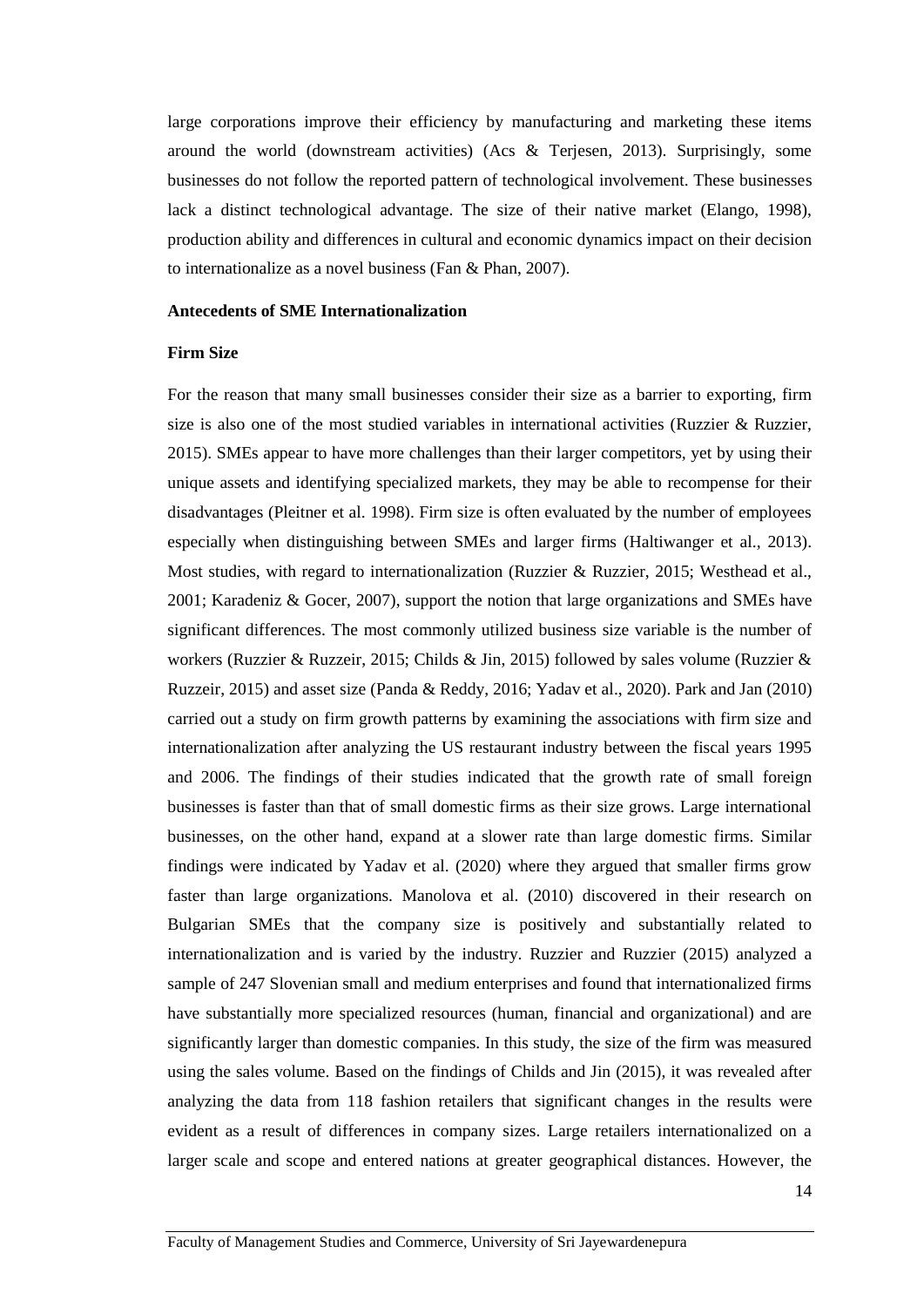results were applicable yet limited to only one sector of the retail market. While the majority of research found a favorable link, others (Wolff & Pett, 2003; Kalafsky, 2004) found mixed or rather negative outcomes. However, some of the researchers concluded that firm size directly affects internationalization, and the weight of the literature suggests that the firm size has a moderate impact on firm's performance and internationalization (Farooq et al., 2021; Kijkasiwat and Phuensane, 2020).

#### **Firm Age**

The firm's age and time in the context of global expansion are becoming essential aspects of examination in SME internationalization and international entrepreneurship. The steady accumulation of expertise lowers the risk of operating in foreign markets which might encourage businesses to expand internationally. As a result, the age of a business becomes a significant factor in determining small firm internationalization (Karadeniz & Gocer, 2007). The time dimension has several meanings that can be defined in terms of the early start of international activities, the speed of international expansion or the rate at which international activities occur over time (Zucchella et al., 2007). Established procedures, routines and organizational norms on the other hand must be overcome by older businesses to translate entrepreneurial behaviors into favorable performance outcomes. This means that older firms face difficulties in changing established strategies due to age-related contextual factors (Anderson & Eshima, 2011). According to Manolova et al. (2010), the sooner a new venture participates in inter-firm collaboration, the higher the degree of international expansion is. Karadeniz and Gocer (2007), after analyzing the data from 471 owners/managers of SMEs in Turkey, revealed that age is a significant, positive factor affecting the firm's internationalization. Researchers who looked into a company's age as a differentiator between internationalized companies and non-internationalized comapnies found mixed results. Age was not favorably (and substantially) connected to the degree of internationalization, but it was only negatively connected in Reuber and Fischer's (1997) study. Nevertheless, some recent studies (Ruzzier & Ruzzier, 2015) also concluded that the level of internationalization was adversely associated with the age of firms when they began their worldwide activity. While most of the researchers found a direct link between firm age and internationalization, several researchers highlighted the moderating effect of firm age on performance and internationalization (Aziz & Samad, 2016; Rafiq et al., 2016; Mabenge et al., 2020).

#### **Human Capital**

Economic growth and business prospects are highly dependent on human capital. In terms of internationalization, human capital refers to the knowledge, talent, skill and experience used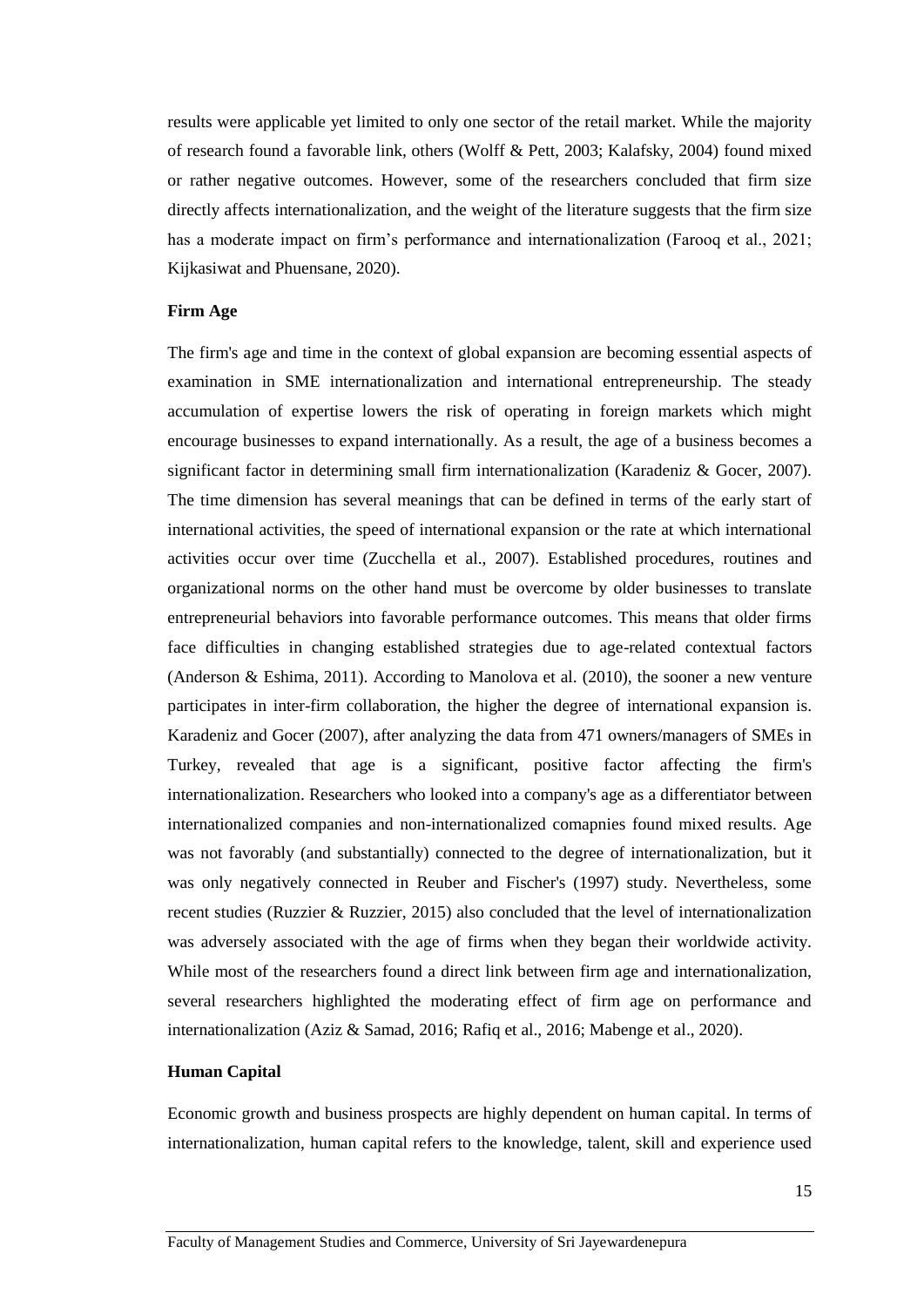to provide value to a company (Fletcher, 2004). According to Barney (1991), human capital consists of an employee's experience, training, relationships, intelligence, judgment and insights in a firm. Human capital must be distributed appropriately inside the internationalizing organization as a valuable strategic resource in order to deal with the external contingencies posed by abroad markets that necessitate expert knowledge and required experience in the workforce (Brambilla et al., 2012; Love & Roper, 2015). A company's development and its existence depend on its qualified personnel (Dal Zotto & Gustafsson, 2008).

After analyzing 150 SMEs in India, Javalgi and Todd (2011) found out that leveraging the human capital enhances the success rate of Indian SMEs under their research on entrepreneurial orientation, management commitment and human capital. In addition, they argued that to exploit tremendous opportunities in the global market, Indian SMEs must use resources such as human capital in their foreign marketing plan. Kenny and Fahy (2011) identified a significant positive influence of human capital on firm performance through their study on network resources and international performance of high tech SMEs. Robson et al. (2012) demonstrated that the entrepreneur's unique human capital is positively linked to the export intensity. According to the research done by Onkelinx et al. (2016) on human capital and SME internationalization, it was discovered that for SMEs which are on a gradual road to internationalization, there is no substantial relationship between the growth of employee human capital as measured by the employees' education and experience. Besides, SMEs that follow strategic accelerated internationalization have a positive relationship between internationalization and investment in human capital. Investing in human capital, on the other hand, is positively linked with internationalization (export intensity) up to a certain point beyond which more expenditures are adversely associated with internationalization.

#### **Managerial Capabilities**

Managerial skills and expertise may help businesses improve their export capabilities, and managers' knowledge and expertise have a substantial beneficial impact on export performance (Love et al., 2016). With the maturity of the organizations' international expansion process, managers should examine the best strategies to develop in other markets. Managers must decide if the costs of looking for cooperative internationalization possibilities are worthwhile (Camison & Villar, 2009). Javalgi and Todd (2011) carried out a study on entrepreneurial orientation, management commitment and human capital focusing on the Indian content. After analyzing 150 SMEs in India, they have revealed that the management commitment towards internationalization is positively associated with the level of internationalization of Indian firms. Further, they stated that SME owners and managers that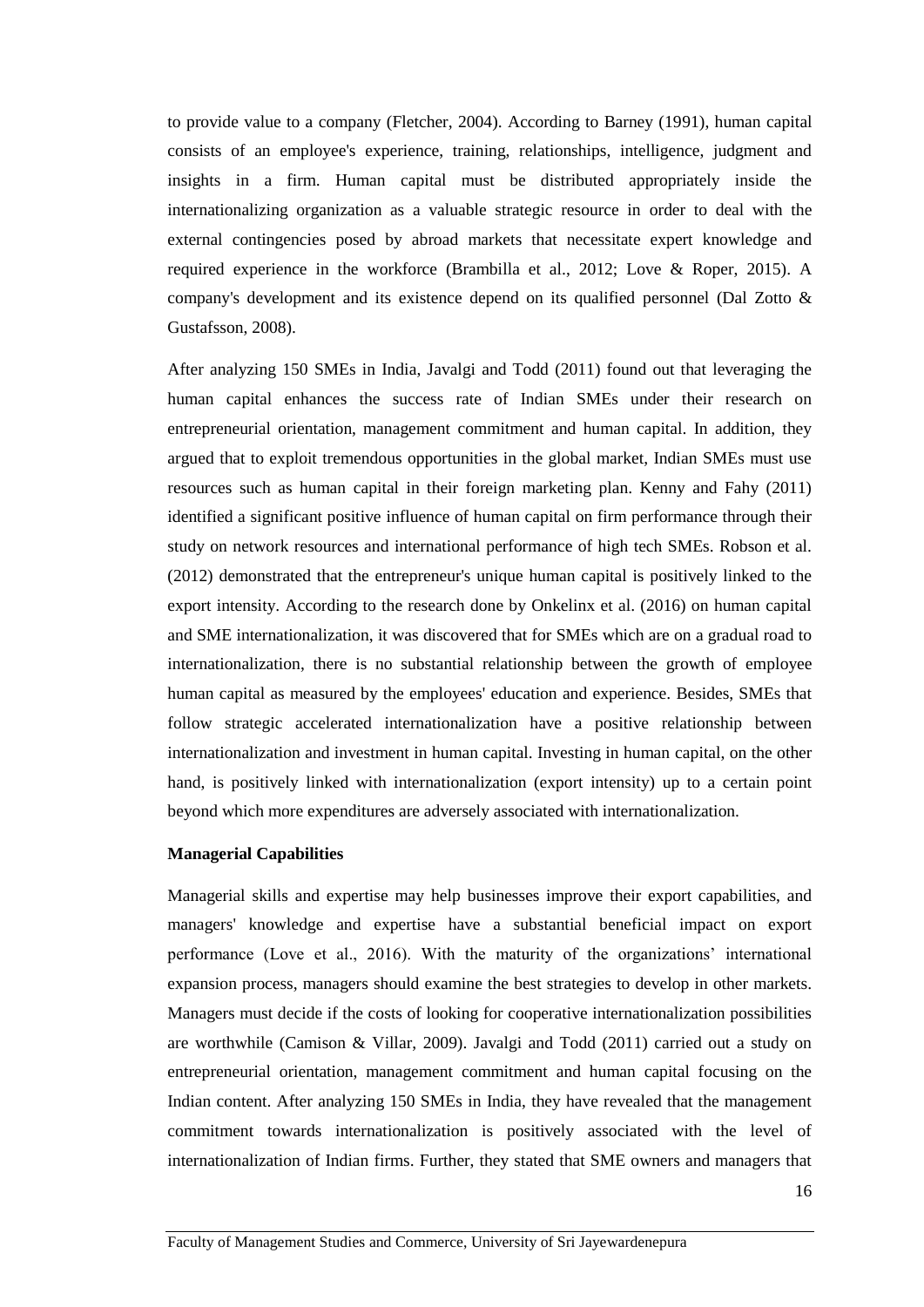develop programs to foster a good attitude toward international expansion among employees and highlight the necessity of thinking outside the home market would increase their chances of success and gain a competitive edge. Beleska-Spasova (2014) stated that the directors' views on exporting were crucial. Chugan and Singh (2015) also looked at a company's commitment to exporting by assessing the number of management resources allocated to export efforts. They claimed that the firm's commitment to exporting practices (EP) is determined by different resources assigned to them. This has been defined as the manager's attitude toward EP. The findings revealed that a higher level of managerial commitment is necessary for improved EP outcomes (Chugan & Singh, 2015). As previously stated, Love et al. (2016) examined the factors that influence the export performance of small and medium firms and built a model that included the effects of managers' education and organizational factors. Their findings show that hiring people with overseas experience and abilities has a favorable effect on EP (Love et al., 2016). A recent study was done by Madushanka and Sachithra (2021) on factors influencing export engagement of small and medium-sized enterprises in Sri Lanka using a Resource-Based View and it revealed that management capability has the strongest influence on the export engagement.

#### **Innovation Capabilities**

The capacity of a company to participate in new ideas and creative processes that result in new goods, markets or technical processes is referred to as innovativeness (Rauch et al., 2009). Innovation is defined by Calantone et al. (2002) as "the development, adoption, and implementation of new ideas, processes, goods, or services." Research and development (R&D) and technical innovation have been included in the definition of innovation capabilities by scholars (Oura et al., 2016; Guan & Ma, 2003). From a managerial perspective, innovation is a critical component of strategy, and entrepreneurship is impossible without it (Covin & Miles, 1999). During the Covid-19 Pandemic, many online startups have utilized their innovation capabilities at their best level. The importance of an innovation strategy cannot be overstated since it entails developing new solutions, enhancing goods or services and finding answers to issues. Small businesses that utilize their innovations have a higher chance of succeeding in export markets than those that offer typical products or services (Zahra et al., 2000). Recent studies (Faroque et al., 2017; Gupta & Chauhan, 2020) have proven the critical importance of innovation in generating competitive advantages in internal markets and improving EP. R&D spending is frequently used as a proxy for a company's commitment to technology and innovative initiatives (Lu & Beamish, 2004). Ngoma et al. (2017) carried out a study on the internationalization of SMEs focusing on entrepreneurial orientation. Findings showed that there is a significant positive relationship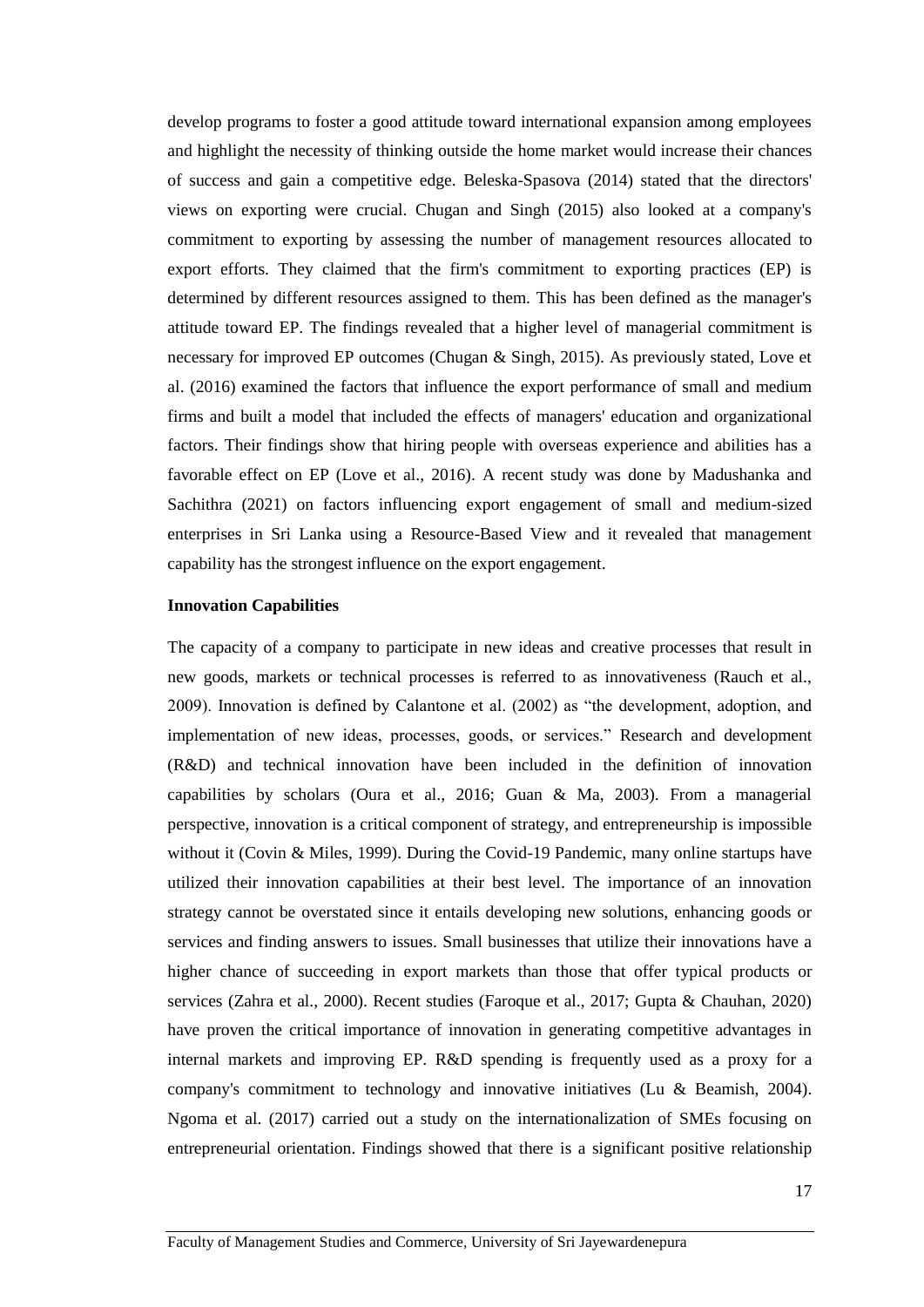between innovativeness and internationalization. This indicates that the degree or level of internationalization of an SME is proportional to its level of innovation. Some researchers disagree with this claiming that innovation and export performance are linked in a reciprocal causal manner (Filipescu et al., 2013). Nevertheless, a few research found either no or only a weak link between the two (Cassiman et al., 2010). As a result, it appears that examining this link in light of empirical research would be beneficial. A very recent study by Dadzie et al. (2021) also postulates that the association between innovativeness and success among SMEs in developing economies is strong, and internationalization effectively mediates this relationship.

#### **Marketing Capabilities**

Weerawardena and O'Cass (2004) defined marketing capabilities as the firm's ability to apply its talents, resources and collective knowledge to fulfill the business's market demands. Scholars claim that market alignment as a resource only gives the imminent value based on the firm's RBV (Ketchen et al., 2007). Marketing capabilities refer to a company's ability to adapt and differentiate its product, service and pricing to the specific characteristics of the target export market and the competitors (Sousa & Lengler, 2009). Other talents, such as invention and networking, are found to be less strongly related with an SME export performance than marketing competencies (Krasnikov & Jayachandran, 2008). Dhanaraj and Beamish (2003) investigated this relationship and discovered that small businesses which use their marketing capabilities to estimate their export performance are extra effective in export markets than in larger businesses. However, empirical research on the influence of marketing competencies on export performance are inconsistent. Despite significant evidence to the contrary in the literature, some studies claim that marketing capabilities do not necessarily play a decisive role outside of the native market (Tooksoon et al., 2012). In line with this approach, Lages et al. (2008) discovered that market-specific product adaption is unrelated to export marketing plans' short-term objectives in small businesses. A study was done by Panda and Reddy (2016) on the resource-based view of internationalization, and evidence from Indian commercial banks reflected surprising results. According to their findings, higher branding and advertising expenses are inversely related to international diversification. According to the findings of a research conducted among Taiwanese companies, moving their resource allocation priority from R&D to marketing found to be certainly benefitial to them (Chen & Hsu 2010). Marketing capabilities can be utilized as a good mediator in internationalization. Buccieri et al. (2019) claimed that marketing capabilities act as a mediator of international entrepreneurship culture and international venture performance in their study on international new venture performance.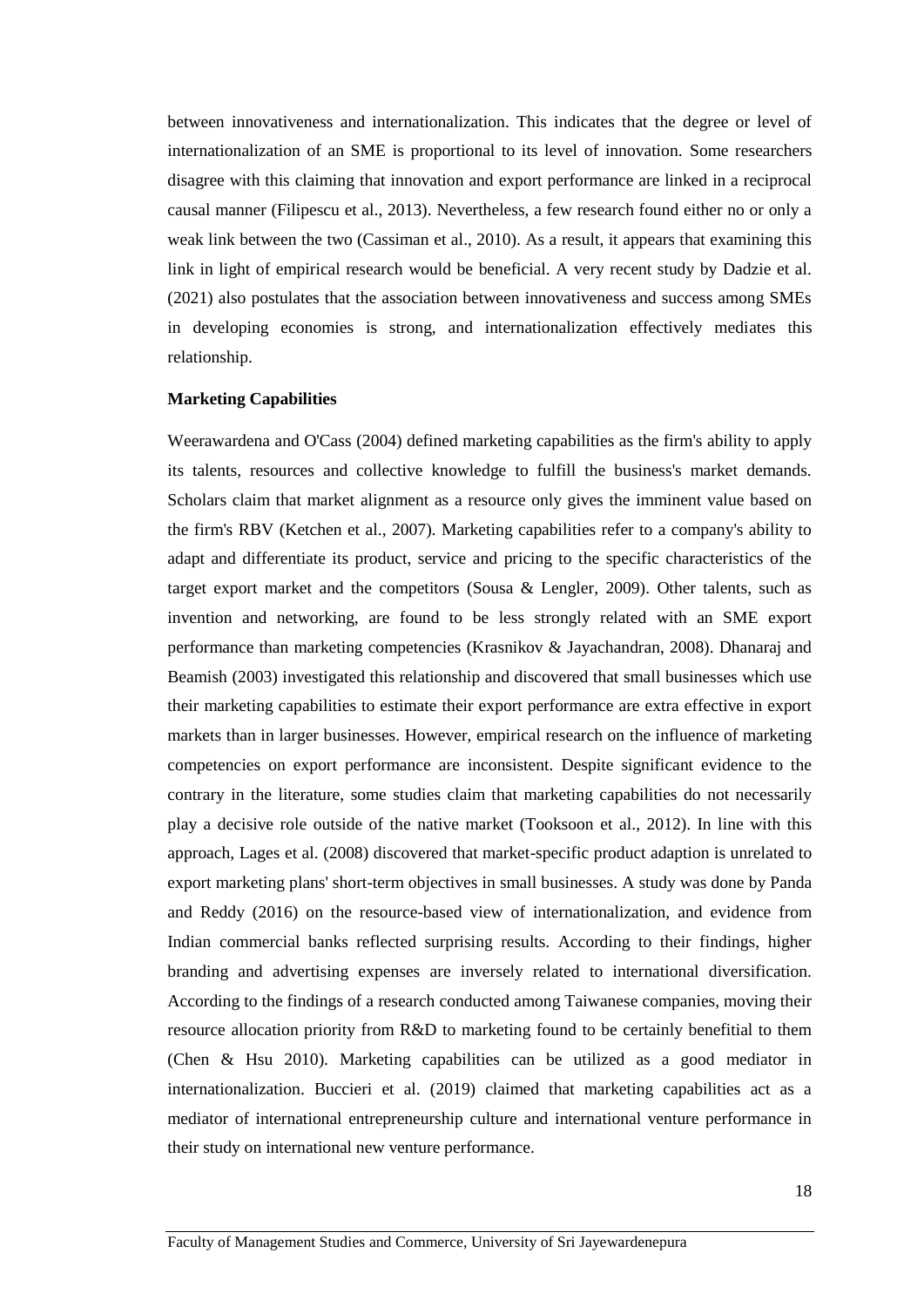### **Networking Capabilities**

Networking capability refers to a company's ability to form and leverage inter-organizational partnerships in order to get access to many resources possessed by trade partners in both local and international markets (Walter et al., 2006). Small businesses' persistence in export markets depends on a blend of alliances, partnerships and collaboration with trade partners to gain access to unique resources (Styles et al., 2008). Several empirical studies presented that knowledge transfer between a business and its trading partners enhances small enterprises' export performance considerably (Lages & Lages, 2004; Gupta & Chauhan, 2020). According to the research done by Rutashobya and Jaensson (2004) on Small firms' internationalization for development in Tanzania focusing on the network, a phenomenon was exposed where small businesses' ownership difficulties and apparent psychological distance are eliminated as a result of networks making it easier for them to enter global markets. In increasingly uncertain export market situations, the risk of costly failure can be lowered by developing strong connections with trade partners. Solid networks between trade partners minimize the cost associated with communication and transaction, ultimately leading to greater export performance (Zain & Ng, 2006). Kenny and Fahy (2011), through their study on network resources and international performance of high tech SMEs, stated that network resources do not impact firm performance significantly. Smaller businesses can flourish in foreign markets if they cultivate long-term connections with their trading partners and employ tactics such as product development for these markets (Kalafsky, 2004). According to Karami and Tang (2019), network capabilities mediate the relationship between entrepreneurial orientation and international performance. According to the research done by Safari and Saleh (2020), SMEs in Vietnam may improve their export activities by focusing on marketing tactics, building local and international business links and identifying the needs of the business market. Network approach to internationalization (Johanson & Mattson, 1988) emphasizes that business networks can include both foreign and local organizations, the latter of which is critical for SMEs to improve their international competitiveness and obtain market expertise in other markets (Loane & Bell, 2006).

#### **Financial Capabilities**

Managers' capacity and their understanding of foreign payments, management of currency rate fluctuations (Madushanka & Sachitra, 2021) and management of the risk associated with different financing options are all factors in financial management aptitude. Knowledge of the most appropriate financing choices at various growth stages of the business knows where to obtain the most suitable products and services, and cooperation with confidence with the contractors of these products and services were defined as a financially literate/capability of a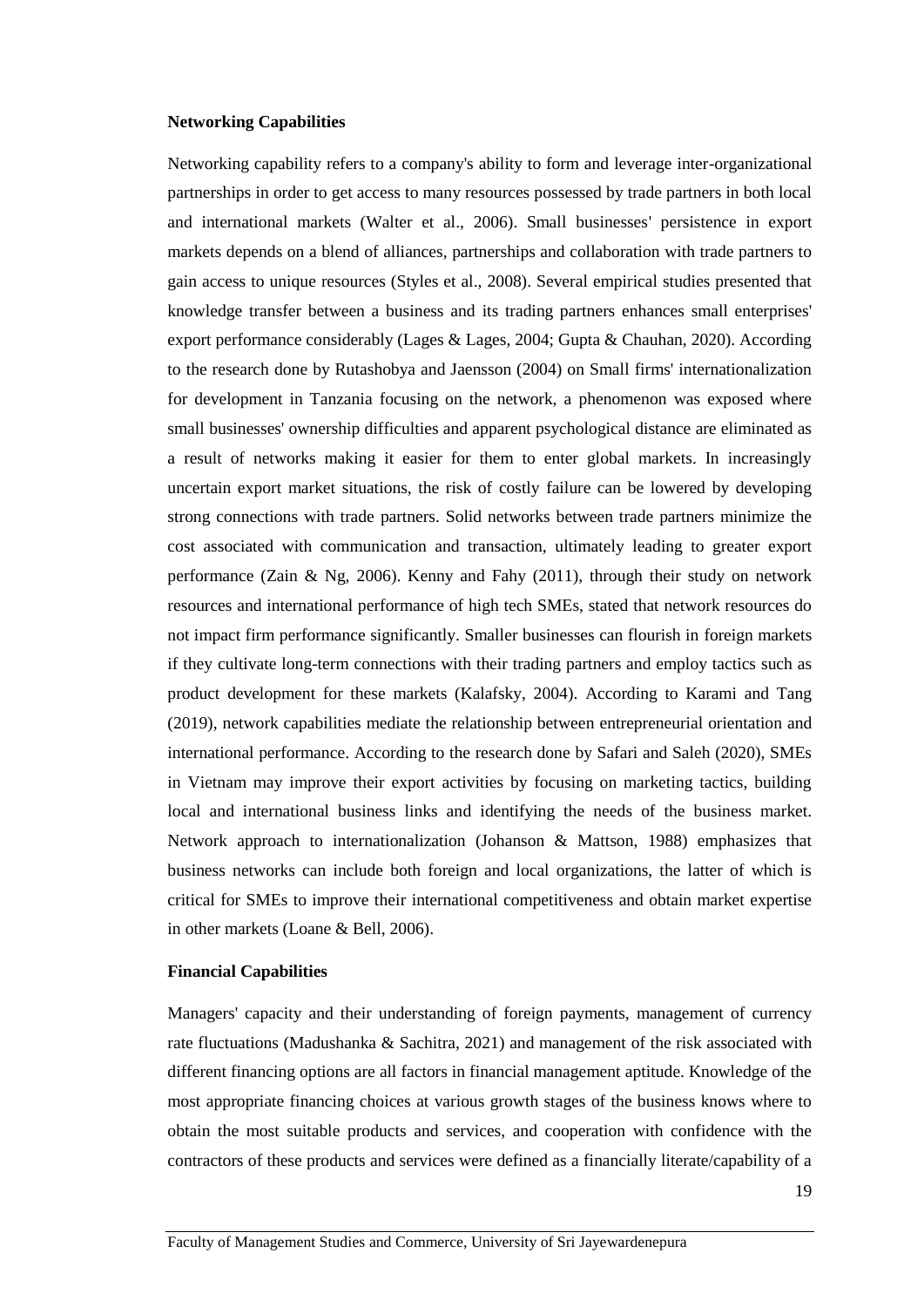SME owner or manager (USAID, 2009). Financial resources can be put towards capitalintensive initiatives that help companies secure existing markets and expand into new ones. Furthermore, if the owner and the other partners can acquire external sources of financing based on their expertise, the financial obstacle to exporting may be overcome (Westhead et al., 2001). According to Bosma and Harding (2006), many SMEs fail due to a lack of financial literacy and insufficient business acumen. Further, low financial literacy inhibits entrepreneurial activity. Entrepreneurs that wish to expand must have confidence in their finances and be well-informed (Kotze & Smit, 2008). If owners-managers are illiterate about their organization's finances, their firms' financial knowledge will be lacking as well resulting in a reduction in innovation that can transform into competitive capability, inability to access various sources of financing provision due to non-awareness, and this attitude could lead to the failure of SMEs (Kotze & Smit, 2008). Financial resources are required to acquire both tangible and intangible resources and the coordination of other resources (Brinckmann et al., 2011). According to Kidwell and Turrisi (2004), companies with higher financial understanding retain through company financial records and have a greater competitive advantage in obtaining external finance than those that do not.

#### **Technological Capabilities**

Technological capability is defined as a company's capability to design and improve new processes and products, upgrade knowledge and talents in the environment as well as transform that knowledge for the effective creation of desired performance (Wang et al., 2008). Technological competence encompasses not only technical expertise, but also the ability to grow and deploy the firm's fundamental competencies as well as the ability to successfully mix diverse streams of technologies and mobilize technological resources across the organization (Zawislak et al., 2012). Technological capacity helps a company find, acquire and use new external information to improve operational skills and achieve superior results. According to Wang et al. (2008), technical competence has a positive impact on firm performance, and this relationship is moderated by organizational learning. It has been proven that technical capability enhances a company's learning, organizing, production skills and resource allocation capability (Baark et al., 2011). It is critical to highlight that technical competence improves SMEs' efficiency in creating creative ideas and expertise allowing them to produce exceptional results in changing marketing environments. Technological competence enables SMEs to improve internal processes, lower the cost of operations, logistics, and manufacturing processes and compete more effectively (Song et al., 2008). A study done by Salisu and Baker (2019) on technological capability, relational capability and firms' performance indicated a positive link between technological capabilities and a firm's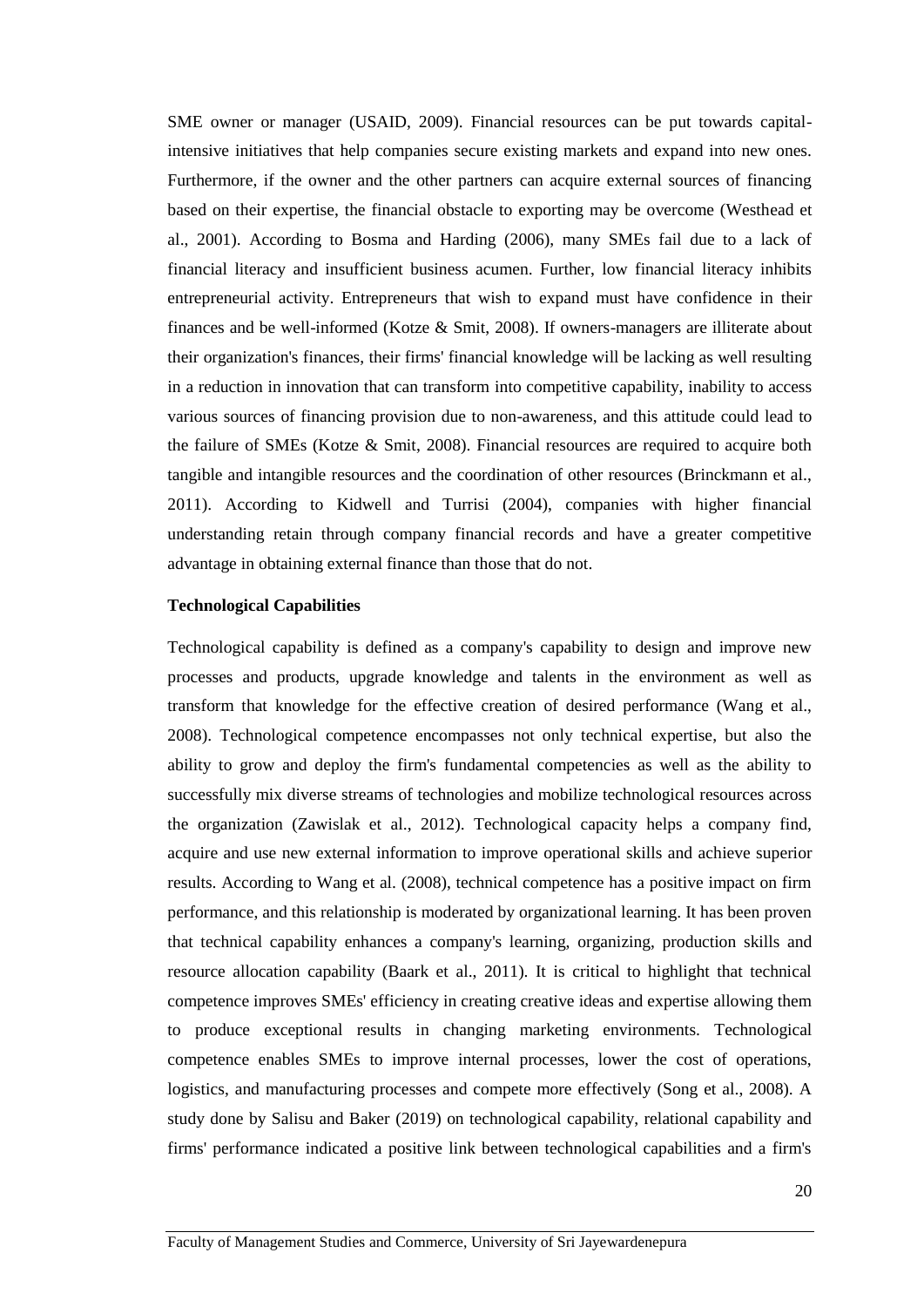performance. For this study, the data was collected from owners and managers of small and medium enterprises in Nigeria. The research done by Fernando and Samarakoon (2021) showed a negative relationship between technology and SME growth when analyzing fifty questionnaires completed by the Small and Medium-sized manufacturing Enterprise owners in North Western Province in Sri Lanka. They argued that technology becomes a significant source of competitive advantage over local manufacturers when SMEs export and promote their products in industrialized nations. Other sources of competitive advantage, such as cheap cost, would be more significant in emerging nations.

#### **Government and Public Factors**

Government intervention is also a significant factor that affects the export engagement of SMEs. The government provides opportunities for the SMEs by funding, making policies, conducting seminars and trade shows and engaging in trade agreements with other countries (Njinyah, 2018). The institutions of a country define the "rules of the game" (Gupta & Batra, 2016), and government settings in emerging economies significantly impact SME internationalization (Contractor et al., 2007; Ratten et al., 2007). Export policies (Wilkinson & Brouthers, 2006), domestic regulations, lack of market information (Cardoza et al., 2016), challenges in exit and market entry, intermediary institutions (Wei et al., 2014) and poor institutional infrastructures (Khanna & Palepu, 2000) all act as moderators of internationalization (Chao & Kumar, 2010). Vijayakumar (2013) who analyzed the Sri Lankan SMEs under the title of the status of small and medium enterprises and promotions for their growth in Sri Lanka pointed out that although the Sri Lankan government has taken several initiatives to promote small and medium businesses in particular, the impact on SMEs' growth has been disappointing. Fernando and Samarakoon (2021) analyzed fifty Small and Medium-sized enterprise (SME) owners engaged in the manufacturing sector in North Western Province. Their findings presented that support from the government is a substantial positive factor affecting the internationalized SME performance in Sri Lanka. Some recent studies (Madushanka & Sachithra, 2021) also support these findings by highlighting the importance of government policies in determining the export performance of small firms.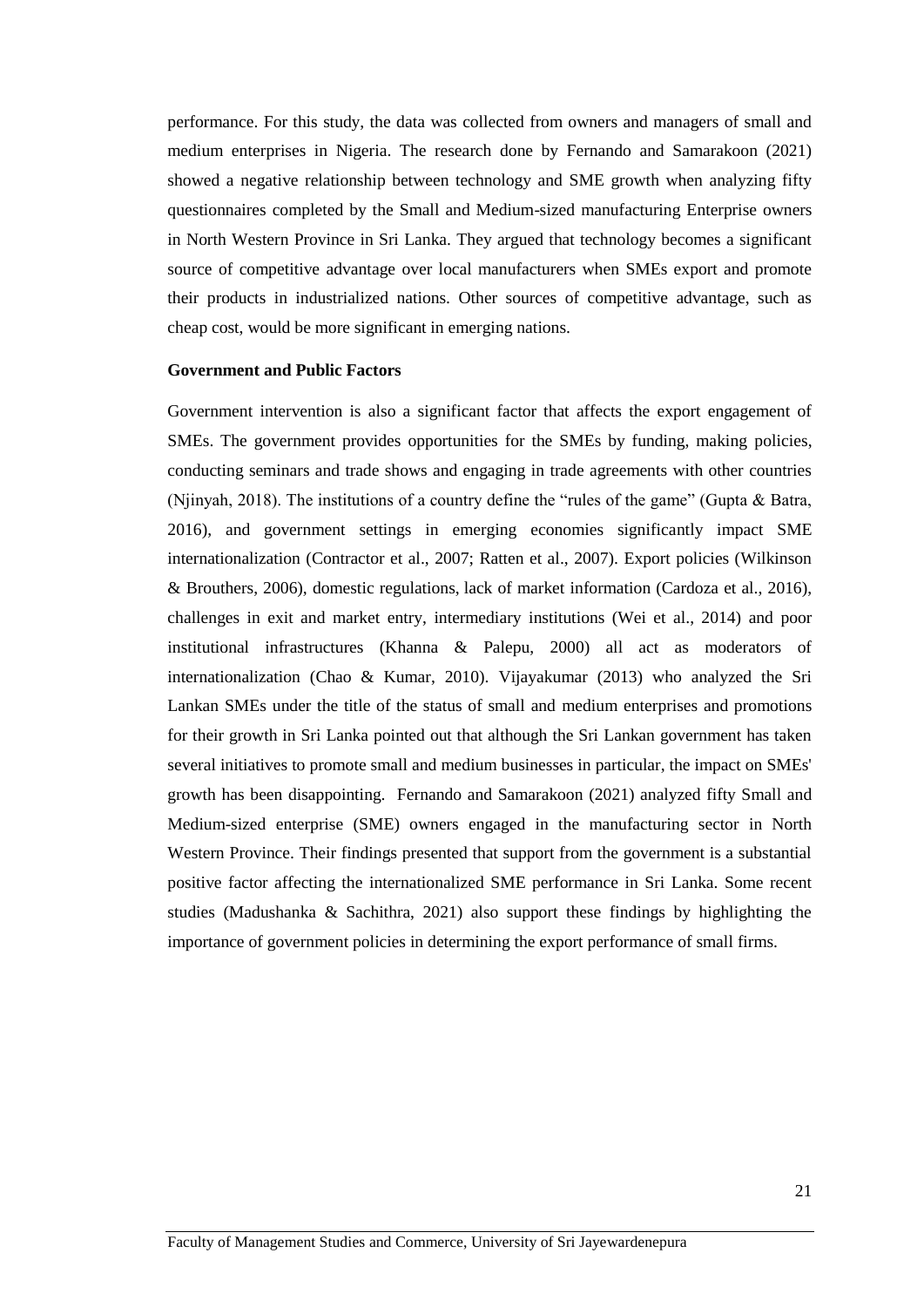*Table 4: Summary of previous researches*

| <b>Identified Factor</b> | Author/s                 | Determinant              |
|--------------------------|--------------------------|--------------------------|
| Firm size                | Javalgi & Todd (2011)    | Number of employees      |
|                          | Ruzzier & Ruzzeir (2015) | Number of employees      |
|                          | Ruzzier & Ruzzeir (2015) | Annual turnover          |
|                          | Childs $&$ Jin $(2015)$  | Number of employees      |
|                          | Panda & Reddy (2016)     | Total assets of the firm |
|                          | Yadav et al. (2019)      | Total assets of the firm |
| Firm age                 | Javalgi & Todd (2011)    | Years of existence       |
|                          | Gaur et al. (2013)       | Years of existence       |
|                          | Ruzzier & Ruzzier (2015) | Years of existence       |

| Human Capital | Friedman et al. (2000) | Education level of the owners   |  |
|---------------|------------------------|---------------------------------|--|
|               | Fletcher (2004)        | International experience of the |  |
|               |                        | employees and owners            |  |
|               | Rauch et al. (2005)    | International experience of the |  |
|               |                        | employees and owners            |  |
|               | Rauch et al. (2005)    | Education level of the owners   |  |
|               | Chen et al. (2009)     | International experience of the |  |
|               |                        | employees and owners            |  |
|               | Huang & Wu (2010)      | Education<br>level<br>of<br>the |  |
|               |                        | employees                       |  |
|               | Huang & Wu (2010)      | International experience of the |  |
|               |                        | employees and owners            |  |
|               | Javalgi & Todd (2011)  | Education<br>level<br>of<br>the |  |
|               |                        | employees                       |  |
|               | Javalgi & Todd (2011)  | International experience of the |  |
|               |                        | employees and owners            |  |
|               | Kenny & Fahy (2011)    | International experience of the |  |
|               |                        | employees and owners            |  |
|               | Kenny & Fahy (2011)    | Industry knowledge              |  |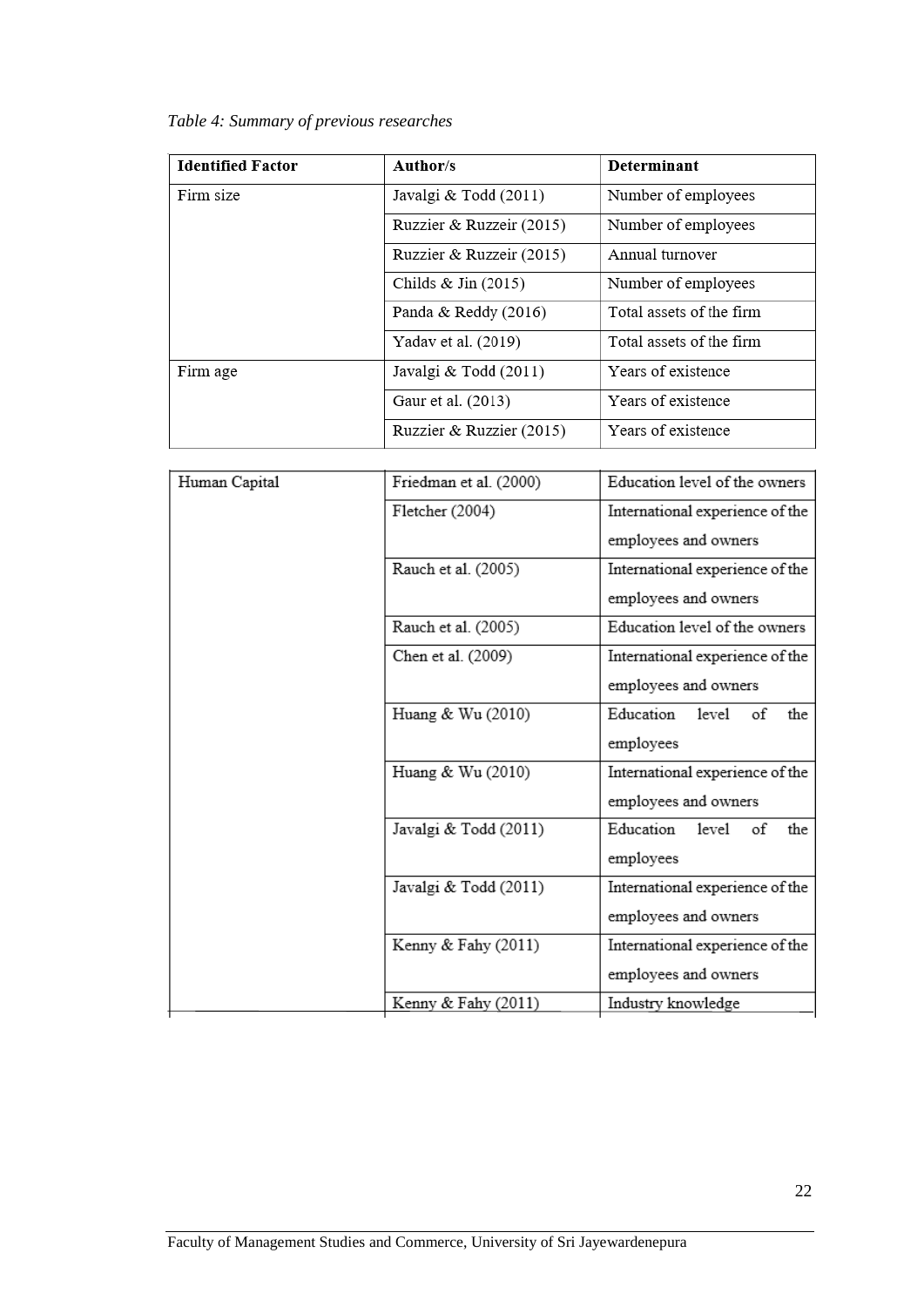|                            | Perez-Calero Sanchez et al  | Education level of the owners   |
|----------------------------|-----------------------------|---------------------------------|
|                            | (2015)                      |                                 |
|                            | Perez-Calero Sanchez et al. | International experience of the |
|                            | (2015)                      | employees and owners            |
|                            | Onkelinx et al. (2016)      | Education<br>level of<br>the    |
|                            |                             | employees                       |
| Managerial Capabilities    | Kenny & Fahy (2011)         | Expertise management ability    |
| Technological Capabilities | Salisu & Baker (2019)       | Follow industry standards       |
|                            | Salisu & Baker (2019)       | Predict changes in a tech       |
|                            |                             | environment                     |
|                            | Salisu & Baker (2019)       | Technical pieces of training    |
| Marketing capabilities     | Elango & Pattnaik (2009)    | Marketing and advertising       |
|                            | Gaur et al. (2013)          | expenditure                     |
|                            | Raymond et al. (2015)       |                                 |
|                            | Gupta & Chauhan (2020)      |                                 |
| Innovation Capability      | Gupta & Chauhan (2020)      | R&D expenditure                 |
|                            | Dadzie et al. (2021)        | Innovative ideas                |

| Innovation Capability | Gupta & Chauhan (2020)   | R&D expenditure                |  |
|-----------------------|--------------------------|--------------------------------|--|
|                       | Dadzie et al. (2021)     | Innovative ideas               |  |
| Network Capability    | Musteen et al. (2014)    | Number<br>of<br>formal         |  |
|                       | Raymond et al. (2015)    | partnerships or business group |  |
|                       | El Makrini (2017)        | associations<br>the<br>and     |  |
|                       |                          | individual social network.     |  |
|                       | Musteen et al. (2010)    | Total number of<br>foreign     |  |
|                       |                          | contacts                       |  |
| Financial Capability  | Ruzzier et al. (2006)    | Access to debt financing,      |  |
|                       | Ruzzier & Ruzzier (2015) | Access to equity financing     |  |
|                       |                          |                                |  |
|                       | Ruzzier et al. (2006)    | Domestic profitability         |  |
|                       | Ruzzier & Ruzzier (2015) |                                |  |
|                       | Childs & Jin (2015)      |                                |  |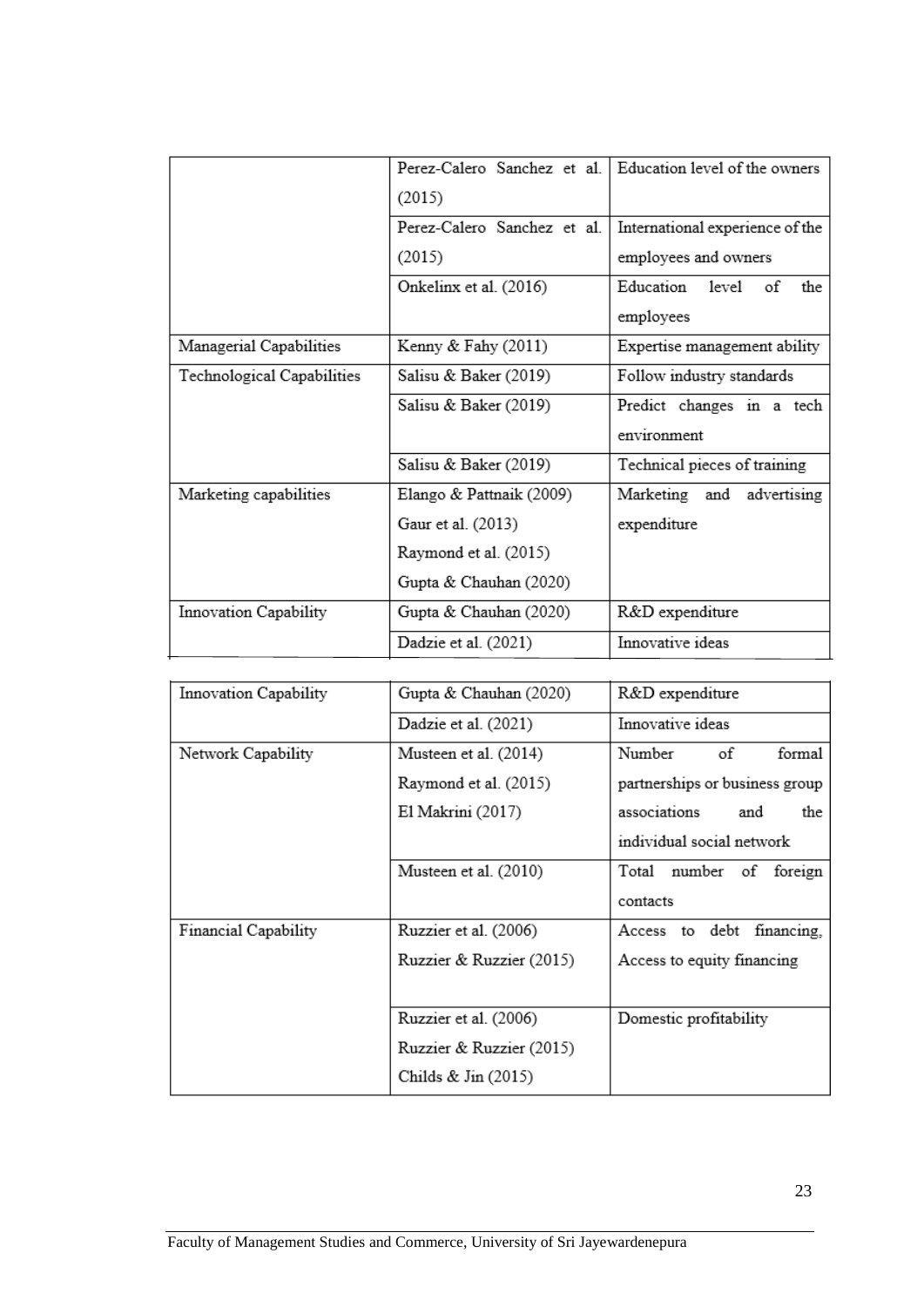| Internationalization | Geringer et al. (2000)      | Foreign<br>income<br>a<br>as  |
|----------------------|-----------------------------|-------------------------------|
|                      | Capar & Kotabe (2003)       | percentage of total income    |
|                      | Karadeniz & Gocer (2007)    |                               |
|                      | Javalgi & Todd (2011)       |                               |
|                      | Perez-Calero Sanchez et al. |                               |
|                      | (2015)                      |                               |
|                      | Onkelinx et al. (2016)      |                               |
|                      | Boso et al. (2016)          |                               |
|                      | Karami & Tang (2019)        |                               |
|                      | Ruzzier & Ruzzier (2015)    | full-time<br>of<br>Percentage |
|                      |                             | employees<br>dedicated<br>to  |
|                      |                             | international activities      |
|                      | Childs & Jin (2015)         | Number of countries           |
|                      |                             |                               |

# **Source: Authors**

According to table 4, it can be observed that various researchers measure the numerous factors affecting SME internationalization using various measurements. Finally, by incorporating the theories and antecedents of internationalization, the authors propose an integrated framework for SME internationalization.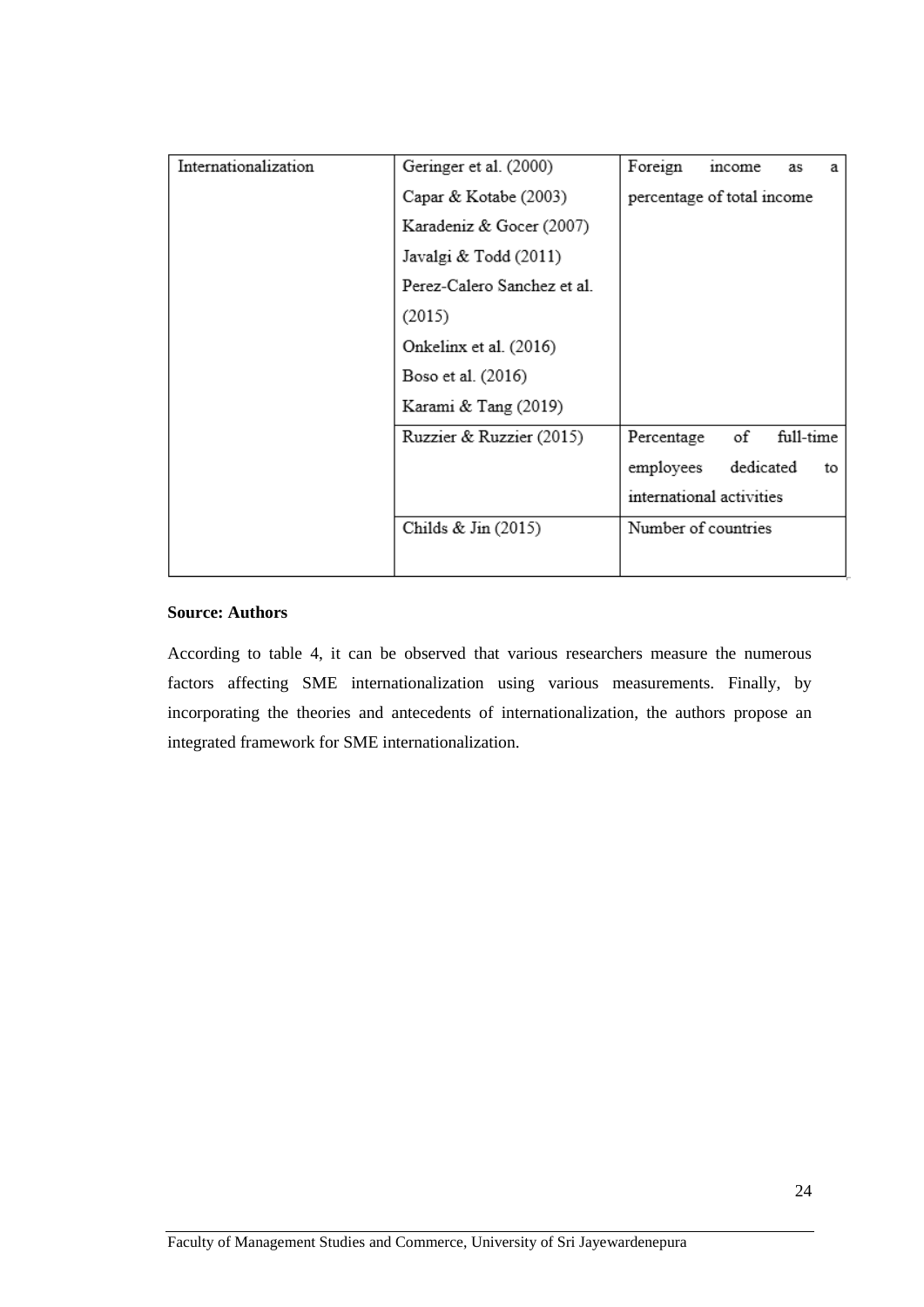

*Figure 2: Integrated framework for internationalization of SMEs*

# **Source: Author**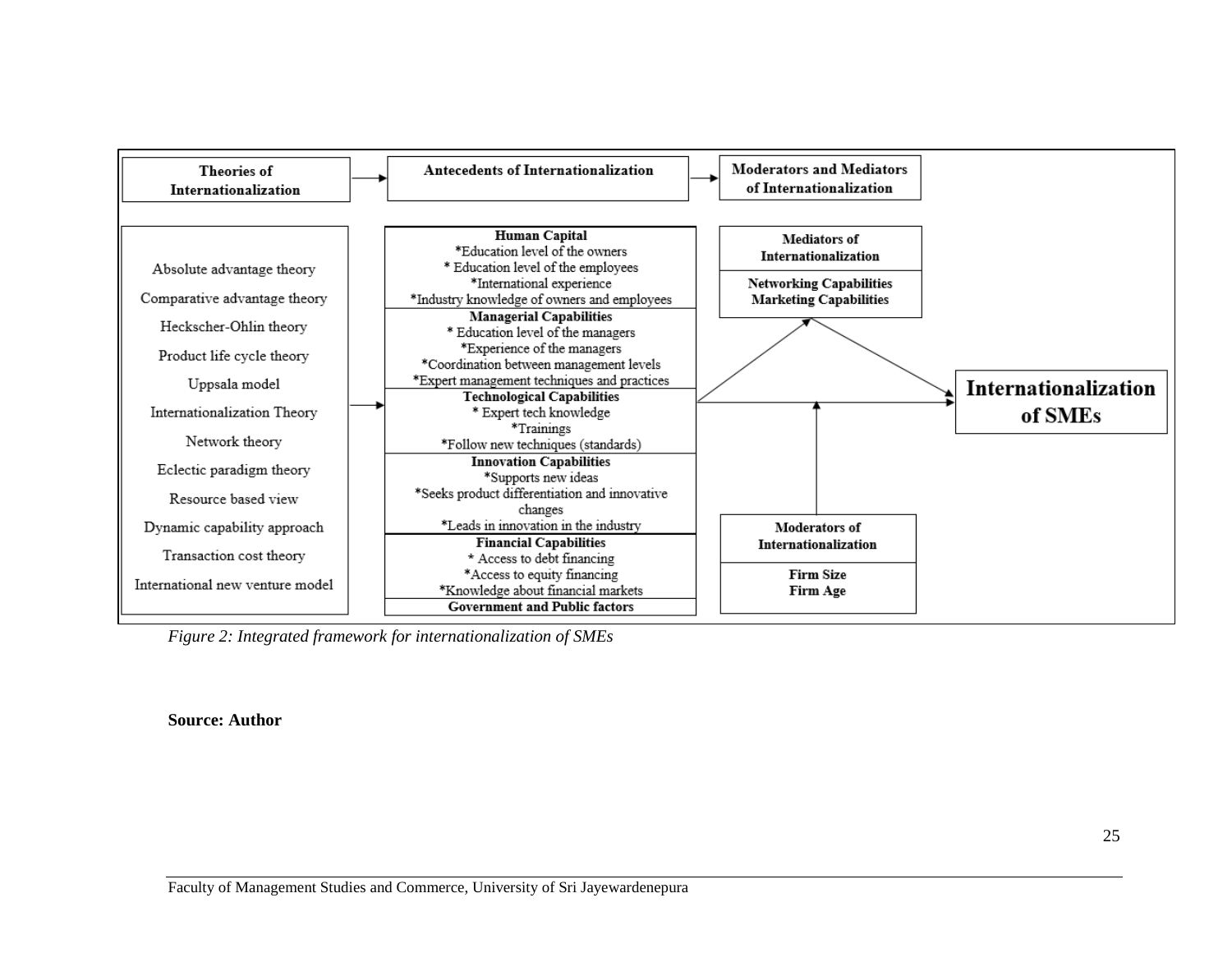#### **CONCLUSION**

This study assesses the wide array of literature concerning internationalization theories and explains the factors affecting the internationalization of SMEs. Despite significant contributions to various internationalization theories, there are many flaws, deficiencies and limitations in explaining the behavior of firms (Cumberland, 2006; Ekeledo & Sivakumar, 2004). The theories presented above appear to show a diversity of viewpoints on the firm's internationalization process and provide varied emphasis on internationalization-related issues. It seems clear that each of the internationalization theories presented above has made a significant contribution to practitioners to formulate their strategies and to various scholars to develop more sophisticated theories. Nevertheless, by looking at the benchmarking studies and proposed theories, most of them have been developed based on multinationals in developed countries. The validity and the application of the majority of the theories are questionable when it comes to developing countries. Integrated theories introduced recently by some of the researchers (Andersen et al., 2014; Ruzzier et al., 2006) are believed to have a better validity in the current business context. Most of the previous theories are highly reliant on information availability and the cost of accessing such information. Now, due to the advancement of technologies and reduced market imperfections, information is easily accessible for decision-makers. Therefore, it is believed that there is a requirement to develop new theories integrating the discussed theoretical approaches and incorporating new global market dynamics. This critical review provides a more holistic and integrated view of the current status of the internationalization of SMEs and available literature for better decision making and strategy formulating. This study will advance SME internationalization research with the holistic framework presented based on the previous empirical evidence.

# **REFERENCES**

- Acs, Z., & Terjesen, S. (2012). Born local: toward a theory of new venture's choice of internationalization. Small Business Economics. 41(3), 521-535. https://doi.org/10.1007/s11187-012-9446-8.
- Ahmad, S.Z. (2006). The internationalization process of firms from a developing country: empirical study of Malaysian-based multinational corporations. [Unpublished PhD thesis]. Hull University Business School.
- Ahmad, S.Z., and Kitchen, P.,J. (2008). Transnational corporations from Asian developing countries: the internationalisation characteristics and business strategies of Sime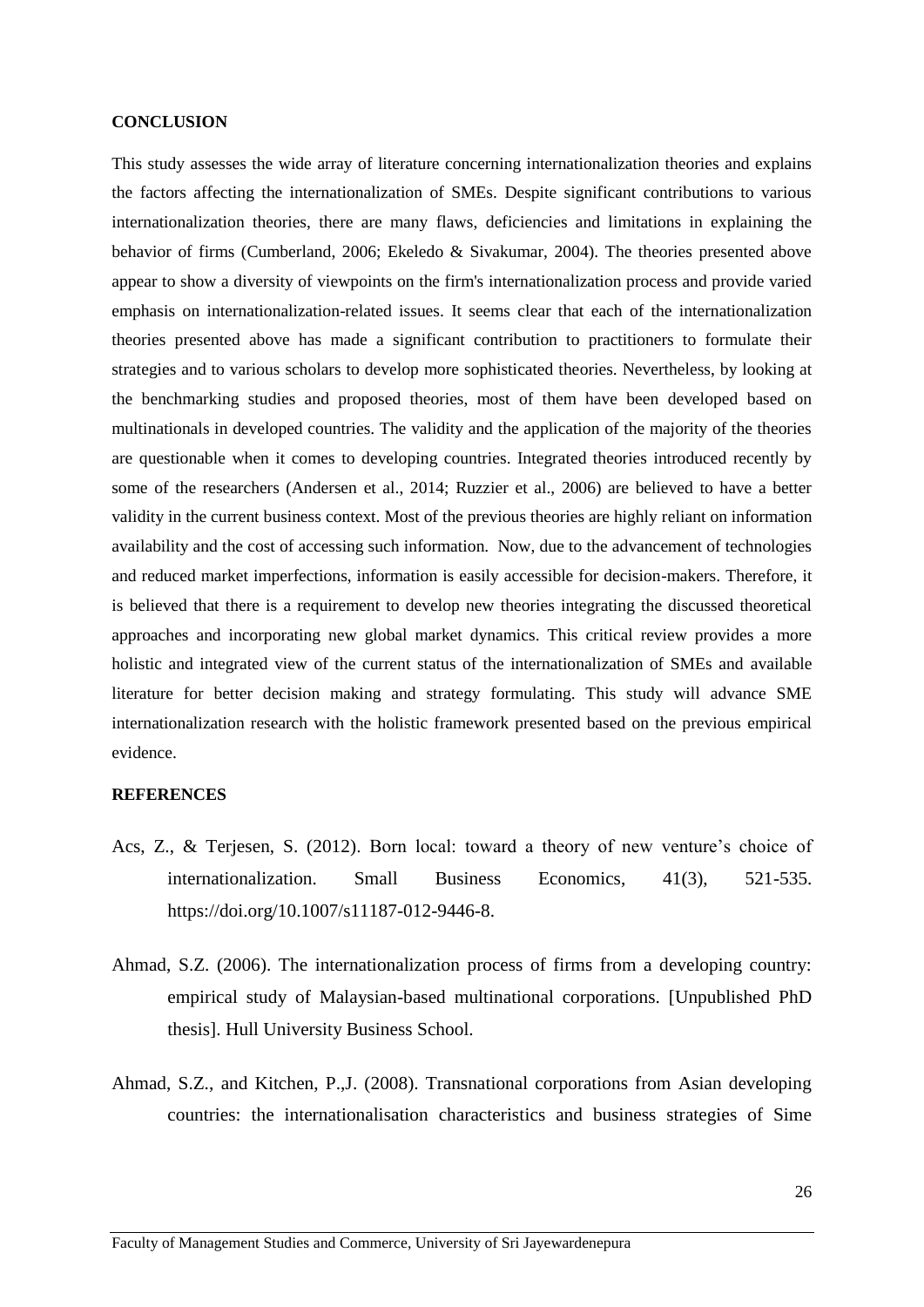Darby Berhad. International Journal of Business Science and Applied Management, Vol. 3 No. 2, pp. 22-36.

- Ahmed, Z., Julian, C., Baalbaki, I., & Hadidian, T. (2006). Firm internationalisation and export incentives from a Middle Eastern perspective. Journal of Small Business And Enterprise Development, 13(4), 660-669. https://doi.org/10.1108/14626000610705804.
- Alon, I., Yeheskel, O., Lerner, M., and Zhang, W. (2013). Internationalization of Chinese entrepreneurial firms. Thunderbird International Business Review, Vol. 55 No. 5, pp. 495-512.
- Altshuler, L. (2012). Competitive Capabilities of a Technology Born Global. Lund Business Press.
- Ambrosini, V., & Bowman, C. (2009). What are dynamic capabilities and are they a useful construct in strategic management?. International Journal of Management Reviews, 11(1), 29-49. https://doi.org/10.1111/j.1468-2370.2008.00251.x.
- Andersén, J. (2011). Strategic resources and firm performance. Management Decision, 49(1), 87-98. https://doi.org/10.1108/00251741111094455.
- Anderson, B., & Eshima, Y. (2013). The influence of firm age and intangible resources on the relationship between entrepreneurial orientation and firm growth among Japanese SMEs. Journal of Business Venturing, 28(3), 413-429. https://doi.org/10.1016/j.jbusvent.2011.10.001.
- Anderson, E., & Gatignon, H. (1986). Modes of Foreign Entry: A Transaction Cost Analysis and Propositions. Journal of International Business Studies, 17(3), 1-26. https://doi.org/10.1057/palgrave.jibs.8490432.
- Apecmsmemarketplace.com. (2010). Removing Barriers to SME Access to International Markets. Retrieved 4 August 2021, from [https://apecmsmemarketplace.com/sites/default/files/doc/10\\_smewg30\\_0041.pdf.](https://apecmsmemarketplace.com/sites/default/files/doc/10_smewg30_0041.pdf)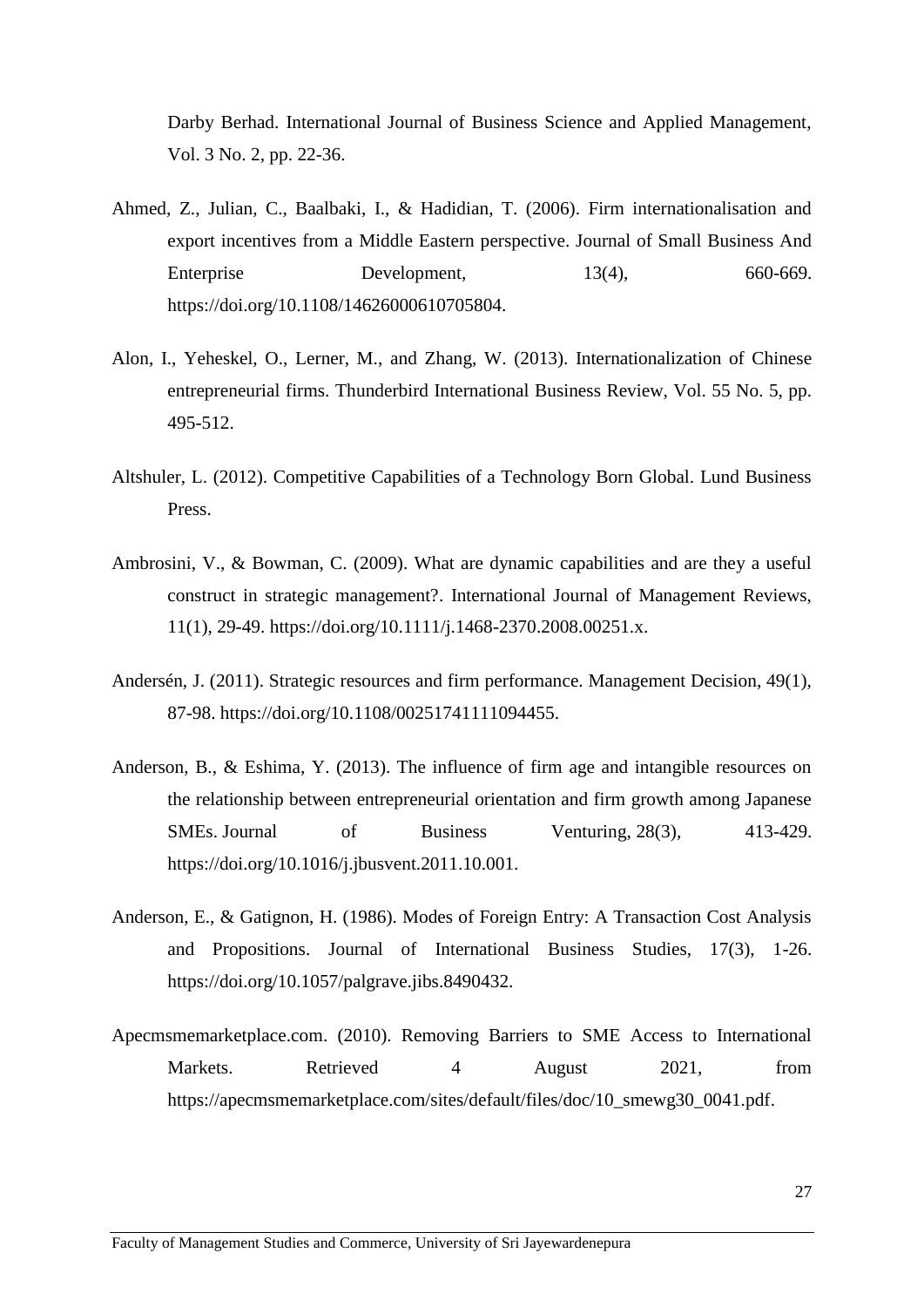- Aziz, N., & Samad, S. (2016). Innovation and Competitive Advantage: Moderating Effects of Firm Age in Foods Manufacturing SMEs in Malaysia. Procedia Economics and Finance, 35, 256-266. https://doi.org/10.1016/s2212-5671(16)00032-0.
- Baark, E., Lau, A. K. W., Lo, W., & Sharif, N. (2011, April). Innovation sources, capabilities and competitiveness: Evidence from Hong Kong Firms. Paper presented at the Dynamics of Institutions & Markets in Europe (DIME) Final Conference, Maastrich.
- Barney, J. (1991). Firm resources and sustained competitive advantage. Advances in Strategic Management, 203-227. https://doi.org/10.1016/s0742-3322(00)17018-4.
- Barney, J. B., Wright, M., & Ketchen, D. J. (2001). The resource-based view of the firm: Ten years after 1991. Journal of Management, 27(6), 625–641. http://dx.doi.org/10.1177/014920630102700601
- Beleska-Spasova, E. (2014). Determinants and measures of export performance: Comprehensive literature review. Journal of Contemporary Economic and Business Issues, ISSN 1857-9108.
- Bonaccorsi, A. (1992). On the relationship between firm size and export intensity. Journal of International Business Studies, 23(4): 605–635.
- Bosma, N., & Harding, R. (2006). Global entrepreneurship monitor: GEM 2006 summary results: Babson College London Business School.
- Boso, N., Oghazi, P., & Hultman, M. (2016). International entrepreneurial orientation and regional expansion. Entrepreneurship & Regional Development, 29(1-2), 4-26. https://doi.org/10.1080/08985626.2016.1255430.
- Brambilla, I., Lederman, D., & Porto, G. (2012). Exports, Export Destinations, and Skills. American Economic Review,  $102(7)$ , 3406-3438. https://doi.org/10.1257/aer.102.7.3406.
- Brinckmann, J., Salomo, S., & Gemuenden, H. (2011). Financial Management Competence of Founding Teams and Growth of New Technology–Based Firms. Entrepreneurship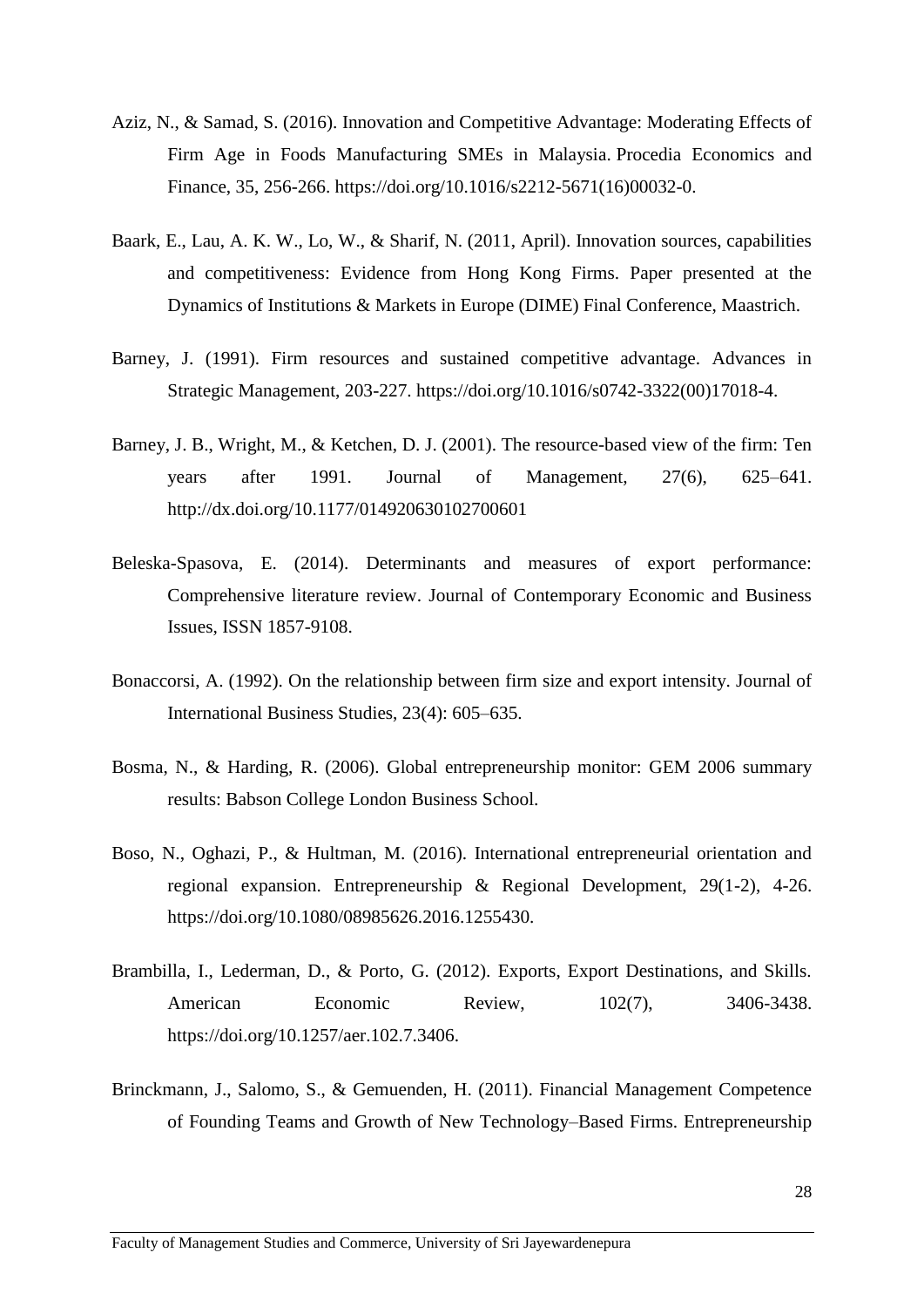Theory and Practice, 35(2), 217-243. https://doi.org/10.1111/j.1540- 6520.2009.00362.x.

- Brouthers, K. D. (2002). Institutional, cultural and transaction cost influences on entry mode choice and performance. Journal of International Business Studies, 33 (2), 203-221.
- Brouthers, K. D., & Brouthers, L. E. (2003). Why service and manufacturing entry mode choices differ: The influence of transaction cost factors, risk and trust. Journal of Management Studies, 40 (5), 1179-1204.
- Buccieri, D., Javalgi, R., & Cavusgil, E. (2020). International new venture performance: Role of international entrepreneurial culture, ambidextrous innovation, and dynamic marketing capabilities. International Business Review, 29(2), 101639. https://doi.org/10.1016/j.ibusrev.2019.101639.
- Calantone, R., Cavusgil, S., & Zhao, Y. (2002). Learning orientation, firm innovation capability, and firm performance. Industrial Marketing Management, 31(6), 515-524. https://doi.org/10.1016/s0019-8501(01)00203-6.
- Camisón, C., & Villar, A. (2009). Capabilities and propensity for cooperative internationalization. International Marketing Review, 26(2), 124-150. https://doi.org/10.1108/02651330910950394.
- Capar, N., & Kotabe, M. (2003). The relationship between international diversification and performance in service firms. Journal of International Business Studies, 34(4), 345- 355. https://doi.org/10.1057/palgrave.jibs.8400036.
- Carpano, C., Rahman, M., & Roth, K. (2003). Resources, mobility barriers, and the international competitive position of an industry. Journal of International Management, 9(2), 153-169. [https://doi.org/10.1016/s1075-4253\(03\)00008-5.](https://doi.org/10.1016/s1075-4253(03)00008-5)
- Cardoza, G., Fornes, G., Farber, V., Gonzalez Duarte, R., & Ruiz Gutierrez, J. (2016). Barriers and public policies affecting the international expansion of Latin American SMEs: Evidence from Brazil, Colombia, and Peru. Journal of Business Research, 69(6), 2030-2039. https://doi.org/10.1016/j.jbusres.2015.10.148.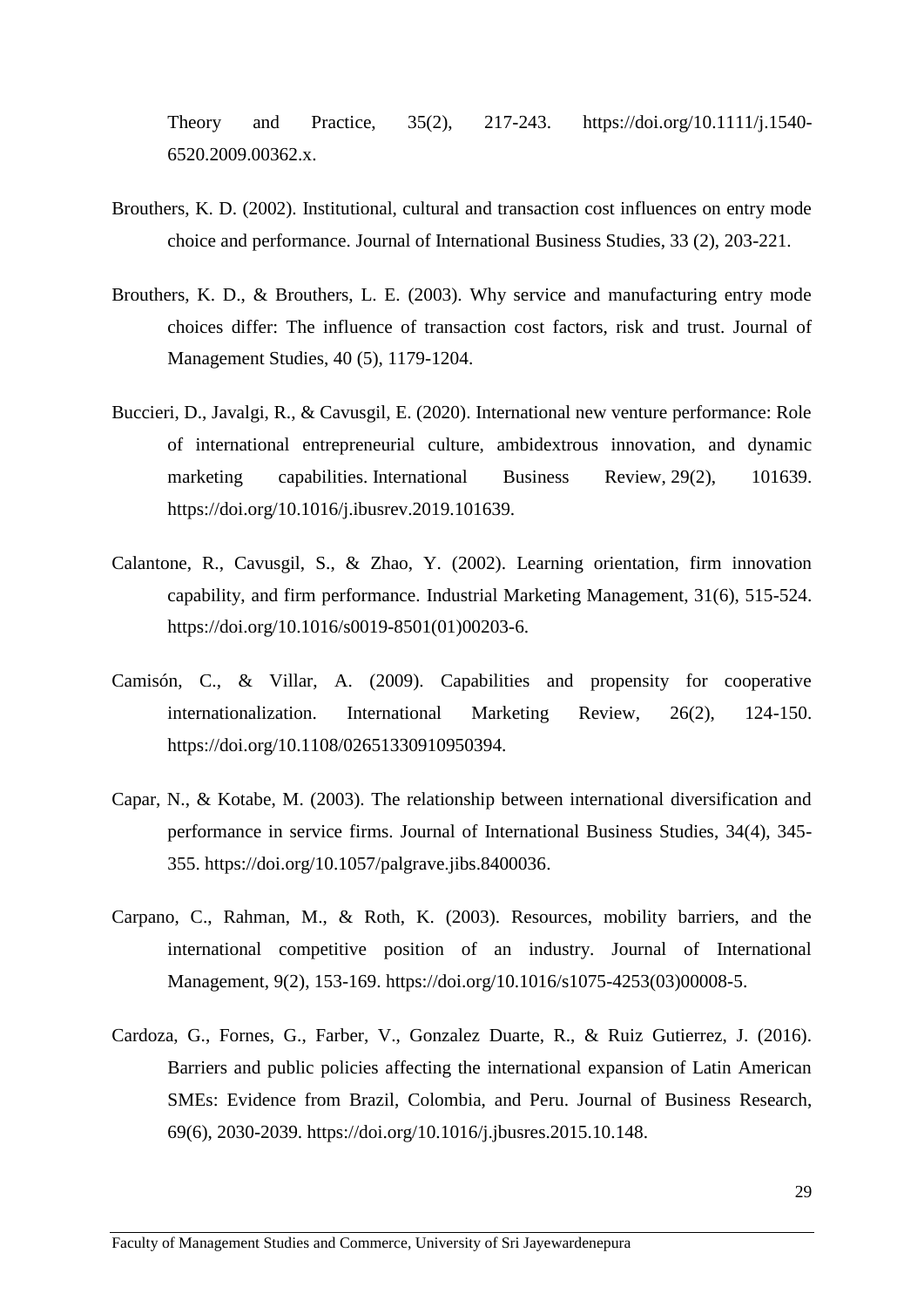- Cassiman, B., Golovko, E., & Martínez-Ros, E. (2010). Innovation, exports and productivity. International Journal of Industrial Organization, 28(4), 372-376.
- Casson, M. (1999). Entrepreneurship and the theory of the firm. Journal of Economic Behavior & Organization, 58(2), 327-348. https://doi.org/10.1016/j.jebo.2004.05.007.
- Cavusgil, S., & Knight, G. (2015). The born global firm: An entrepreneurial and capabilities perspective on early and rapid internationalization. Journal of International Business Studies, 46(1), 3-16. [https://doi.org/10.1057/jibs.2014.62.](https://doi.org/10.1057/jibs.2014.62)
- Central Bank Sri Lanka. (2017). SMALL AND MEDIUM ENTERPRICES IMPLEMENTATION OF BUDGET PROPOSALS 2017 IN RESPECT OF BANKING SERVICES.
- Chao, M., & Kumar, V. (2010). The impact of institutional distance on the international diversity–performance relationship. Journal of World Business, 45(1), 93-103. https://doi.org/10.1016/j.jwb.2009.04.005.
- Chen, C., Shih, H., & Yang, S. (2009). The Role of Intellectual Capital in Knowledge Transfer. IEEE Transactions On Engineering Management, 56(3), 402-411. https://doi.org/10.1109/tem.2009.2023086.
- Chen, H., & Hsu, C.W. (2010). Internationalization, resource allocation and firm performance, Indus- trial Marketing Management, 39: 1103–1110. http://dx.doi.org/10.1016/j.indmarman.2009.10.001.
- Chen, L.Y. and Mujtaba, B. (2007). The Choice of Entry Mode Strategies and Decisions for International Market Expansion. Journal of American of Business, 10, 322.
- Childs, M. L., & Jin, B. (2015). Firm factors that influence internationalisation and subsequent financial performance of fashion retailers. Journal of Service Theory and Practice, 25(1), 95–114. https://doi.org/10.1108/JSTP-09-2013-0204.
- Chugan, Pawan, K., and Singh, S. (2015). Export Commitment and its Impact on Firm-Level Export Performance: Evidence from SMEs Cluster of Ahmedabad, India. Journal of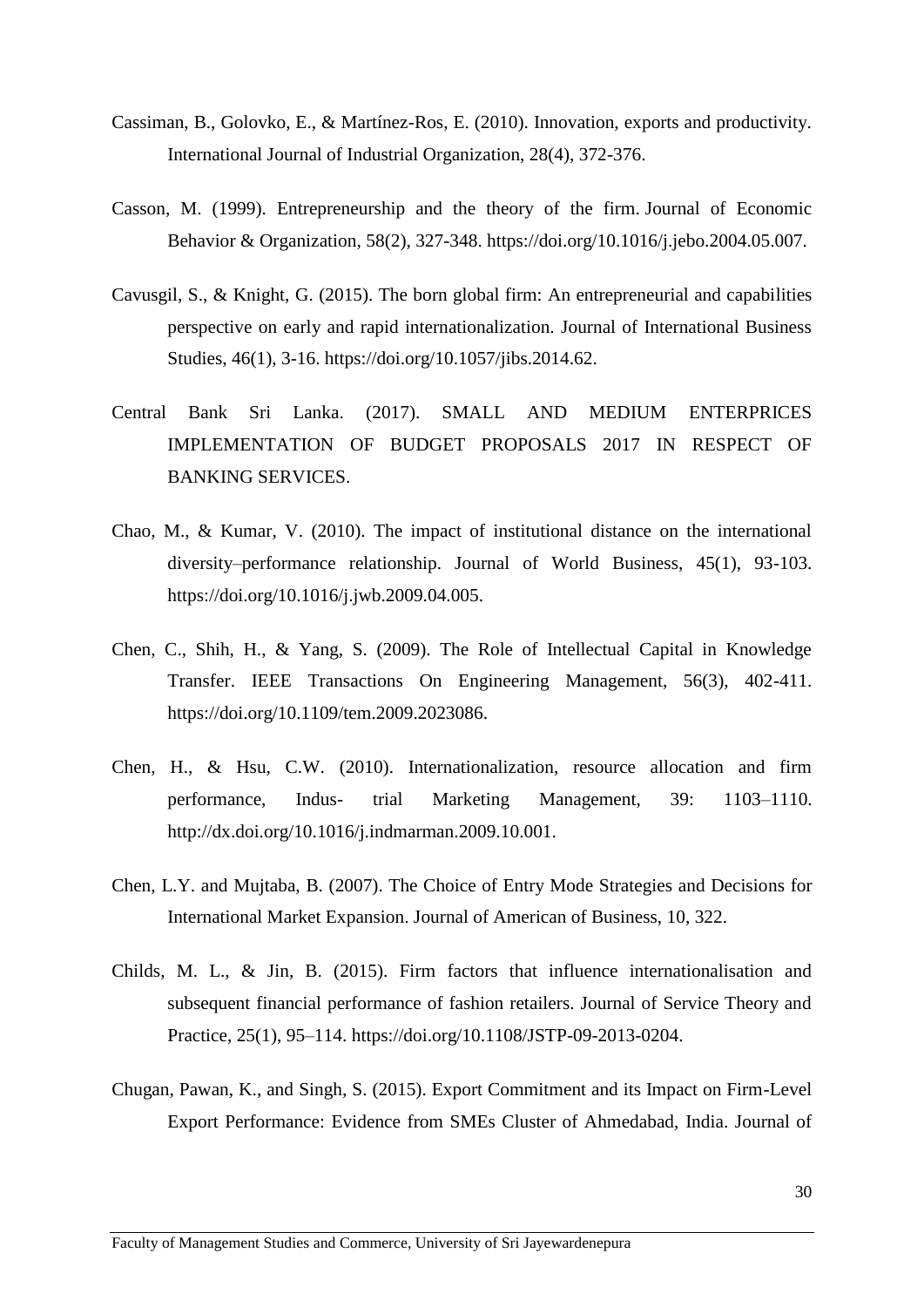Behavioural Economics, Finance, Entrepreneurship, Accounting and Transport, vol. 3, no. 3 (2015): 90-95.

- Coase, R. (1937). The Nature of the Firm. Economica, 4(16), 386-405. https://doi.org/10.1111/j.1468-0335.1937.tb00002.
- Contractor, F., Kumar, V., & Kundu, S. (2007). Nature of the relationship between international expansion and performance: The case of emerging market firms. Journal Of World Business, 42(4), 401-417. https://doi.org/10.1016/j.jwb.2007.06.003.
- Coviello, N., & Martin, K. (1999). Internationalization of Service SMEs: An Integrated Perspective from the Engineering Consulting Sector. Journal of International Marketing, 7(4), 42-66. https://doi.org/10.1177/1069031x9900700404.
- Covin, J., & Miles, M. (1999). Corporate Entrepreneurship and the Pursuit of Competitive Advantage. Entrepreneurship Theory and Practice, 23(3), 47-63. https://doi.org/10.1177/104225879902300304.
- Cuervo-Cazurra, A. (2007). Sequence of value-added activities in the multinationalization of developing country firms. Journal of International Management, 13(3), 258-277. https://doi.org/10.1016/j.intman.2007.05.009.
- Cumberland, F. (2006). Theory Development within International Market Entry Mode: An Assessment. Marketing Review, 6(4), 349-373. http://search.ebscohost.com/login.aspx?direct=true&db=bth&AN=23437288&site=eh ost-live&scope=site.
- Dadzie, Z., Agyapong, A., & Suglo, A. (2020). The role of internationalization in entrepreneurial orientation-performance link: empirical study of SMEs in a developing nation perspective. Review of International Business And Strategy, 31(2), 257-280. https://doi.org/10.1108/ribs-09-2019-0126.
- Dal Zotto, C., & Gustafsson, V. (2008). Human resource management as an entrepreneurial tool? In R. Barret & S. Mayson (Eds.), International Handbook of Entrepreneurship and HRM (pp. 89–110). Cheltenham: Elgar.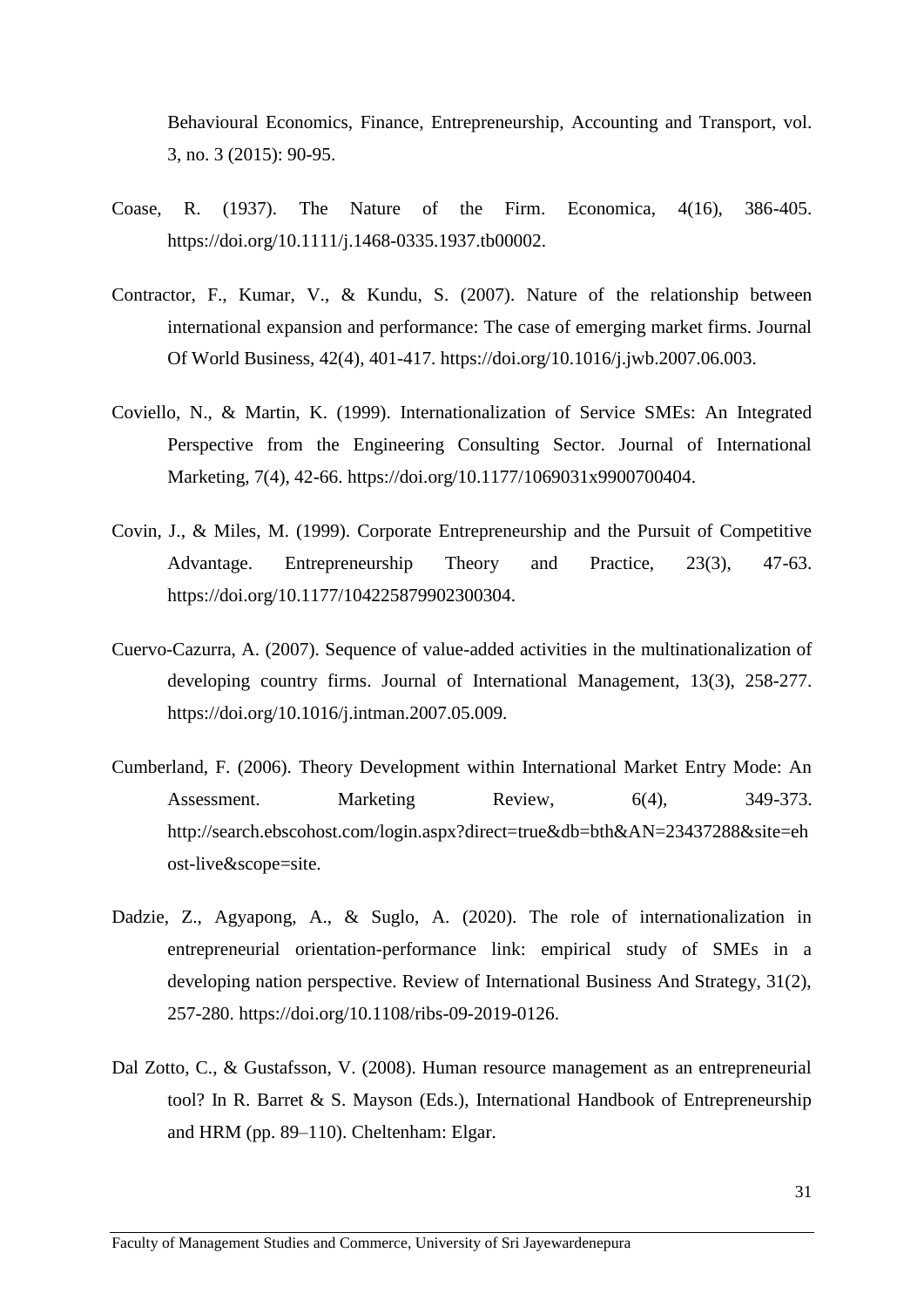- Decker, R., & Zhao, X. (2004). SMEs' choice of foreign market entry mode: A normative approach. International Journal of Business and Economics, 3 (3), 181-200.
- Dhanaraj, C., & Beamish, P. (2003). A Resource-Based Approach to the Study of Export Performance. Journal of Small Business Management, 41(3), 242-261. doi: 10.1111/1540-627x.00080.
- Drexler, A., Fischer, G., & Schoar, A. (2014). Keeping It Simple: Financial Literacy and Rules of Thumb. American Economic Journal: Applied Economics, 6(2), 1-31. https://doi.org/10.1257/app.6.2.1.
- Easterby-Smith, M., Lyles, M. A., & Peteraf, M. A. (2009). Dynamic capabilities: Current debates and future directions. British Journal of Management, 20(SUPP. 1). [https://doi.org/10.1111/j.1467-8551.2008.00609.x.](https://doi.org/10.1111/j.1467-8551.2008.00609.x)
- Eduardsen, J., & Marinova, S. (2020). Internationalisation and risk: Literature review, integrative framework and research agenda. International Business Review, 29(3), 101688. https://doi.org/10.1016/j.ibusrev.2020.101688.
- Ekeledo, I., & Sivakumar, K. (2004). International market entry mode strategies of manufacturing firms and service firms. International Marketing Review, 21(1), 68- 101. https://doi.org/10.1108/02651330410522943.
- El Makrini, H. (2017). Predictors of export performance in developing economies: a longitudinal analysis of Moroccan SMEs. Journal of Strategic Marketing, 25(7), 530- 546.
- Elango, B. (1998). An empirical examination of the influence of industry and firm drivers on the rate of internationalization by firms. Journal of International Management, 4(3), 201-221. [https://doi.org/10.1016/s1075-4253\(98\)00011-8.](https://doi.org/10.1016/s1075-4253(98)00011-8)
- Esra Karadeniz, E., & Göçer, K. (2007). Internationalization of small firms. European Business Review, 19(5), 387-403. doi: 10.1108/09555340710818978.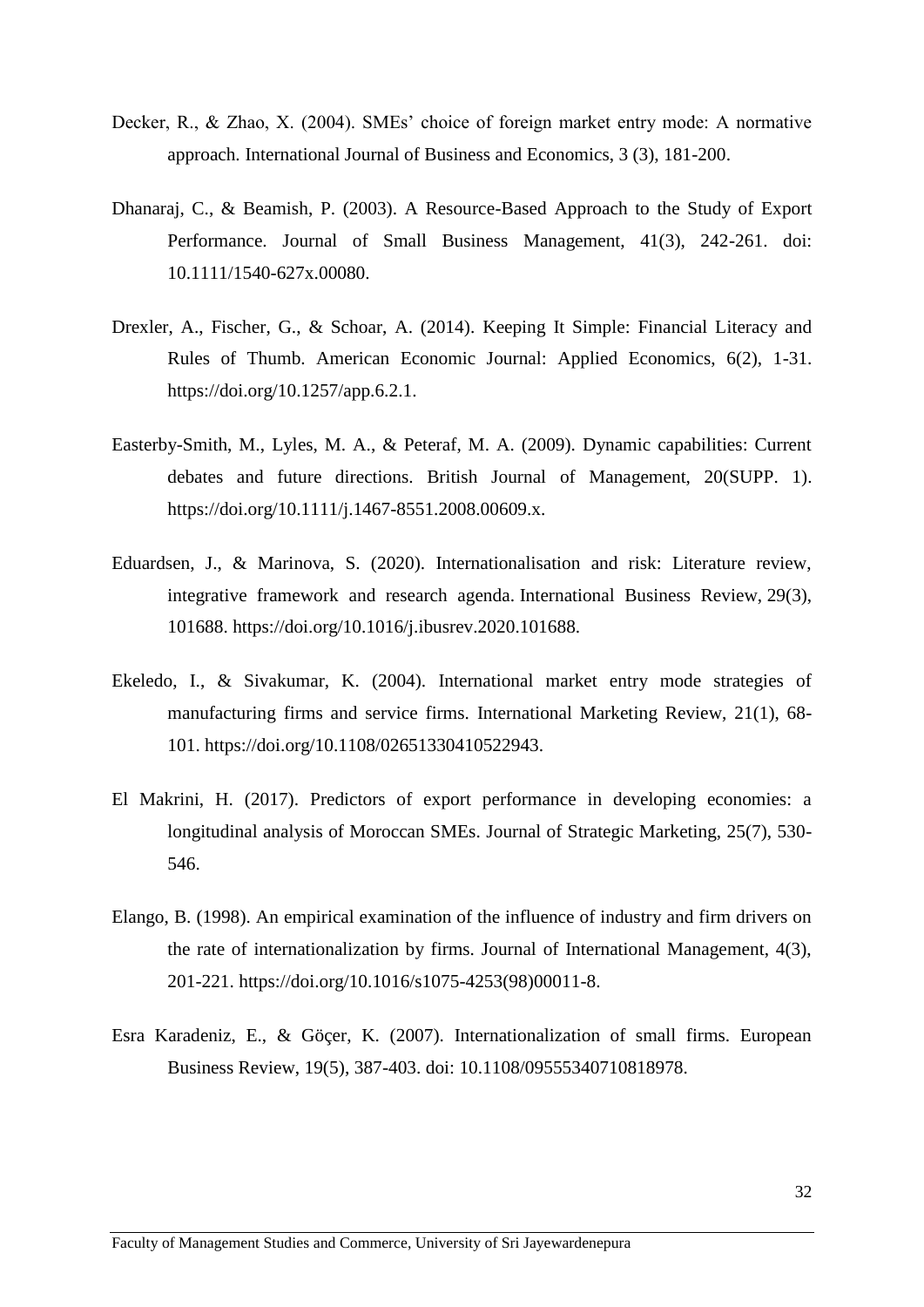- Fan, T., & Phan, P. (2007). International new ventures: revisiting the influences behind the 'born-global' firm. Journal of International Business Studies, 38(7), 1113-1131. https://doi.org/10.1057/palgrave.jibs.8400308.
- Faroque, A., Morrish, S., & Ferdous, A. (2017). Networking, business process innovativeness and export performance: the case of South Asian low-tech industry. Journal of Business & Industrial Marketing, 32(6), 864-875. [https://doi.org/10.1108/jbim-06-](https://doi.org/10.1108/jbim-06-2015-0113) [2015-0113.](https://doi.org/10.1108/jbim-06-2015-0113)
- Farooq, R., Vij, S., & Kaur, J. (2021). Innovation orientation and its relationship with business performance: moderating role of firm size. Measuring Business Excellence, 25(3), 328-345. https://doi.org/10.1108/mbe-08-2020-0117.
- Fernando, W., & Samarakoon, S. (2021). Internationalization Issues and Export Performance of Manufacturing SMEs in North Western Province, Sri Lanka. Asian Journal of Economics, Business and Accounting, 44-56. doi: 10.9734/ajeba/2020/v20i430333.
- Filipescu, D., Prashantham, S., Rialp, A., & Rialp, J. (2013). Technological Innovation and Exports: Unpacking Their Reciprocal Causality. Journal of International Marketing, 21(1), 23-38. https://doi.org/10.1509/jim.12.0099.
- Fletcher, D. (2004). International entrepreneurship and the small business. Entrepreneurship & Regional Development, 16(4), 289-305. https://doi.org/10.1080/0898562042000263267.
- Friedman, B., Hatch, J., & Walker, D. (2000). Atraer, gestionar y retener el capital humano. Ediciones Paidós Ibérica.
- Galbreath, J., & Galvin, P. (2008). Firm factors, industry structure and performance variation: New empirical evidence to a classic debate. Journal of Business Research, 61 (2), 109-117.
- Gaur, A. S., Kumar, V., & Singh, D. (2014). Institutions, resources, and internationalization of emerging economy firms. Journal of World Business, 49(1), 12–20. [https://doi.org/10.1016/j.jwb.2013.04.002.](https://doi.org/10.1016/j.jwb.2013.04.002)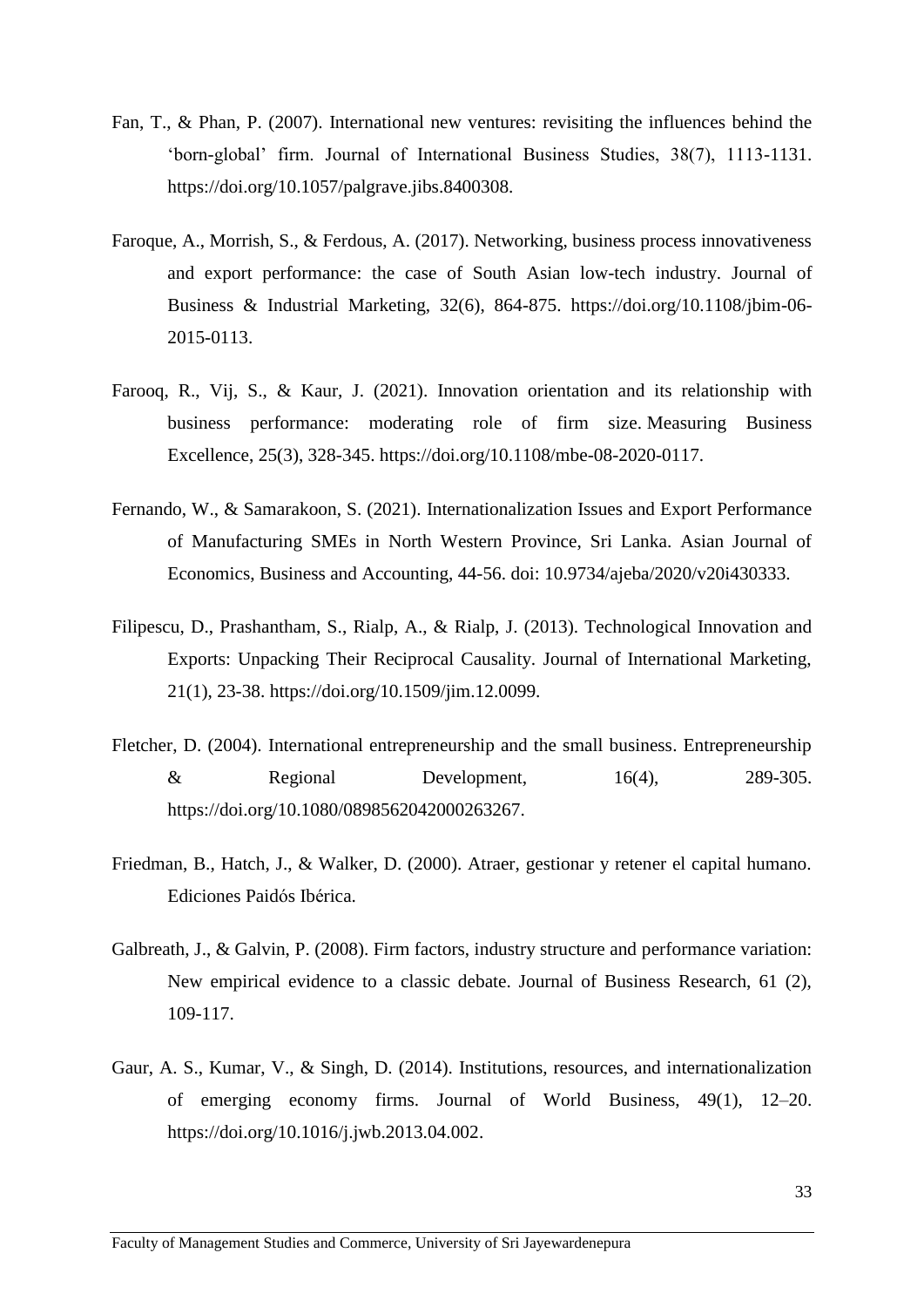- Geringer, J., Tallman, S., & Olsen, D. (2000). Product and international diversification among Japanese multinational firms. Strategic Management Journal, 21(1), 51-80. https://doi.org/10.1002/(sici)1097-0266(200001)21:1<51::aid-smj77>3.0.co;2-k.
- Guan, J., & Ma, N. (2003). Innovative capability and export performance of Chinese firms. Technovation, 23(9), 737-747.
- Guisinger, S. (2001). From OLI to OLMA: Incorporating Higher Levels of Environmental and Structural Complexity into the Eclectic Paradigm. International Journal of The Economics Of Business, 8(2), 257-272. https://doi.org/10.1080/13571510110051487.
- Gupta, P., & Chauhan, S. (2020). Firm capabilities and export performance of small firms: A meta-analytical review. European Management Journal. https://doi.org/10.1016/j.emj.2020.12.003.
- Gupta, V., & Batra, S. (2016). Entrepreneurial orientation and firm performance in Indian SMEs: Universal and contingency perspectives. International Small Business Journal: Researching Entrepreneurship, 34(5), 660-682. https://doi.org/10.1177/0266242615577708.
- Hadley, R. D., & Wilson, H., I., M, (2003). The network model of internationalisation and experiential knowledge. International Business Review, 12 (6), 697-717.
- Haltiwanger, J., Jarmin, R,S., and Miranda, J. (2013) Who creates jobs? Small versus large versus young. Review of Economics and Statistics 95(2): 347–361.
- Hecksher, E., and Ohlin, B. (1933). Interregional and International Trade. Harvard University Press. Cambridge, MA.
- Hennart, J. (2014). The Accidental Internationalists: A Theory of Born Globals. Entrepreneurship Theory and Practice, 38(1), 117-135. https://doi.org/10.1111/etap.12076.
- Huang, Y., & Jim Wu, Y. (2010). Intellectual capital and knowledge productivity: The Taiwan biotech industry. Management Decision, 48(4), 580-599. https://doi.org/10.1108/00251741011041364.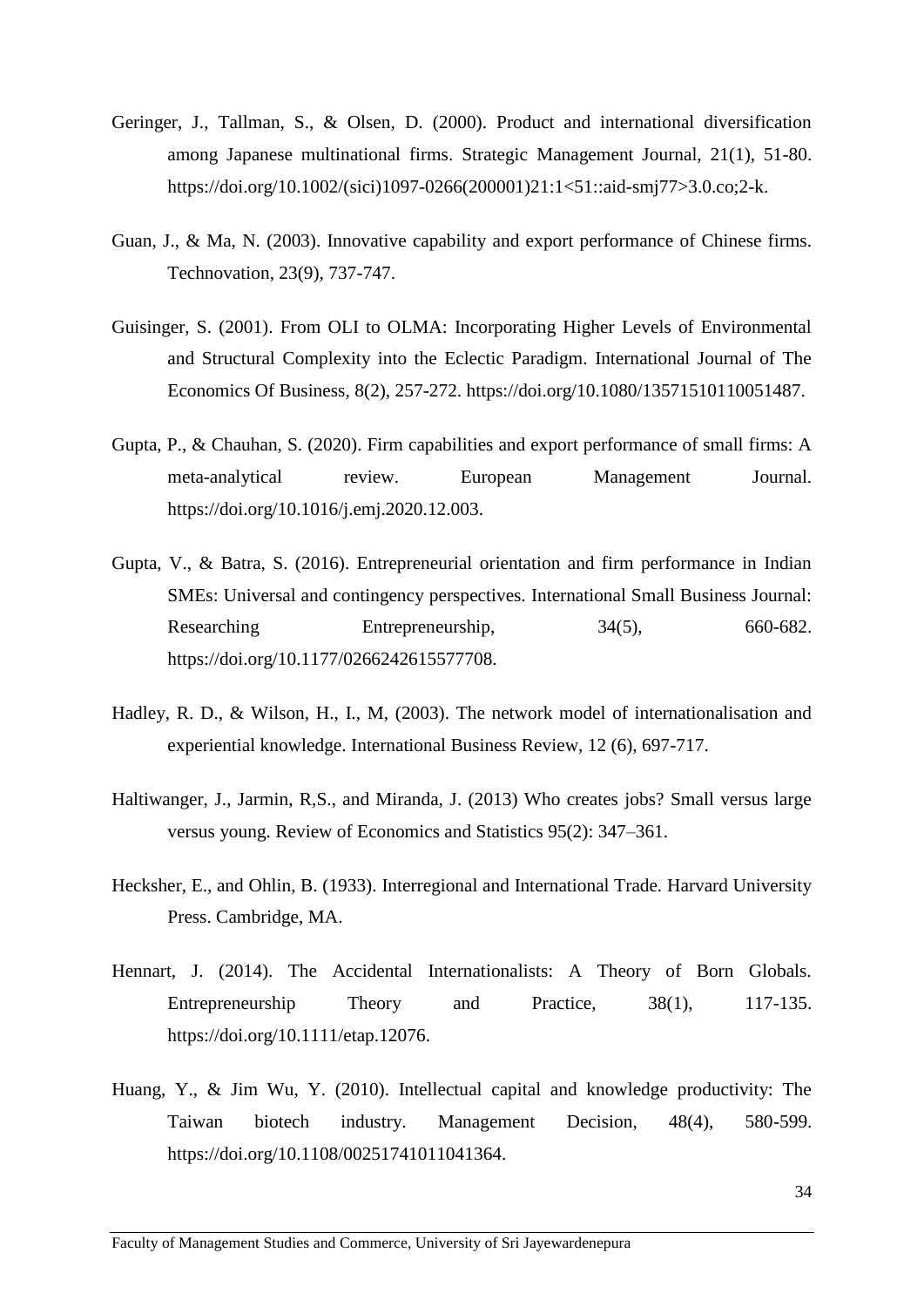- Hung, R. Y. Y., Yang, B., Lien, B. Y. H., McLean, G. N., & Kuo, Y. M. (2010). Dynamic capability: Impact of process alignment and organizational learning culture on performance. Journal of World Business, 45(3), 285–294. https://doi.org/10.1016/j.jwb.2009.09.003.
- Javalgi, R., & Todd, P. (2011). Entrepreneurial orientation, management commitment, and human capital: The internationalization of SMEs in India. Journal of Business Research, 64(9), 1004-1010. https://doi.org/10.1016/j.jbusres.2010.11.024.
- Johanson, J., & Mattsson, L. (1988). Internationalisation in Industrial Systems: A Network Approach. Knowledge,  $\blacksquare$  Networks and Power. https://doi.org/10.1057/9781137508829.0011.
- Kalafsky, R. (2004). Export activity and firm size: an examination of the machine tool sector. Journal Of Small Business And Enterprise Development, 11(2), 159-165. https://doi.org/10.1108/14626000410537092.
- Karami, M., & Tang, J. (2019). Entrepreneurial orientation and SME international performance: The mediating role of networking capability and experiential learning. International Small Business Journal, 37(2), 105-124.
- Kenny, B., & Fahy, J. (2011). Network resources and international performance of high tech SMEs. Journal Of Small Business And Enterprise Development, 18(3), 529-555. doi: 10.1108/14626001111155691.
- Ketchen Jr, D. J., Hult, G. T. M., & Slater, S. F. (2007). Toward greater understanding of market orientation and the resource based view. Strategic management journal, 28(9), 961-964.
- Khanna, T., & Palepu, K. (2000). THE FUTURE OF BUSINESS GROUPS IN EMERGING MARKETS: LONG-RUN EVIDENCE FROM CHILE. Academy of Management Journal, 43(3), 268-285. https://doi.org/10.2307/1556395.
- Kidwell, B., & Turrisi, R. (2004). An examination of college student money management tendencies. Journal of economic psychology: research in economic psychology and behavioral economics, 25(5), 601–616.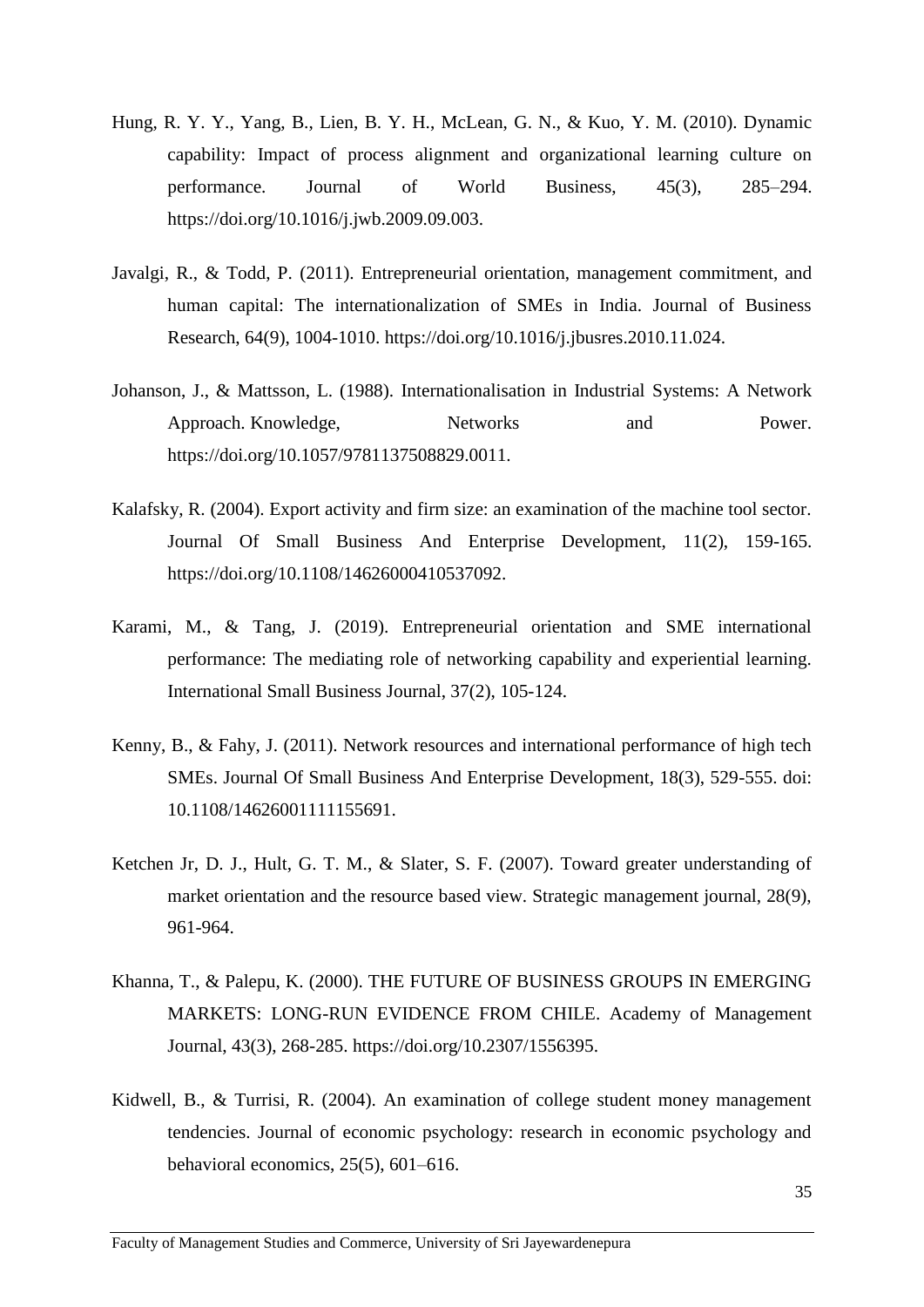- Kim, D., Basu, C., Naidu, G. M., & Cavusgil, E. (2011). The innovativeness of born-globals and customer orientation: Learning from Indian born-globals. Journal of Business Research, 64(8), 879–886.
- Kijkasiwat, P., & Phuensane, P. (2020). Innovation and Firm Performance: The Moderating and Mediating Roles of Firm Size and Small and Medium Enterprise Finance. Journal of Risk And Financial Management, 13(5), 97. https://doi.org/10.3390/jrfm13050097.
- Knight, G. A., & Cavusgil, S. T. (2004). Innovation, organizational capabilities, and the bornglobal firm. Journal of International Business Studies, 35(2), 124–141.
- Knight, G.A. and Cavusgil, S.T. (1996) The Born Global Firm: A Challenge to Traditional Internationalization Theory. Advances in International Marketing, 8, 11-26.
- Kotzé, L., & Smit, P. (2008). Personal financial literacy and personal debt management: The potential relationship with new venture creation. The Southern African Journal of Entrepreneurship and Small Business Management, 1(1), 35. https://doi.org/10.4102/sajesbm.v1i1.11.
- Kraaijenbrink, J., Spender, J. C., & Groen, A. J. (2010). The Resource-based view: A review and assessment of its critiques. Journal of Management, 36(1), 349–372. https://doi.org/10.1177/0149206309350775.
- Krammer, S., Strange, R., & Lashitew, A. (2018). The export performance of emerging economy firms: The influence of firm capabilities and institutional environments. International Business Review, 27(1), 218-230. doi: 10.1016/j.ibusrev.2017.07.003.
- Krasnikov, A., & Jayachandran, S. (2008). The relative impact of marketing, research-anddevelopment, and operations capabilities on firm performance. Journal of marketing, 72(4), 1-11.
- Krugman, P. R., & Obstfeld, M. (2003). International economics: Theory and policy. Boston: Pearson Addison-Wesley.
- Lages, L. F., & Lages. C. R. (2004). The STEP Scale: A Measure of Short-Term Export Performance Improvement. Journal of International Marketing, 12(1), 36-56.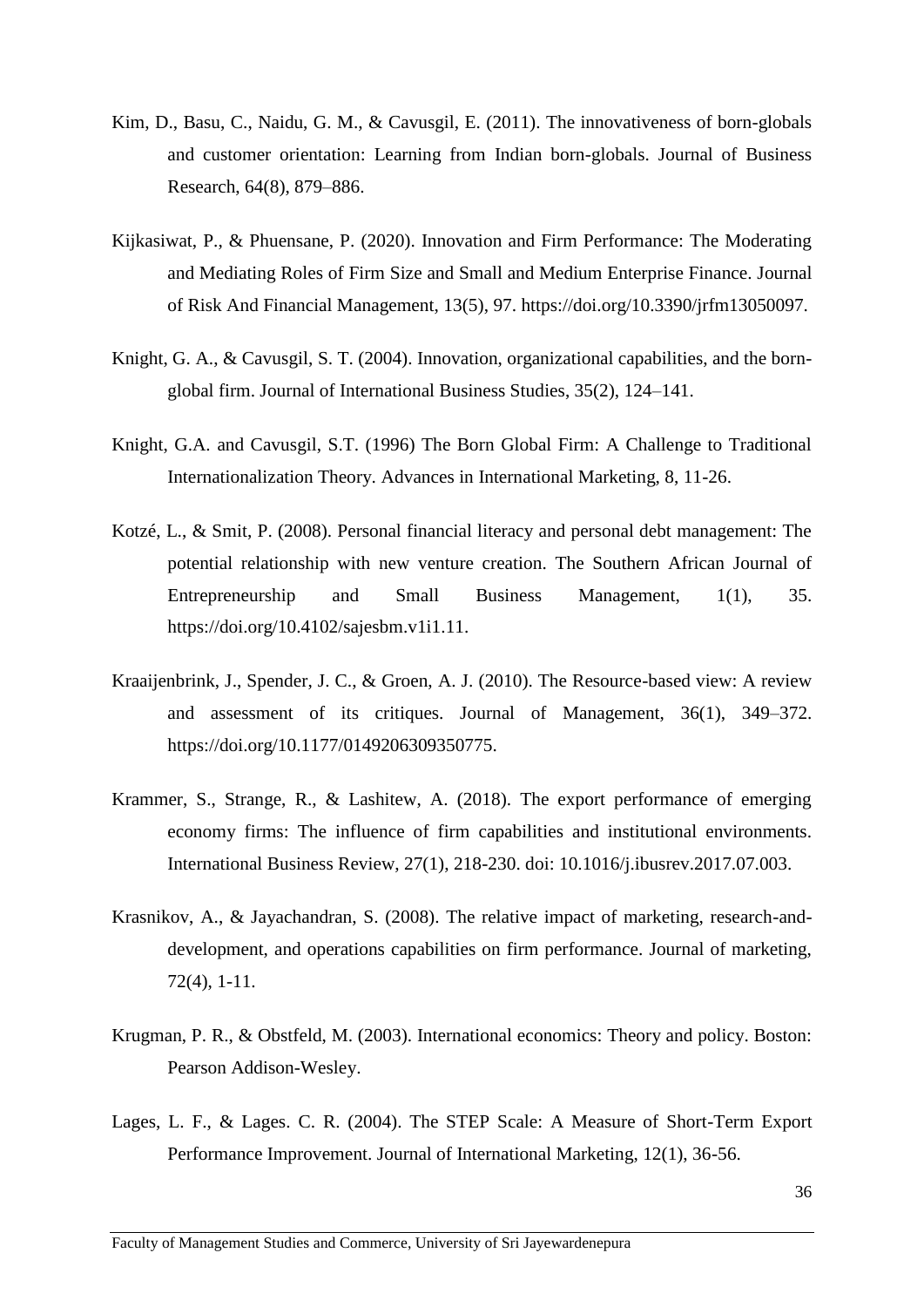- Lages, L. F., Jap, S. D., & Griffith, D. A. (2008). The role of past performance in export ventures: a short-term reactive approach. Journal of International Business Studies, 39(2), 304-325.
- Leontief, W. (1953). Domestic Production and Foreign Trade; The American Capital Position Re-Examined. In Proceedings of the American Philosophical Society, Vol. 97, No. 4 (Sep. 28, 1953), pp. 332-349.
- Li, P. (2007). Toward an integrated theory of multinational evolution: The evidence of Chinese multinational enterprises as latecomers. Journal of International Management, 13(3), 296-318. https://doi.org/10.1016/j.intman.2007.05.004.
- Loane, S., & Bell, J. (2006). Rapid internationalisation among entrepreneurial firms in Australia, Canada, Ireland and New Zealand. International Marketing Review, 23(5), 467-485. https://doi.org/10.1108/02651330610703409.
- Love, J., & Roper, S. (2015). SME innovation, exporting and growth: A review of existing evidence. International Small Business Journal: Researching Entrepreneurship, 33(1), 28-48. https://doi.org/10.1177/0266242614550190.
- Love, J.H., Roper, S. and Zhou, Y. (2016). Experience, age and exporting performance in UK SMEs. International Business Review, Vol. 25 No. 4, pp. 806-819.
- Lu, J., & Beamish, P. (2001). The internationalization and performance of SMEs. Strategic Management Journal, 22(6-7), 565-586. https://doi.org/10.1002/smj.184
- Lu, J., & Beamish, P. (2004). INTERNATIONAL DIVERSIFICATION AND FIRM PERFORMANCE: THE S-CURVE HYPOTHESIS. Academy of Management Journal, 47(4), 598-609. [https://doi.org/10.2307/20159604.](https://doi.org/10.2307/20159604)
- Mabenge, B., Ngorora-Madzimure, G., & Makanyeza, C. (2020). Dimensions of innovation and their effects on the performance of small and medium enterprises: the moderating role of firm's age and size. Journal of Small Business & Entrepreneurship, 1-25. https://doi.org/10.1080/08276331.2020.1725727.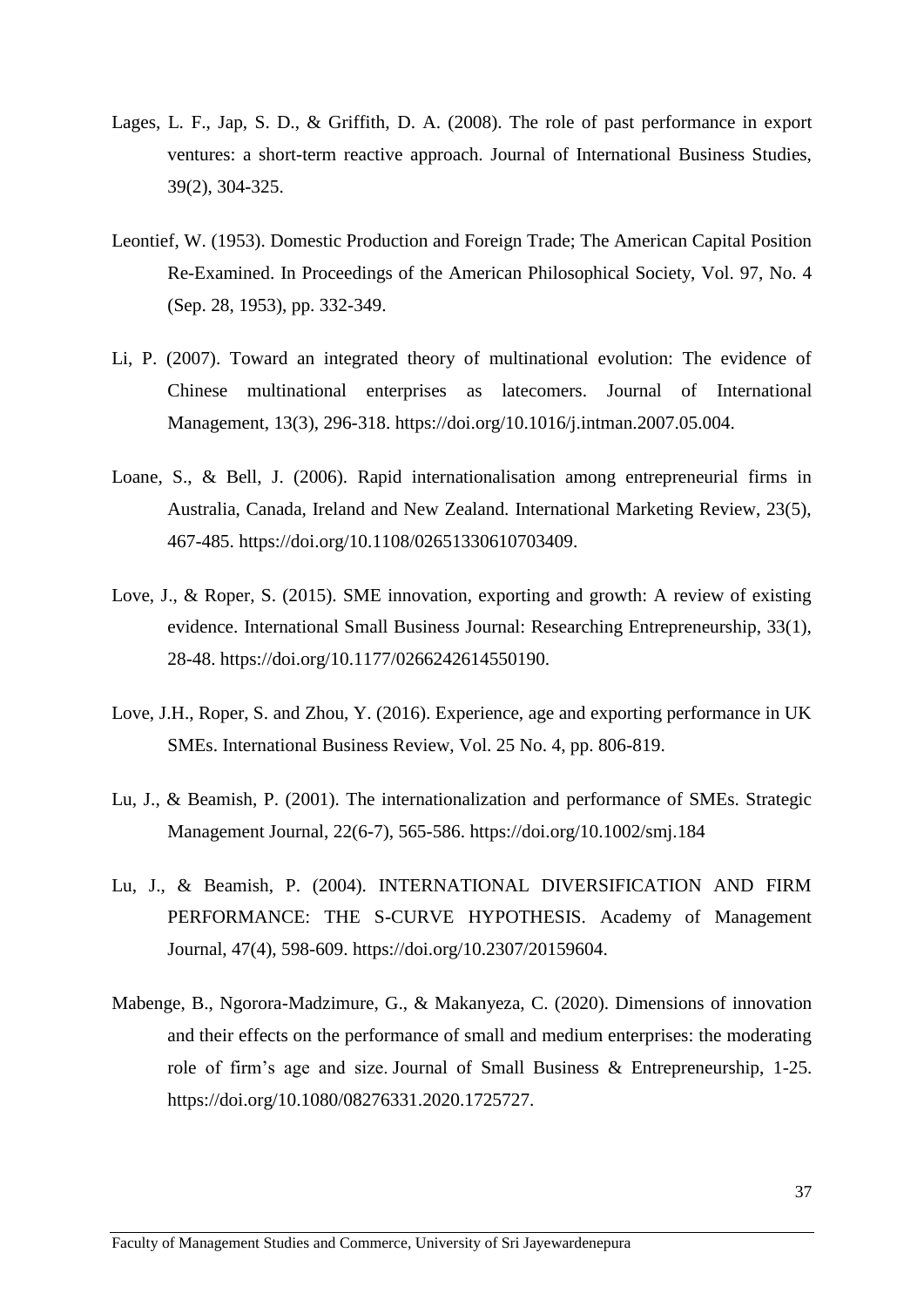- Madushanka, H., & Sachitra, V. (2021). Factors Influencing on Export Engagement of Small and Medium-Sized Enterprises in Sri Lanka: Resource Based View. South Asian Journal Of Social Studies And Economics, 9(3): 38-49, 2021.
- Malhotra, N., Agarwal, J., & Ulgado, F. (2003). Internationalization and Entry Modes: A Multitheoretical Framework and Research Propositions. Journal of International Marketing, 11(4), 1-31. https://doi.org/10.1509/jimk.11.4.1.20144.
- Manolova, T. S., Manev, I. M., Gyoshev, B., S. (2010). In good company: the role of personal and inter-firm networks for new-venture internationalization in a transition economy, Journal of World Business, 45, 257–265. http://dx.doi.org/10.1016/j.jwb.2009.09.004.
- Ministry of Industry and Commerce. (2016). National Policy Framework for Small and Medium Enterprises (SMEs) Development. Retrieved 15 March 2021, from http://www.industry.gov.lk/.
- Morschett, D. (2006). Firm-specific influences on the internalization of after-sales service activities in foreign markets. Journal of Services Marketing, 20 (5), 309-323.
- Musteen, M., Francis, J., & Datta, D. (2010). The influence of international networks on internationalization speed and performance: A study of Czech SMEs. Journal of World Business, 45(3), 197-205. https://doi.org/10.1016/j.jwb.2009.12.003.
- National Policy Framework. (2016). National Policy Framework for Small and Medium Enterprises (SMEs) Development. ACTION PLAN Ministry of Industry and Commerce. www.industry.gov.lk.
- Ngoma, M., Ernest, A., Nangoli, S., & Christopher, K. (2017). Internationalisation of SMEs: does entrepreneurial orientation matter?. World Journal of Entrepreneurship, Management and Sustainable Development, 13(2), 96-113. https://doi.org/10.1108/wjemsd-08-2016-0039.
- Njinyah, S. (2018). The effectiveness of government policies for export promotion on the export performance of SMEs Cocoa exporters in Cameroon. International Marketing Review, 35(1), 164-185. https://doi.org/10.1108/imr-05-2016-0103.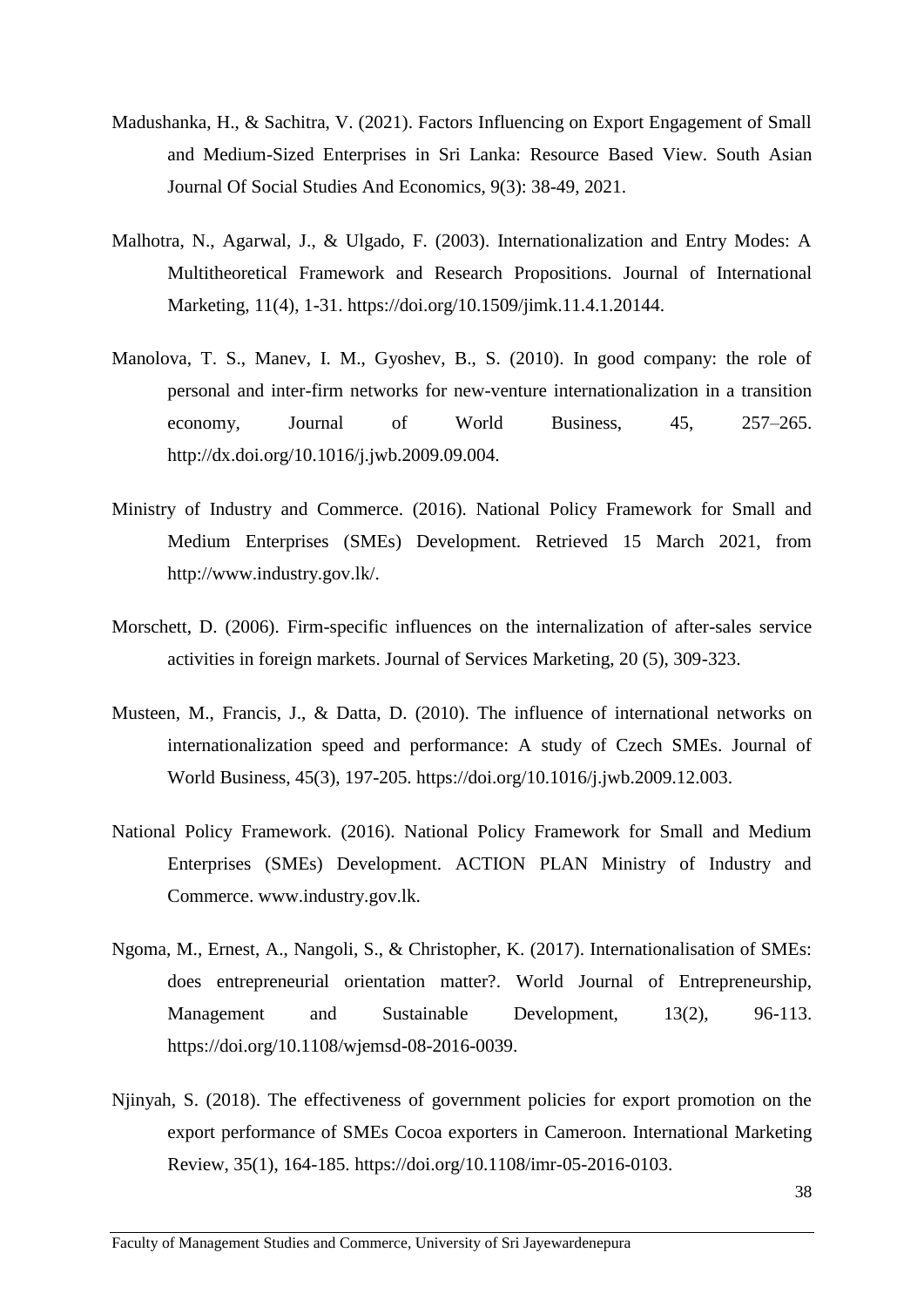- O'Cass, A., & Ngo, L. V. (2011). Winning through innovation and marketing: Lessons from Australia and Vietnam. Industrial Marketing Management, 40(8), 1319–1329.
- Onkelinx, J., Manolova, T., & Edelman, L. (2016). Human capital and SME internationalization: Empirical evidence from Belgium. International Small Business Journal: Researching Entrepreneurship, 34(6), 818-837. doi: 10.1177/0266242615591856.
- Oura, M., Zilber, S., & Lopes, E. (2016). Innovation capacity, international experience and export performance of SMEs in Brazil. International Business Review, 25(4), 921- 932. https://doi.org/10.1016/j.ibusrev.2015.12.002.
- Oviatt, B., & McDougall, P. (1994). Toward a Theory of International New ventures. Journal of International Business Studies, 25(1), 45-64. https://doi.org/10.1057/palgrave.jibs.8490193
- Pananond, P. (2007). The changing dynamics of Thai multinationals after the Asian economic crisis. Journal of International Management, 13(3), 356-375. https://doi.org/10.1016/j.intman.2007.05.005.
- Panda, D., & Reddy, S. (2016). Resource based view of internationalization: evidence from Indian commercial banks. Journal of Asia Business Studies, 10(1), 41-60. https://doi.org/10.1108/jabs-10-2014-0082.
- Park, K., & Jang, S. (2010). Firm growth patterns: Examining the associations with firm size and internationalization. International Journal of Hospitality Management, 29(3), 368- 377. [https://doi.org/10.1016/j.ijhm.2009.10.026.](https://doi.org/10.1016/j.ijhm.2009.10.026)
- Pattnaik, C., & Elango, B. (2009). The Impact of Firm Resources on the Internationalization and Performance Relationship: A Study of Indian Manufacturing Firms. Multinational Business Review, 17(2), 69-88. https://doi.org/10.1108/1525383x200900010.
- Pehrsson, A. (2008). Strategy antecedents of modes of entry into foreign markets. Journal of Business Research, 61 (2), 132-140.

Penrose, E. (1959). The theory of the growth of the firm. Oxford: Basil Blackwell.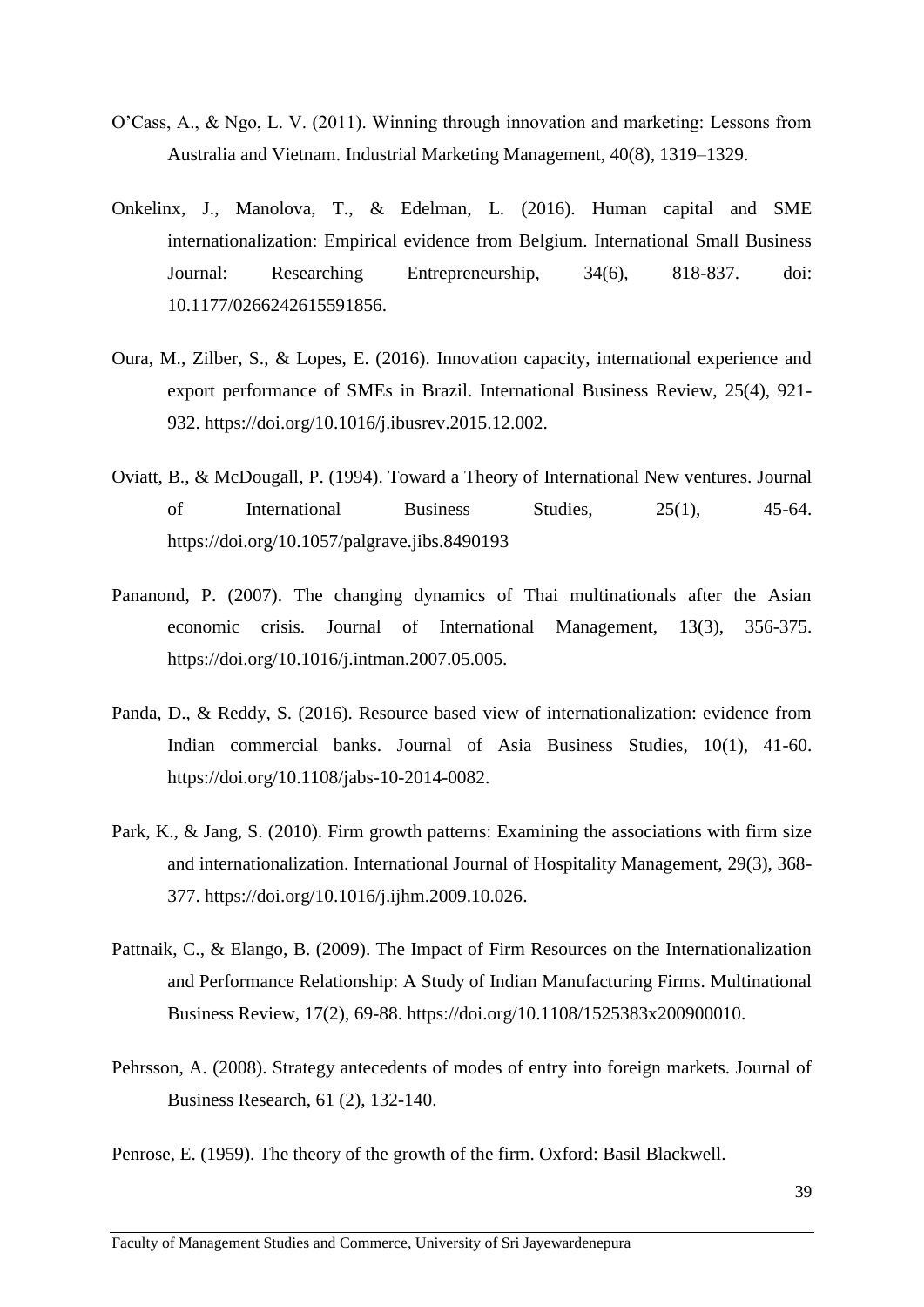- Pérez-Calero Sánchez, L., Barroso Castro, C., & Villegas Periñán, M. (2015). Integrating the board's resources to achieve a firm's internationalisation. Academia Revista Latinoamericana De Administración, Vol. 28(Iss 3), pp. 332 - 358. Retrieved 7 August 2021.
- Pinho, J. C. (2007). The impact of ownership, location-specific advantages and managerial characteristics on SME foreign entry mode choices. International Marketing Review, 24 (6), 715- 734.
- Pinho, J., & Martins, L. (2010). Exporting barriers: Insights from Portuguese small- and medium-sized exporters and non-exporters. Journal of International Entrepreneurship, 8(3), 254-272. https://doi.org/10.1007/s10843-010-0046-x.
- Pleitner, J., Brunner, J., Habersaat, M. (1998). Forms and extent of success factors: the case of Switzerland, in A. Haahti, G. Hall, R. Donckels (Eds.). The internationalization of SMEs: The Interstratos project. London: Routledge, 27–55.
- Portugal Ferreira, M., Frias Pinto, C., Ribeiro Serra, F. A., & Filipe Gaspar, L. (2011). John Dunning's Influence in International Business/Strategy Research: A Bibliometric Study in the Strategic Management Journal. Journal of Strategic Management Education, 7(2), 1–24. [https://www.researchgate.net/publication/234025659.](https://www.researchgate.net/publication/234025659)
- Rafiq, S., Salim, R., & Smyth, R. (2021). The moderating role of firm age in the relationship between R&D expenditure and financial performance: Evidence from Chinese and US mining firms. Retrieved 21 October 2021.
- Ratten, V., Dana, L., Han, M., & Welpe, I. (2007). Internationalisation of SMEs: European comparative studies. International Journal of Entrepreneurship And Small Business, 4(3), 361. https://doi.org/10.1504/ijesb.2007.013257.
- Rauch, A., Wiklund, J., Lumpkin, G., & Frese, M. (2009). Entrepreneurial Orientation and Business Performance: An Assessment of past Research and Suggestions for the Future. Entrepreneurship Theory and Practice, 33(3), 761-787. https://doi.org/10.1111/j.1540-6520.2009.00308.x.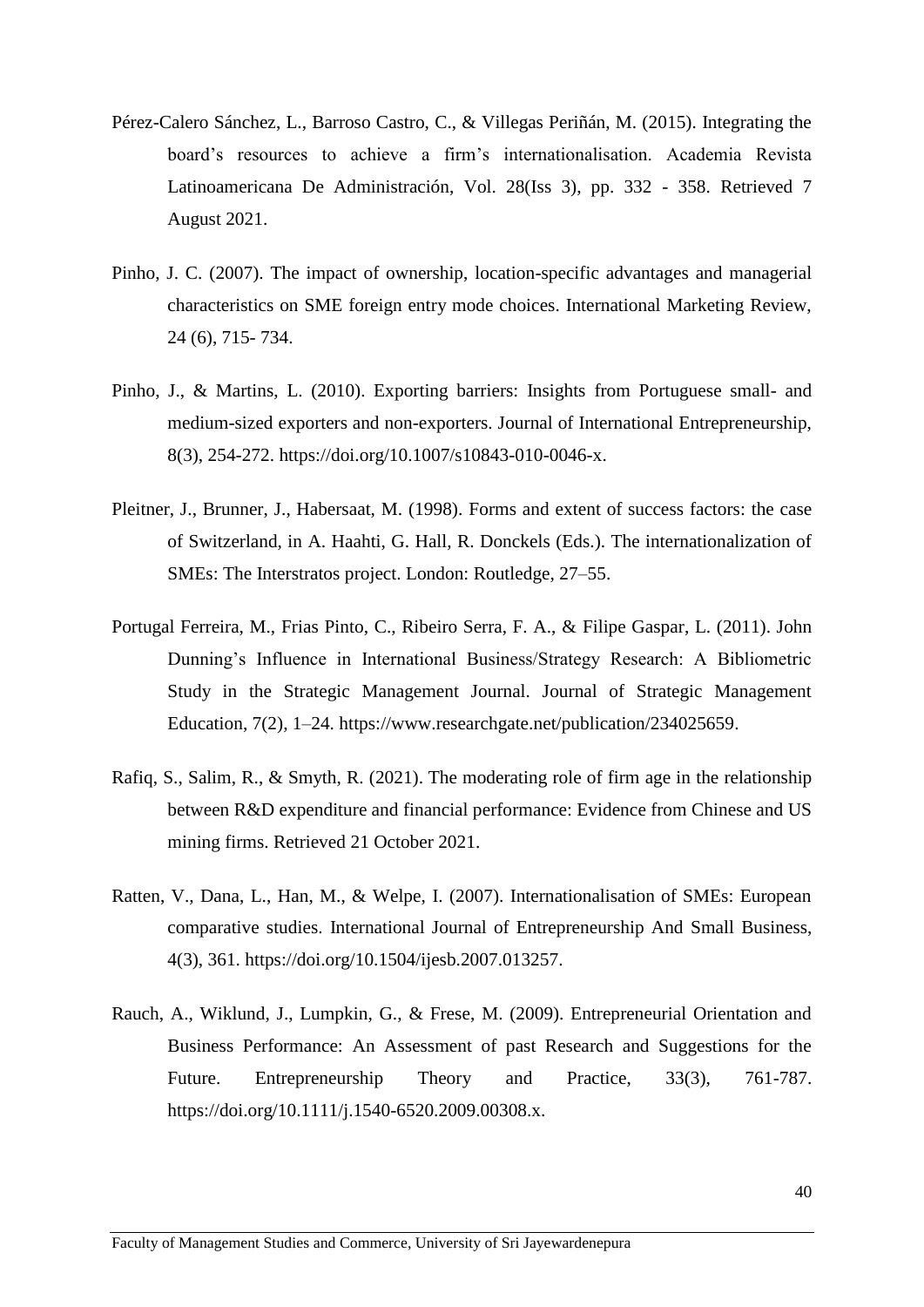- Raymond, L., Bergeron, F., Croteau, A. M., & St. Pierre, J. (2015). Developing Absorptive Capacity through e-Business: The Case of International SMEs. Journal of Small Business Management, 53, 75-94.
- Reuber, A., & Fischer, E. (1997). The Influence of the Management Team's International Experience on the Internationalization Behaviors of SMES. Journal of International Business Studies, 28(4), 807-825. doi: 10.1057/palgrave.jibs.8490120.
- Ricardo, D. (1817). On The Principles of Political Economy and Taxation. London.
- Ries, E. (2011). The lean startup: How today's entrepreneurs use continuous innovation to create radically successful businesses. Crown Books.
- Robson, P., Akuetteh, C., Westhead, P., & Wright, M. (2012). Exporting intensity, human capital and business ownership experience. International Small Business Journal: Researching Entrepreneurship, 30(4), 367-387. doi: 10.1177/0266242610364426.
- Ruzzier, M. (2005). International entrepreneurship: small and medium companies' international- ization model. Kranj: Arak.
- Ruzzier, M., & Ruzzier, M. (2015). On the Relationship between Firm size, Resources, Age at Entry and Internationalization: The case of Slovenian SMES. Journal of Business Economics and Management, 16(1), 52-73. doi: 10.3846/16111699.2012.745812.
- Ruzzier, M., Hisrich, R., & Antoncic, B. (2006). SME internationalization research: past, present, and future. Journal of Small Business and Enterprise Development, 13(4), 476-497. https://doi.org/10.1108/14626000610705705.
- Ruzzier, M., Hojnik, J. and Lipnik, A. (2006). Relationship between innovation and internationalization of Slovenian internationalized companies. Journal of International Business Studies, Vol. 42 No. 1, pp. 56-75.
- Safari, A., & Saleh, A. (2020). Key determinants of SMEs' export performance: a resourcebased view and contingency theory approach using potential mediators. Journal of Business & Industrial Marketing, 35(4), 635-654. doi: 10.1108/jbim-11-2018-0324.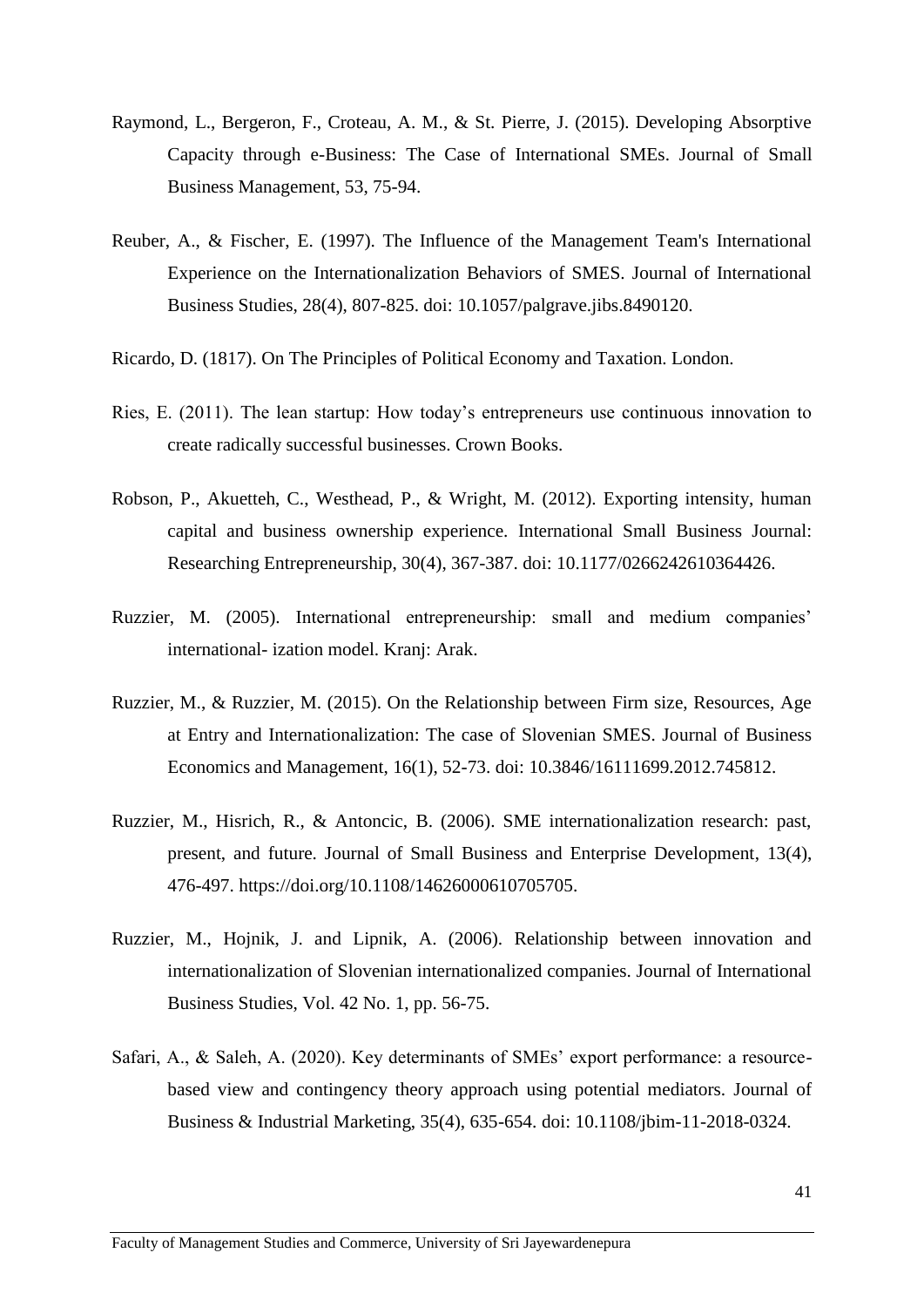- Salisu, Y., & Abu Bakar, L. (2019). Technological capability, relational capability and firms' performance. Revista De Gestão, 27(1), 79-99. [https://doi.org/10.1108/rege-03-2019-](https://doi.org/10.1108/rege-03-2019-0040) [0040.](https://doi.org/10.1108/rege-03-2019-0040)
- Sharma, V. M., & Erramilli, M. K. (2004). Resource-Based Explanation of Entry Mode Choice. Journal of Marketing Theory and Practice, 12(1), 1–18. https://doi.org/10.1080/10696679.2004.11658509.
- Shrader, R., C. (2001). Collaboration and Performance in Foreign Markets: The Case of Young High-Technology Manufacturing Firms. Academy of Management Journal, 44(1): 45–60. doi:10.2307/306933.
- Silva, G., Styles, C., & Lages, L. (2017). Breakthrough innovation in international business: The impact of tech-innovation and market-innovation on performance. International Business Review, 26(2), 391-404. https://doi.org/10.1016/j.ibusrev.2016.10.001.
- Singh, T. (2010). Does International Trade Cause Economic Growth? A Survey. The World Economy, 33(11), 1517-1564. https://doi.org/10.1111/j.1467-9701.2010.01243.x.
- Vijayakumar, S. (2013). THE STATUS OF SMALL AND MEDIUM ENTERPRISES AND PROMOTIONS FOR THEIR GROWTH IN SRILANAKA. International Journal on Global Business Management and Research.
- Slangen, A., & Hennart, J. F. (2007). Greenfield or acquisition entry: A review of the empirical foreign establishment mode literature. Journal of International Management, 13 (4), 403-429.
- Smith, A. (2008). An inquiry into the nature and causes of the wealth of nations. Oxford University Press.
- Song, M., Nason, R., & Di Benedetto, C. (2008). Distinctive Marketing and Information Technology Capabilities and Strategic Types: A Cross-National Investigation. Journal of International Marketing, 16(1), 4-38. https://doi.org/10.1509/jimk.16.1.4.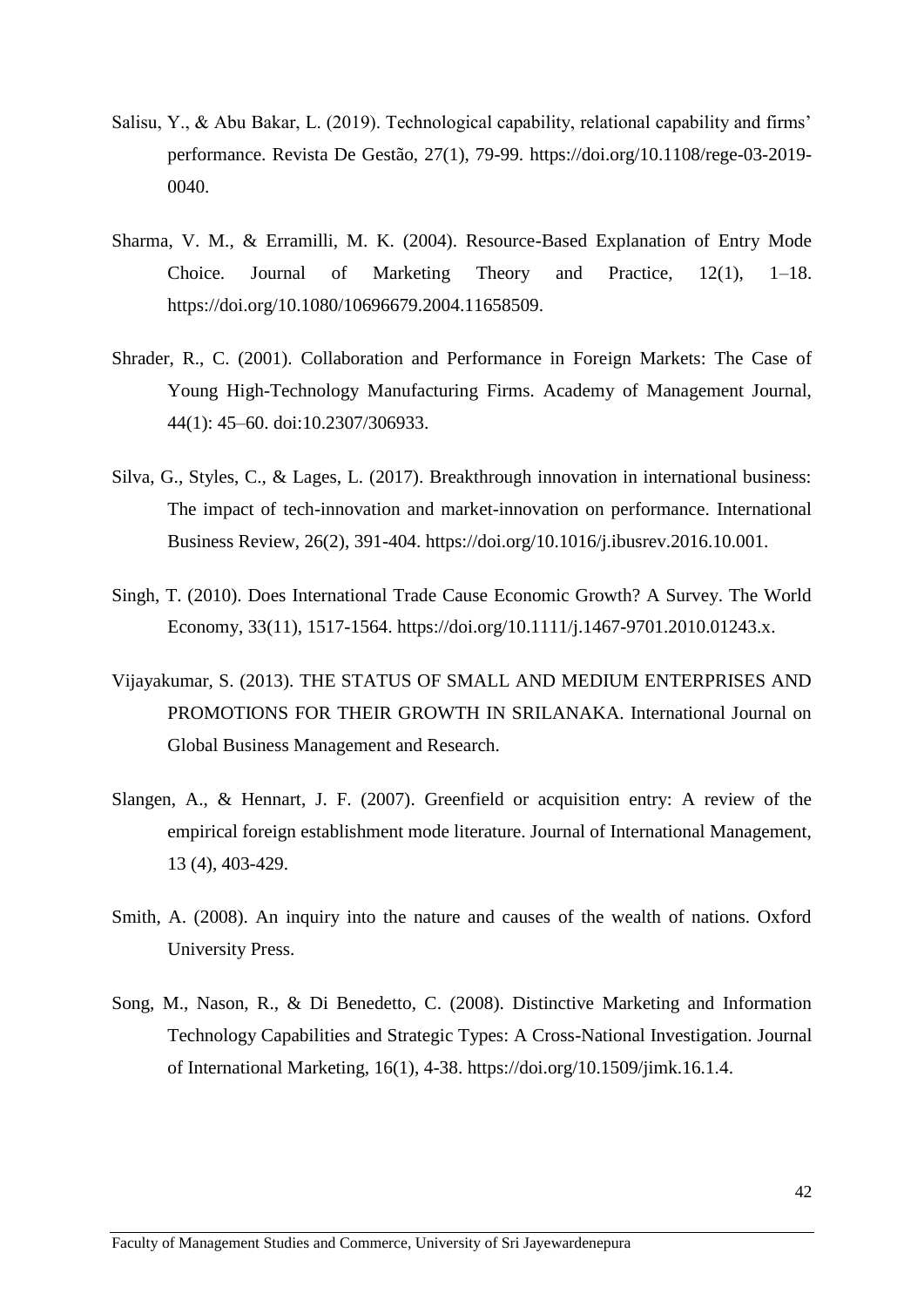- Sousa, C. M., & Lengler, J. (2009). Psychic distance, marketing strategy and performance in export ventures of Brazilian firms. Journal of Marketing Management, 25(5-6), 591- 610.
- Styles, C., Patterson, P. G., & Ahmed, F. (2008). A relational model of export performance. Journal of international business studies, 39(5), 880-900.
- Teece, D., Pisano, G., & Shuen, A. (1997). Dynamic capabilities and strategic management. Strategic Management Journal, 18(7), 509-533. https://doi.org/10.1002/(sici)1097- 0266(199708)18:7<509::aid-smj882>3.0.co;2-z.
- Vernon, R. (1966). International Investment and International Trade in the Product Cycle. The Quarterly Journal of Economics, 80(2), 190. https://doi.org/10.2307/1880689.
- Vernon, R. (1974). The location of economic activity. In J. H. Dunning (Ed.), Economic Analysis and the Multinational Enterprise. London: Allen and Unwin.
- Walter, A., Auer, M., & Ritter, T. (2006). The Impact of Network Capabilities and Entrepreneurial Orientation on University Spin-Off Performance. Journal of Business Venturing, 21(4), 541–567.
- Wang, C. L., & Ahmed, P. K. (2007). Dynamic capabilities: A review and research agenda. International Journal of Management Reviews, 9(1), 31–51.
- Wang, C., Lu, I., & Chen, C. (2008). Evaluating firm technological innovation capability under uncertainty. Technovation, 28(6), 349-363. https://doi.org/10.1016/j.technovation.2007.10.007.
- Weerawardena, J., & O'Cass, A. (2004). Exploring the characteristics of the market-driven firms and antecedents to sustained competitive advantage. Industrial Marketing Management, 33(5), 419-428.
- Weerawardena, J., Mort, G. S., Salunke, S., Knight, G., & Liesch, P. W. (2015). The role of the market sub-system and the socio-technical sub-system in innovation and firm performance: A dynamic capabilities approach. Journal of the Academy of Marketing Science, 43(2), 221–239.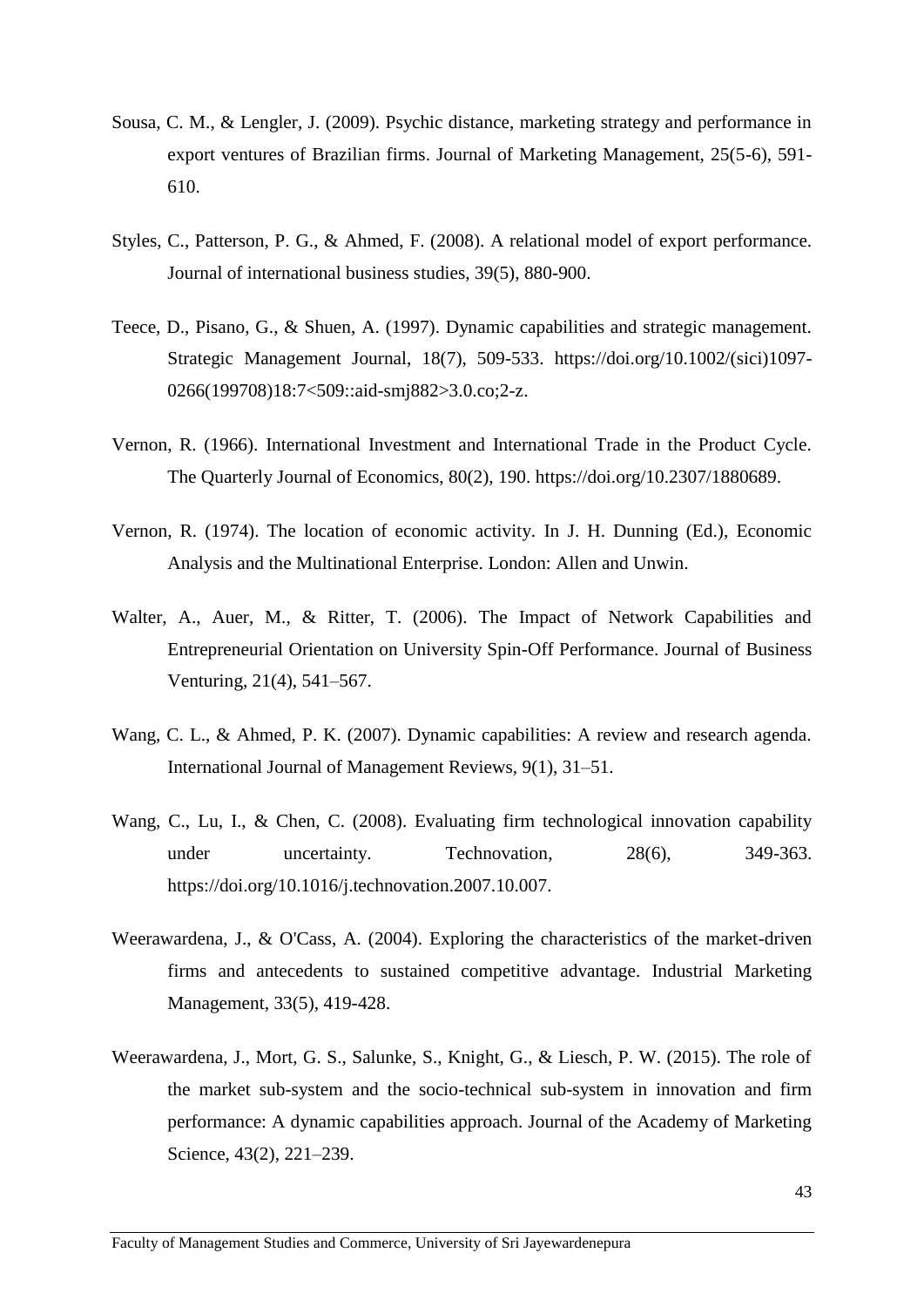- Wei, Y., Zheng, N., Liu, X., & Lu, J. (2014). Expanding to outward foreign direct investment or not? A multi-dimensional analysis of entry mode transformation of Chinese private exporting firms. International Business Review, 23(2), 356-370. https://doi.org/10.1016/j.ibusrev.2013.06.001.
- Westhead, P., Wright, M., & Ucbasaran, D. (2001). The internationalization of new and small firms. Journal Of Business Venturing, 16(4), 333-358. doi: 10.1016/s0883- 9026(99)00063-4.
- Wolff, J., & Pett, T. (2004). Small-business internationalization: the relationship between firm resources and export competitive patterns in exporting. International Journal Of Management And Decision Making, 5(2/3), 246. https://doi.org/10.1504/ijmdm.2004.005350.
- Yadav, I., Pahi, D., & Goyari, P. (2020). The size and growth of firms: new evidence on law of proportionate effect from Asia. Journal Of Asia Business Studies, 14(1), 91-108. https://doi.org/10.1108/jabs-12-2018-0348.
- Yamakawa, Y., Khavul, S., Peng, M., & Deeds, D. (2013). Venturing from Emerging Economies. Strategic Entrepreneurship Journal, 7(3), 181-196. https://doi.org/10.1002/sej.1158.
- Young Baek, H. (2003). Parent‐Affilate Agency Conflicts and Foreign Entry Mode Choice. Multinational Business Review, 11(2), 75-98. https://doi.org/10.1108/1525383x200300012.
- Zahra, S. A., Ireland, R. D., & Hitt, M. A. (2000). International expansion by new venture firms: International diversity, mode of market entry, technological learning, and performance. Academy of Management journal, 43(5), 925-950.
- Zain, M., & Ng, S. I. (2006). The impacts of network relationships on SMEs' internationalization process. Thunderbird. International Business Review, 48(2), 183- 205.
- Zawislak, P., Cherubini Alves, A., Tello-Gamarra, J., Barbieux, D., & Reichert, F. (2012). Innovation Capability: From Technology Development to Transaction Capability.

44